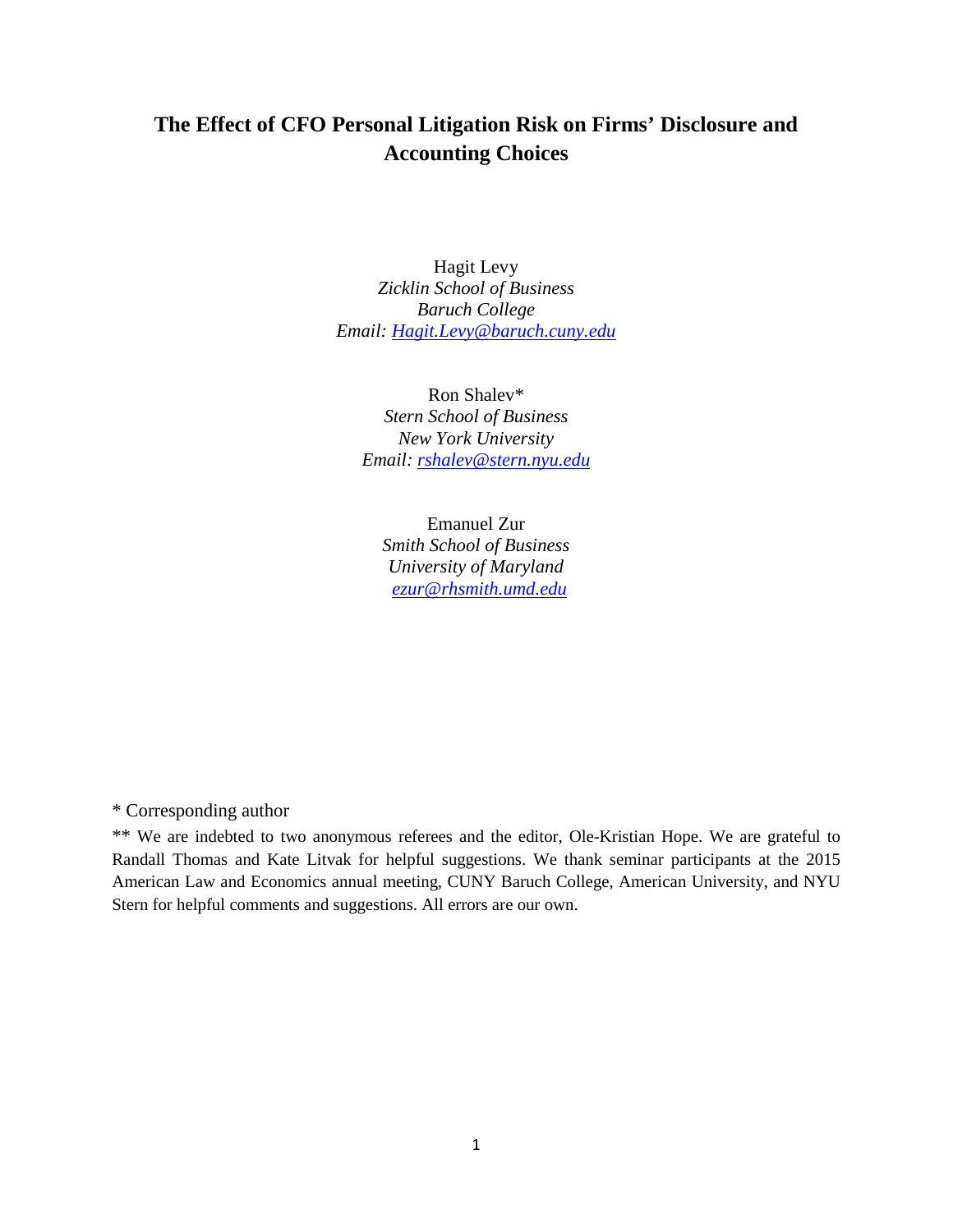# **The Effect of CFO Personal Litigation Risk on Firms' Disclosure and Accounting Choices**

**Abstract:** In *Gantler v. Stephens* (2009), the Delaware Supreme Court makes explicit that corporate officers owe the same fiduciary duty to the firm and shareholders as do board members. The decision increased the risk of non-board-serving officers being added as named defendants to investor litigation but did not change the risk of corporate litigation. Analyzing the effect of the *Gantler* ruling on non-board-serving CFOs, we find a significant change in their behavior as well as in their firms' disclosure and accounting choices. Specifically, speech tone during earnings calls of non-board-serving CFOs becomes more negative when compared to board-serving CFOs and the firm's CEO and their firms disclose bad news earlier and report more conservatively. Results are stronger for firms incorporated in Delaware. Our findings suggest that CFOs respond to personal litigation risk over and above corporate litigation risk.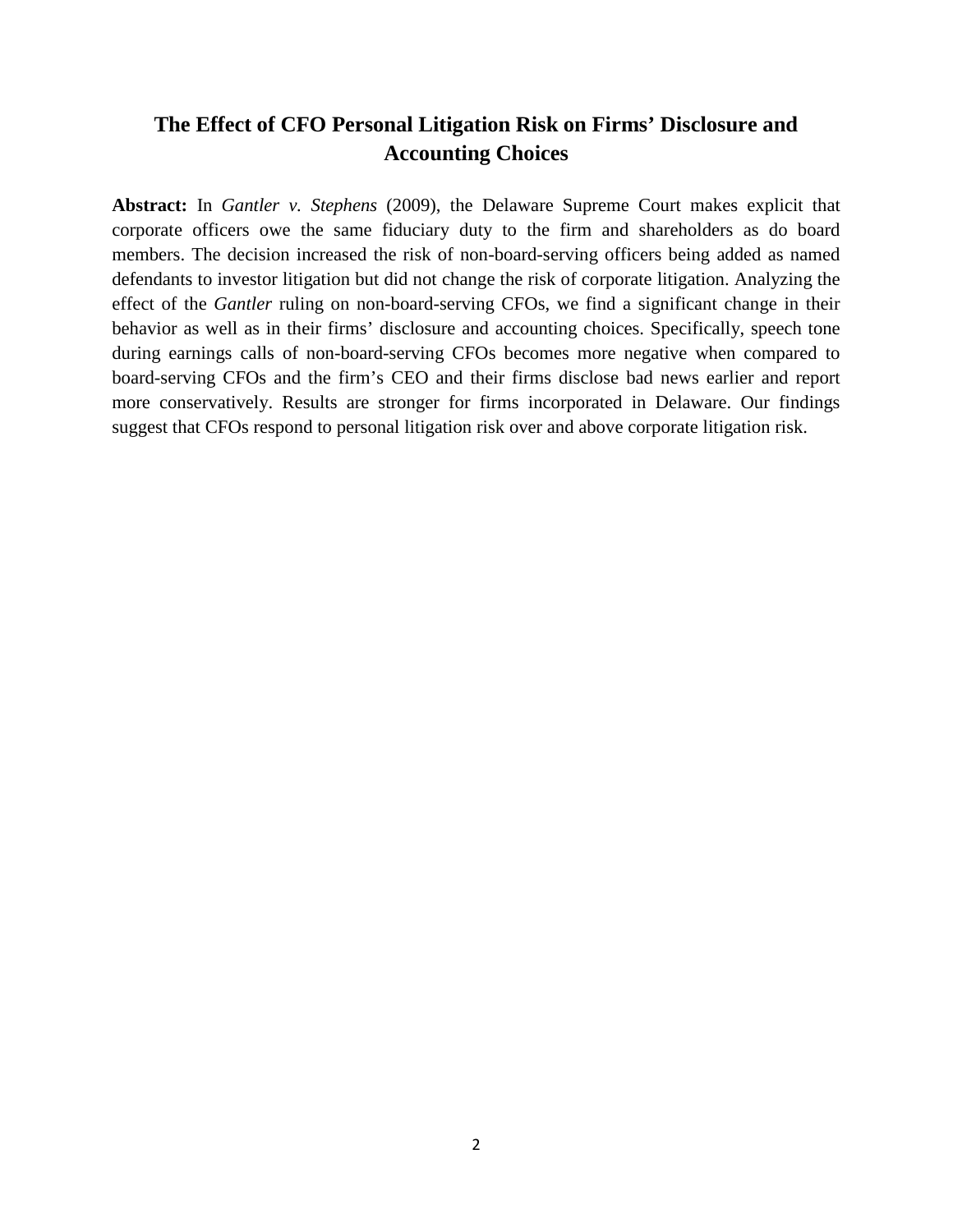*"Although we may not be able to change the character of corporate officers, we can change behavior through incentives and penalties. That, in my judgment, could dramatically improve the state of corporate governance."*

-Alan Greenspan (2002)

#### **1. Introduction**

In *Gantler v. Stephens*, [1](#page-2-0) the Delaware Supreme Court ruled in 2009 as a "case of first impression"<sup>[2](#page-2-1)</sup> that corporate officers owe the same fiduciary duty of care and loyalty to the corporation and its shareholders as do corporate directors. The ruling opened the door for shareholders to add non-board-serving officers to shareholder litigation and thus increased corporate officers' personal litigation risk. Before the ruling, courts largely ignored the issue of corporate officers' fiduciary duty, and shareholders did not include non-board-serving officers as named defendants in litigation (Thomas and Wells 2011). The ruling prompted scholars to highlight the increased risk on non-board-serving officers (e.g., Johnson and Garvis 2009; Thomas and Wells 2011). Practitioner journals and legal newsletters likewise warned corporate officers against the increased risk of becoming named-defendants.<sup>[3](#page-2-2)</sup> Investors also took notice of the *Gantler* precedent and began to name corporate officers as defendants in litigation. [4](#page-2-3)

The *Gantler* ruling, however, does not change the scope of actions that can be brought against a firm and its directors, and thus only changes the *ex-ante personal litigation risk* of corporate officers while holding constant the likelihood of the firm and its directors being sued. We exploit the quasi-natural experiment created by the *Gantler* decision to investigate whether and how *personal* litigation risk affects firms' financial disclosure and accounting choices.

<span id="page-2-2"></span><span id="page-2-1"></span>

<span id="page-2-0"></span><sup>&</sup>lt;sup>1</sup> Gantler v. Stephens, 965 A.2d 695, 708-09 (Del. 2009).<br><sup>2</sup> A case of first impression is a new legal issue or interpretation that has not been addressed by the court before.<br><sup>3</sup> See for example, *New Jersey Law Journa* Legal Guide, "http://www.gibsondunn.com/publications/Documents /CEOLegalGuide-CorporateLawChapter.pdf ," and King & Spalding, The Deal Pipeline, http://www.kslaw.com/<br>imageserver/KSPublic/library/publication/2011articles/10-11TheDealSpalding.pdf. for legal newsletters..

<span id="page-2-3"></span> $4\overline{A}$  simple Lexis-Nexis search reveals that, out of 114 court opinions and rulings that cite *Gantler*, 15 involve a nonboard-member defendant.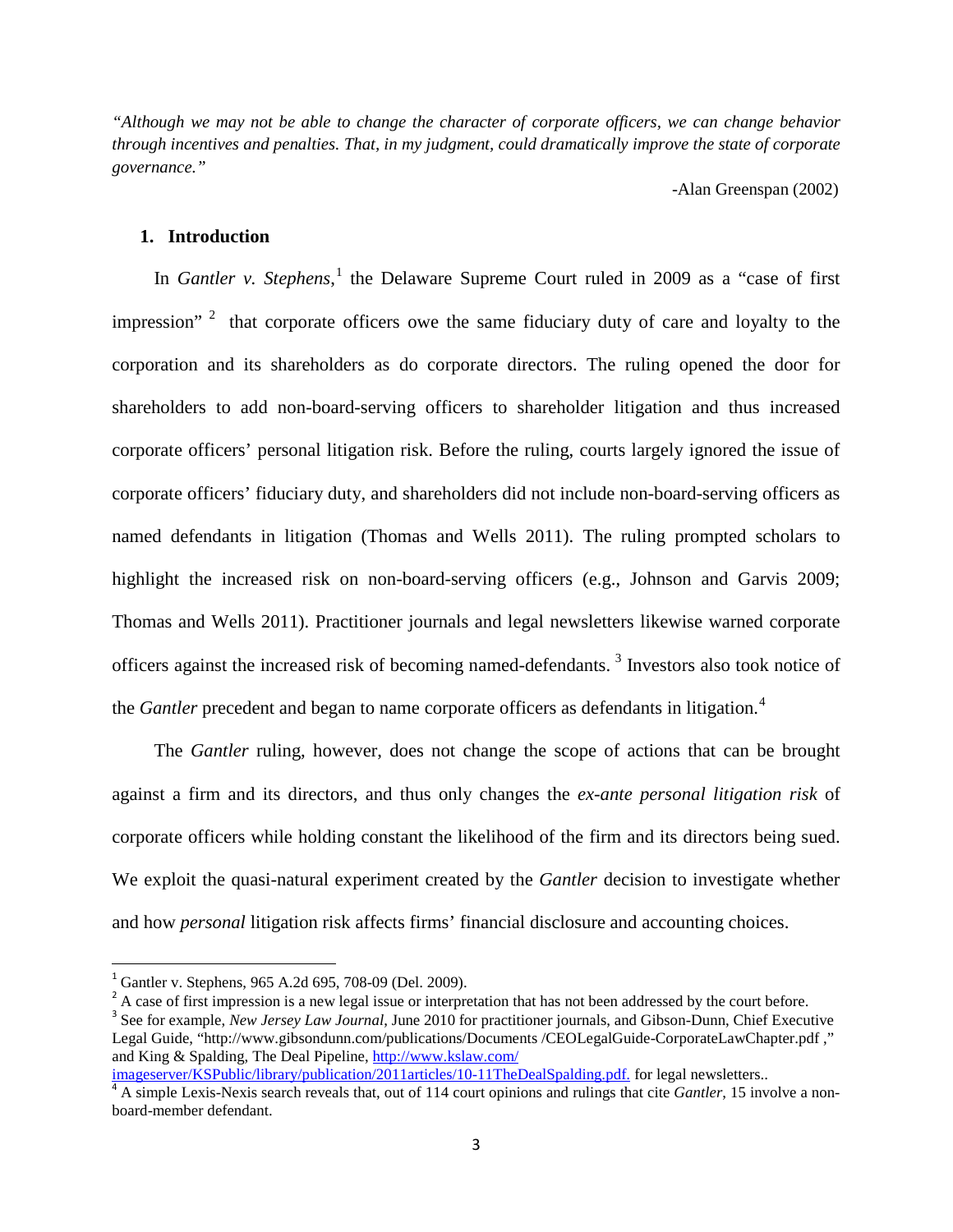We focus on chief financial officers (CFOs), as they are the corporate officers most likely affected by the *Gantler* ruling. While most CEOs serve on the board of directors, CFOs rarely do (Bedard, Hoitash, and Hoitash 2014). Yet besides the CEO, the CFO is the officer with the largest influence on a firm's financial disclosure and accounting choices. Chava and Purnanandam (2007), Jiang, Petroni, and Wang (2010), Ge, Matsumoto, and Zhang (2011) all suggest that CFOs have statistically significant influence on their firms' accounting choices. Brochet, Faurel and McVay (2011) suggest that CFOs are more involved in disclosure content but less in disclosure policy. We analyze changes in financial disclosure and accounting choices following the *Gantler* ruling along four dimensions that may be affected by the level of the CFO's personal litigation risk: (1) CFOs' speech tone during earnings announcements conference calls, (2) timing of bad news disclosure, (3) accounting conservatism, and (4) accounting-based restatements of financial reports.

We analyze changes in the CFO speech tone during both the briefing and the Q&A portions of conference calls. We are interested in whether the tone of non-board-serving CFOs turns more negative after *Gantler* when compared to peers within and outside the firm. Analyzing the conference-call tone allows us to disentangle the CFO effect from the firm effect by using the CEO of the same firm as a control. We find that non-board-serving CFOs' speech tone becomes more pessimistic following the *Gantler* ruling when compared with board-serving CFOs. Using the firm's CEO on the same conference call as a control, we also find that CFO speech tone, relative to CEO tone, becomes more negative following *Gantler* for firms with non-boardserving CFOs.

We also investigate whether *Gantler* leads to more timely disclosure of bad news. We analyze firms' interim guidance—guidance not accompanied by an earnings announcement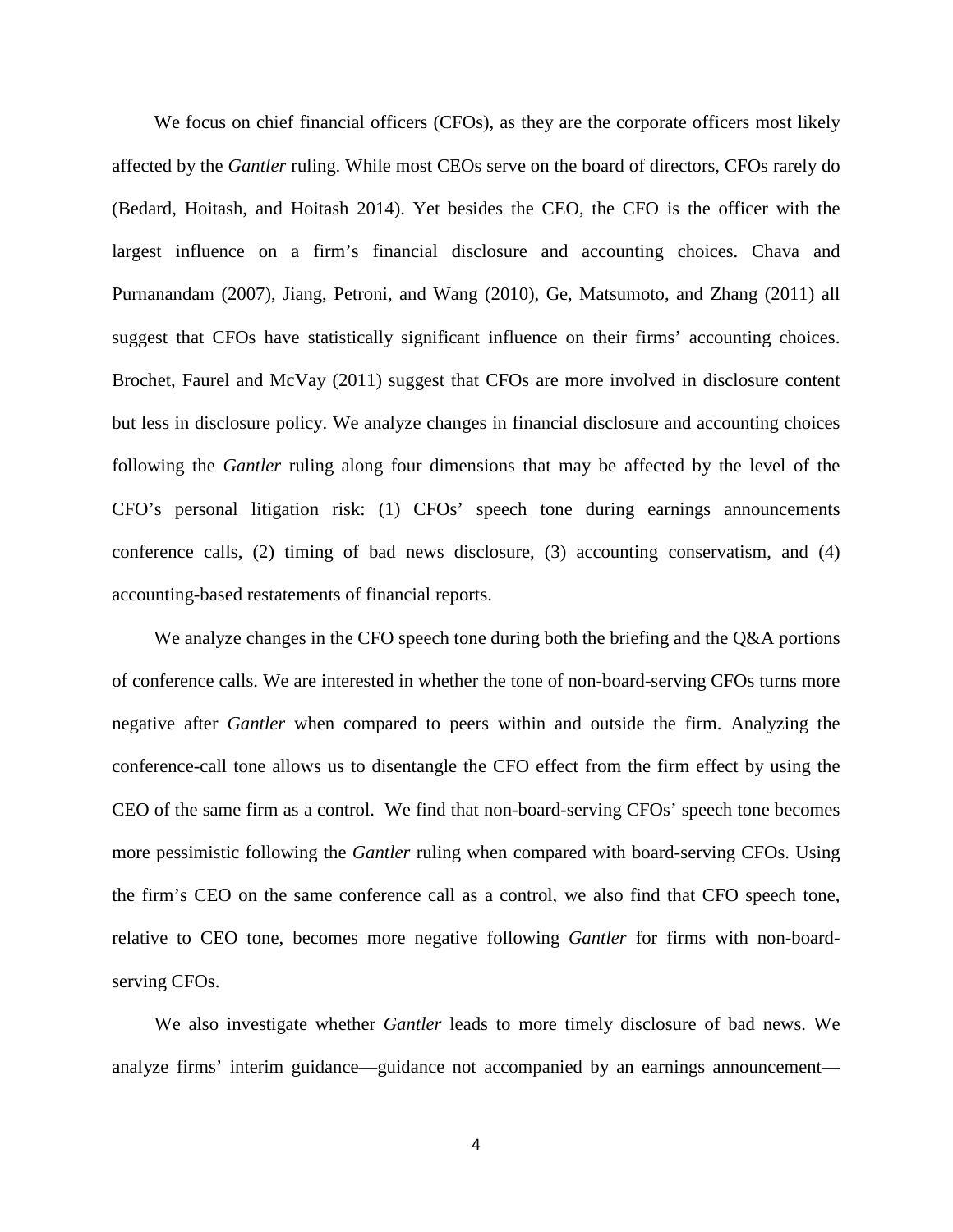and test whether, after the ruling, a firm with a non-board-serving CFO is more likely to issue interim guidance when a negative earnings surprise is likely. We term "potential negative surprise" as an instance in which actual earnings of quarter *t* fall short of the consensus analyst forecast issued immediately following earnings announcement of quarter *t−1*. We find that the likelihood of firms with non-board-serving CFOs issuing interim guidance increases following *Gantler* when compared to firms with board-serving CFOs.

To investigate whether the ruling affects firms' accounting choices, we focus on accounting conservatism and accounting-based restatements, both of which have been linked to litigation risk. We use the Kahn and Watts (2009) measure for accounting conservatism (*C\_score*) to provide evidence that the financial reports of firms with non-board-serving CFOs become more conservative when compared with firms with board-serving CFOs following *Gantler*. We do not find similar evidence on accounting-based restatements. We do find, however, very weakly significant results when we estimate the restatement regression for a subsample of firms based on a one-to-one propensity-score matching of firms with CFOs serving on the board (12.5% of the whole sample) with firms with a CFO not serving on the board.

The lack of significant results on accounting-based restatements is not surprising, as the Sarbanes-Oxley Act, which predated *Gantler*, increased legal scrutiny on CFO accounting practices. This increased scrutiny resulted in a reduction in accrual earnings management (Cohen, Dey, and Lys 2008). Therefore, to the extent that accounting-based restatements stem from accruals management (Dechow, Ge, and Schrand 2010), Cohen et al. (2008) suggest that the *Gantler* ruling is unlikely to affect accounting-based restatements.

Finally, many state courts follow Delaware in corporate law, which suggests that the impact of the *Gantler* ruling may extend to firms incorporated outside of Delaware.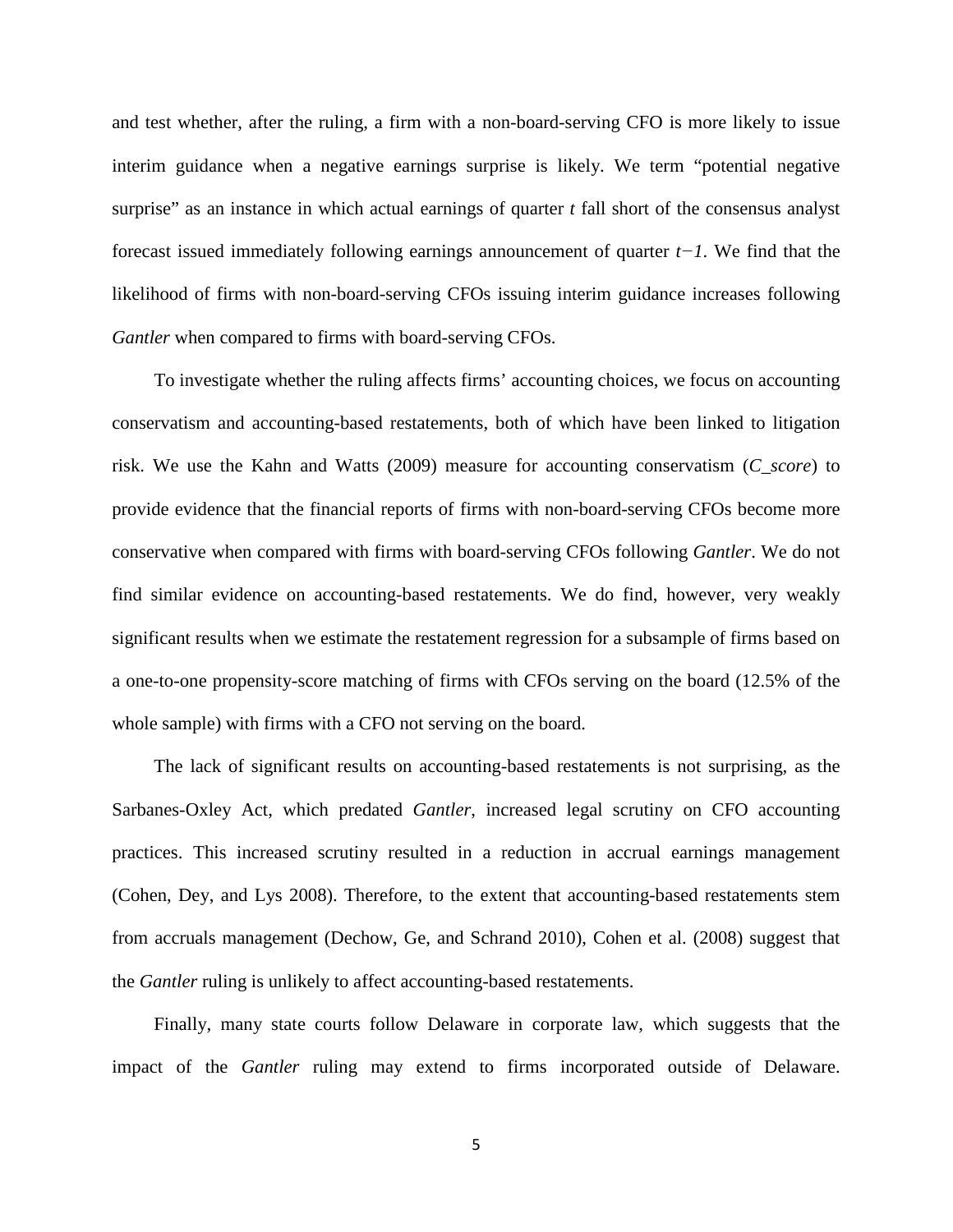Nevertheless, the effect of the ruling is likely stronger among Delaware firms because not all states follow Delaware and Delaware firms and courts are likely to react sooner to the precedent. As predicted, we find that the change following *Gantler* is stronger among firms incorporated in Delaware for both CFO speech tone and accounting conservatism. We do not find a significant difference for early disclosure of bad news.

Our study extends the research stream that connects corporate litigation risk to disclosure and accounting choices by highlighting the effects of the risk of being a named defendant in shareholder litigation (i.e., *personal litigation risk*). As most corporate officers enjoy fully funded D&O insurance, they are shielded from direct financial liability (Black, Cheffins, and Klausner 2006). However, scholars and practitioners point to other costs of being named a defendant, such as reputational damage, opportunity cost, and distress (Symposium on Director Liability 2006; Black et al. 2006; Laux 2010; Brochet and Srinivasan 2014). Our study suggests that these costs are significant enough to influence managers' behavior. This evidence matters because one of the board of director's main roles is oversight of corporate officers (Jensen 1993; Srinivasan 2005; Helland 2006), while the other is advising management on investments and M&A (Boone, Field, Karpoff, and Raheja 2007; Linck, Netter, and Yang 2008; Lehn, Patro, and Zhao 2009). To the extent that (1) there is a trade-off between these two roles and (2) legal actions are an important oversight mechanism (Ferris, Jandik, Lawless, and Makhija 2007), officers responding to personal litigation risk suggests that court oversight replaces, to some extent, board oversight. This may enable boards of directors to partly shift their focus from monitoring corporate officers to other tasks. Our study also adds to the literature on the role of CFOs in disclosure, suggesting that, under certain circumstances, CFOs affect not only content (Brochet et al. 2011) but also policy of disclosure. Furthermore, by measuring the litigation risk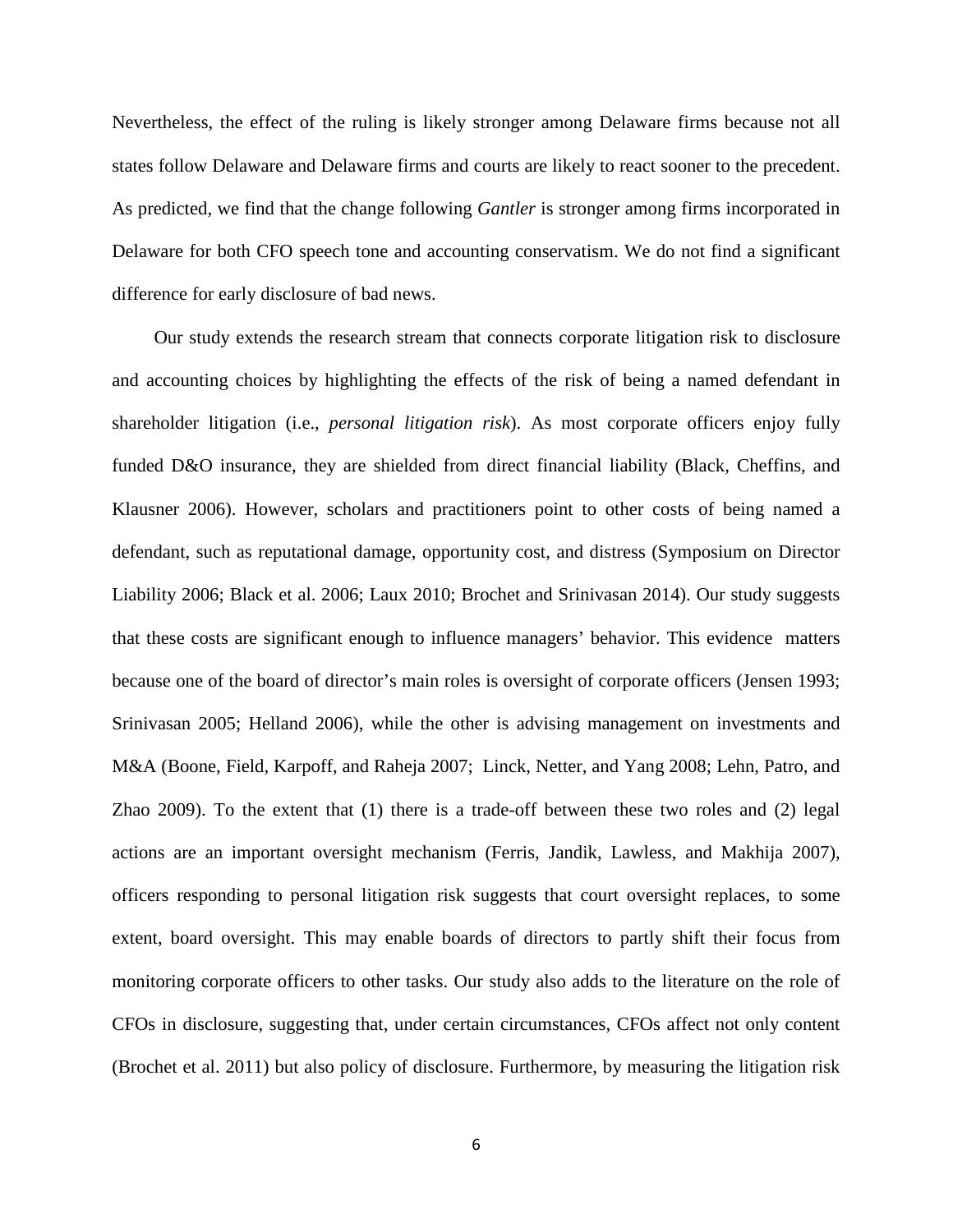using an ex ante measure and not by actual incidence of litigation, we can generalize our findings beyond sued firms to include a broader sample and provide evidence that, on average, managers believe that firm's disclosure helps deter lawsuits.<sup>[5](#page-6-0)</sup> From a practical perspective, our results provide evidence that legislation and policy targeting an individual manager's personal litigation risk may help increase the transfer of timely information to investors.

#### **2. Background and hypothesis development**

#### *2.1. Gantler v. Stephens (2009)*

In *Gantler v. Stephens*, a Delaware corporation, First Niles, a holding company whose sole business is to own and operate the Home Federal Savings and Loan Association of Niles, Ohio (the "bank"), was sued along with five directors and one non-director officer, Lawrence Safarek, who served as a vice president and treasurer of the bank. The events that led to the litigation started in 2004, after the board decided to put the bank up for sale, against management's recommendation, to force its delisting. Three offers were made to purchase the bank, and the potential purchasers conducted due diligence. Two offers were later withdrawn, and the third was revised down and eventually rejected by the board. That led to the board's decision to delist the bank. The plaintiffs claimed that board members deliberately failed the sale of the bank and misled shareholders to dupe them into approving the delisting. The claim against Lawrence Safarek was that he breached his fiduciary duty by not providing the potential purchasers with timely and complete information during due diligence. In its ruling, the Delaware Supreme Court held as a "case of first impression" that corporate officers owe the same fiduciary duty to the firm as board members.

<span id="page-6-0"></span><sup>&</sup>lt;sup>5</sup> See Lowry (2009) for a discussion on the limitation of using the actual incidence of litigation as a proxy for litigation risk.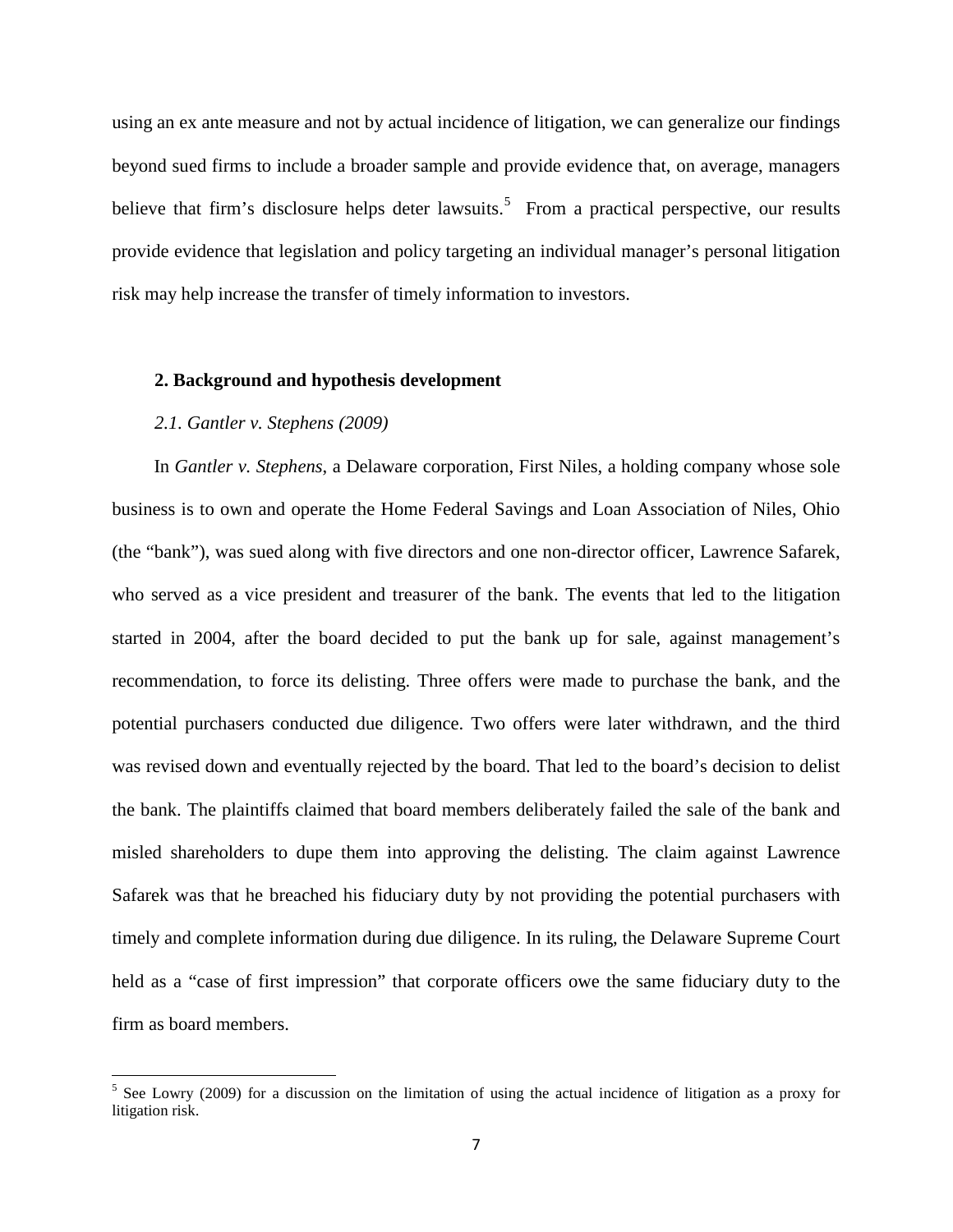### *2.2. Directors' and officers' fiduciary duty*

Before the *Gantler* case, the Delaware court never addressed the issue of officers' fiduciary duties, as can also be inferred from the court referring to the ruling as "a case of first impression". However, academics and practitioners have previously debated the scope of the legal liability of corporate officers (see, for example, Johnson and Ricca (2011) for description of the long lasting debate). The debate revolved around the extent of the fiduciary duties—different from or the same as that of board members—that officers owe the corporation. The argument turned on the groups' respective roles within a company. The literature describes two roles of the board: overseeing management, and guiding and supporting investment and acquisition decisions (Jensen 1993; Srinivasan 2005; Helland 2006; Boone et al. 2007; Linck et al. 2008; Lehn et al. 2009). Corporate officers, in contrast, are in charge of managing the firm's day-to-day business. As such, they are viewed as agents of the firm. $<sup>6</sup>$  $<sup>6</sup>$  $<sup>6</sup>$ </sup>

Several factors had contributed to courts not ruling on the issue of corporate officers' fiduciary duties, some of technical nature and others of a conceptual nature. On the technical side, until 2004, Delaware (the undisputed leader of corporate legal action) did *not* have jurisdiction over non-board-serving corporate officers who did not reside within the state. Also, the CEO, the most senior corporate officer and most likely target of investor litigation, usually serves on the board of directors (Fayle 2007; Kim and Lu 2011), and plaintiffs have been generally satisfied with suing the CEO and other board members.<sup>[7](#page-7-1)</sup> The conceptual reasoning followed the argument that the role of penalizing corporate officers for breach of fiduciary duties resides with the board as part of its oversight duties, and not with courts.

#### *2.3. The effect of the Gantler ruling*

<span id="page-7-0"></span> $<sup>6</sup>$  Johnson and Ricca (2011) outline the core differences in the roles of directors and managers that should give rise to</sup> differences in legal liability.

<span id="page-7-1"></span><sup>&</sup>lt;sup>7</sup> Klausner and Hegland (2010) suggest the in 99% of shareholder litigation the CEO is a named defendant.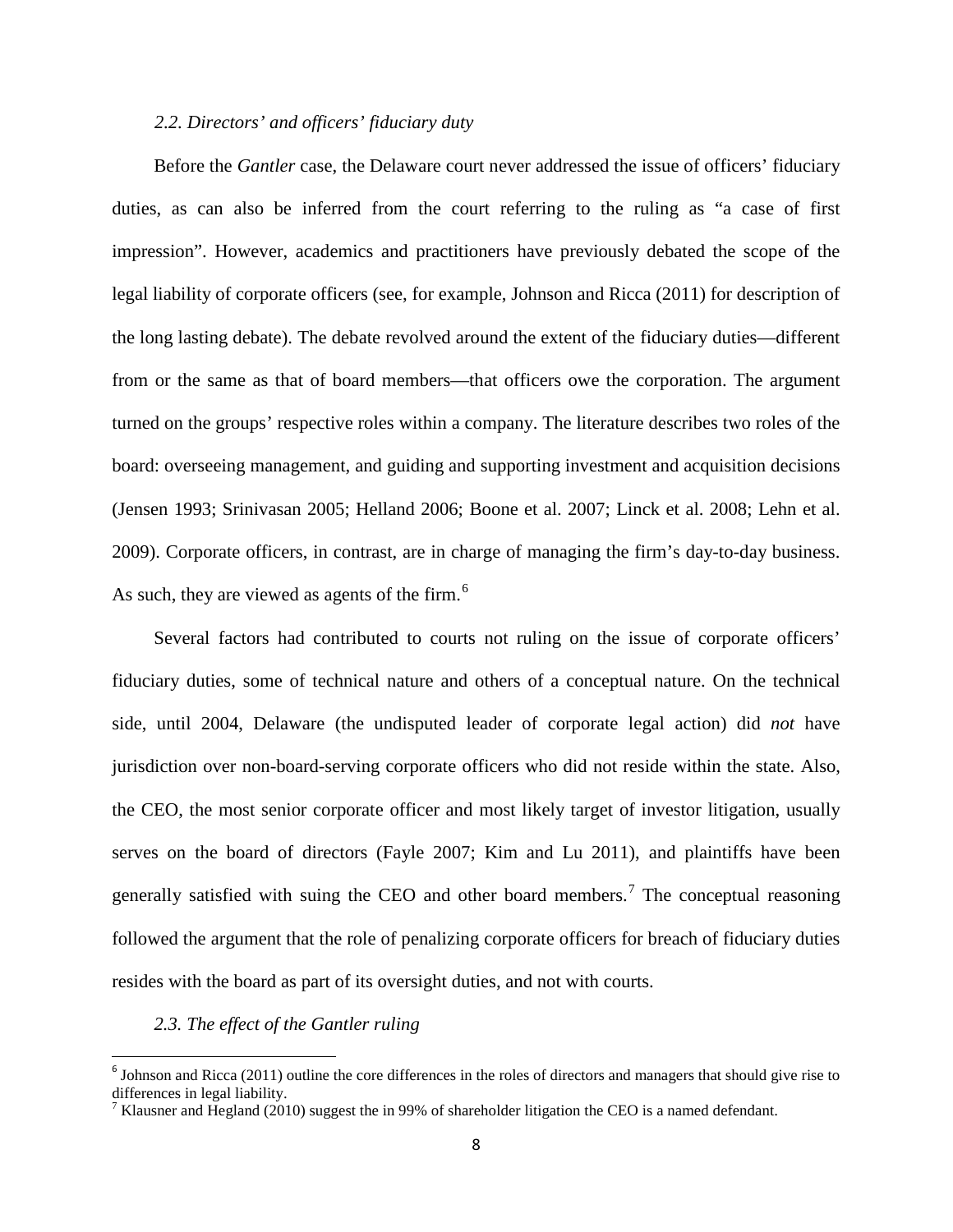*Gantler* was the ruling in which the Delaware Supreme Court explicitly held that corporate officers hold the same fiduciary duty as directors. As such, the ruling received much attention from scholars (e.g. Follet 2010) and practitioners' journals (e.g., *New Jersey Law Journal*, June 2010). Law firms also began warning their clients against the implications of *Gantler.* Of the 53 firms from the top 100 US law firms that issued in 2009 client newsletters, 46 (85%) highlight the importance of the *Gantler* ruling to corporate officers fiduciary duties.

The practical implication of the ruling is that non-director officers can be personally sued for breaching fiduciary duty and that it is the role of courts, and not of the board of directors, to discipline corporate officers breaching their fiduciary duties. Before *Gantler*, courts ignored the issue of officers' fiduciary duties, and corporate officers were not added as named defendants to shareholders litigation unless they served on the board of directors (Thomas and Wells 2011). After the ruling, however, shareholders took notice of the ability to add corporate officers as named defendants and started to do so.

Until 1998 the duty of disclosure, part of director and officers' fiduciary duty, was limited to situations in which shareholder action was required (e.g., approval of M&A). In 1998, the supreme court of Delaware, in *Malone v. Brincat<sup>[8](#page-8-0)</sup>*, ruled that, under Delaware law, stockholders could bring claims arising from directors' mis-disclosures, even absent a request for shareholder action, opening the door to claims such as misrepresentations in financial reports. The Delaware Chancery Court reiterated this holding in the *InfoUSA Inc*. shareholders litigation, and suggested that the way to pursue relief would be a derivative action:

"When a Delaware corporation communicates with its shareholders, even in the absence of a request for shareholder action, shareholders are entitled to honest communication from directors, given with complete candor and in good faith. Communications that depart from this expectation, particularly where it can be shown that the directors involved issued their communication with the knowledge that it was

<span id="page-8-0"></span> <sup>8</sup> Malone v. Brincat, 722 A.2d 5 (Del. 1988).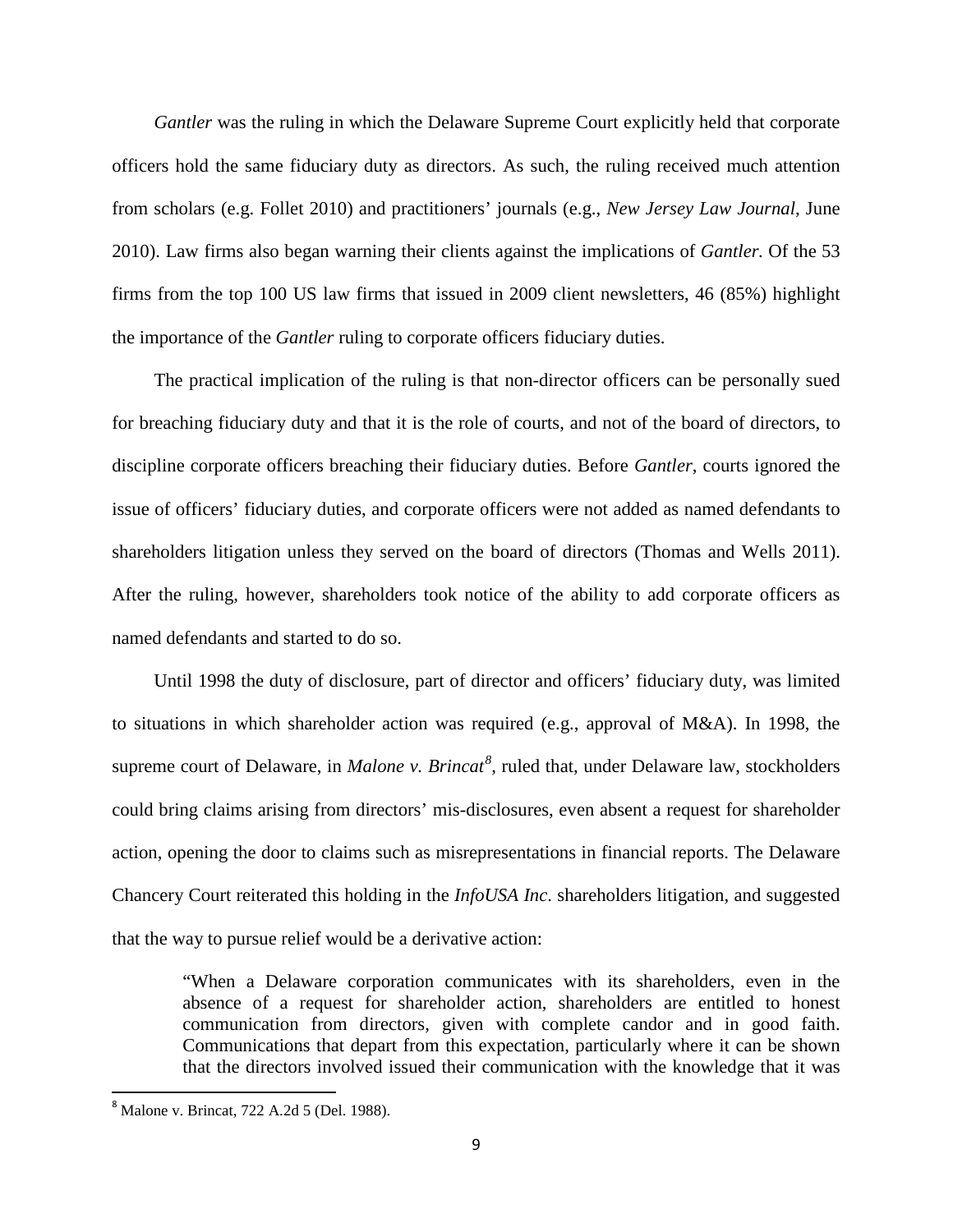deceptive or incomplete, violate the fiduciary duties that protect shareholders. Such violations are sufficient to subject directors to liability in a derivative claim."<sup>[9](#page-9-0)</sup>

As to the extent to which the *Gantler* ruling increased the cost of litigation facing corporate officers, Black et al. (2006) suggest that being added as a named defendant likely has a minor effect on corporate officers' out-of-pocket liability risk, as firms or their D&O insurance likely covers judgments. They argue that reputational costs, time, and aggravation are the principal threats of being a named defendant. Brochet and Srinivasan (2014) interview attorneys and directors who have experienced litigation and suggest that time and distress are the main costs for directors who are named as defendants in lawsuits.<sup>[10](#page-9-1)</sup>

Note that, despite the legal evidence provided in this study that is consistent with *Gantler* ruling increasing corporate officers' personal litigation risk, there are legal scholars who question whether *Gantler* had the argued effect. Thus, all the analyses in this study essentially test joint hypotheses: (1) that the *Gantler* ruling increased personal litigation risk for non-board-serving CFOs and that they were aware of the increase and (2) that the increased risk affected CFOs' disclosure and accounting choices. The drawback of testing a joint hypothesis is that, given insignificant results, there is no effective way to disentangle the components of the joint hypotheses to identify which drives the insignificance.

## *2.4. The role of the CFO in corporate disclosure and accounting choices*

The corporate officer most likely to be affected by *Gantler* is the firm's CFO. Whereas CEOs almost always serve on their firms' boards of directors, CFOs usually do not (Bedard et al. 2014). Yet with the exception of the CEO, the CFO is the corporate officer most influential in

<span id="page-9-0"></span> $9$  InfoUSA, Inc. Shareholders Litigation 953 A.2d 963 (Del. Ch. 2007)

<span id="page-9-1"></span><sup>&</sup>lt;sup>10</sup> If indeed the nonmonetary costs of increased litigation risk are likely to affect CFOs' behavior, the officers are likely to demand higher pay to compensate them for this risk. Analyses suggest that both CFO salary and the ratio of CFO salary to the CEO salary increases post *Gantler* for nonboard-member CFOs when compared with boardmember CFOs. We do not tabulate these results, as they are beyond the scope of this study.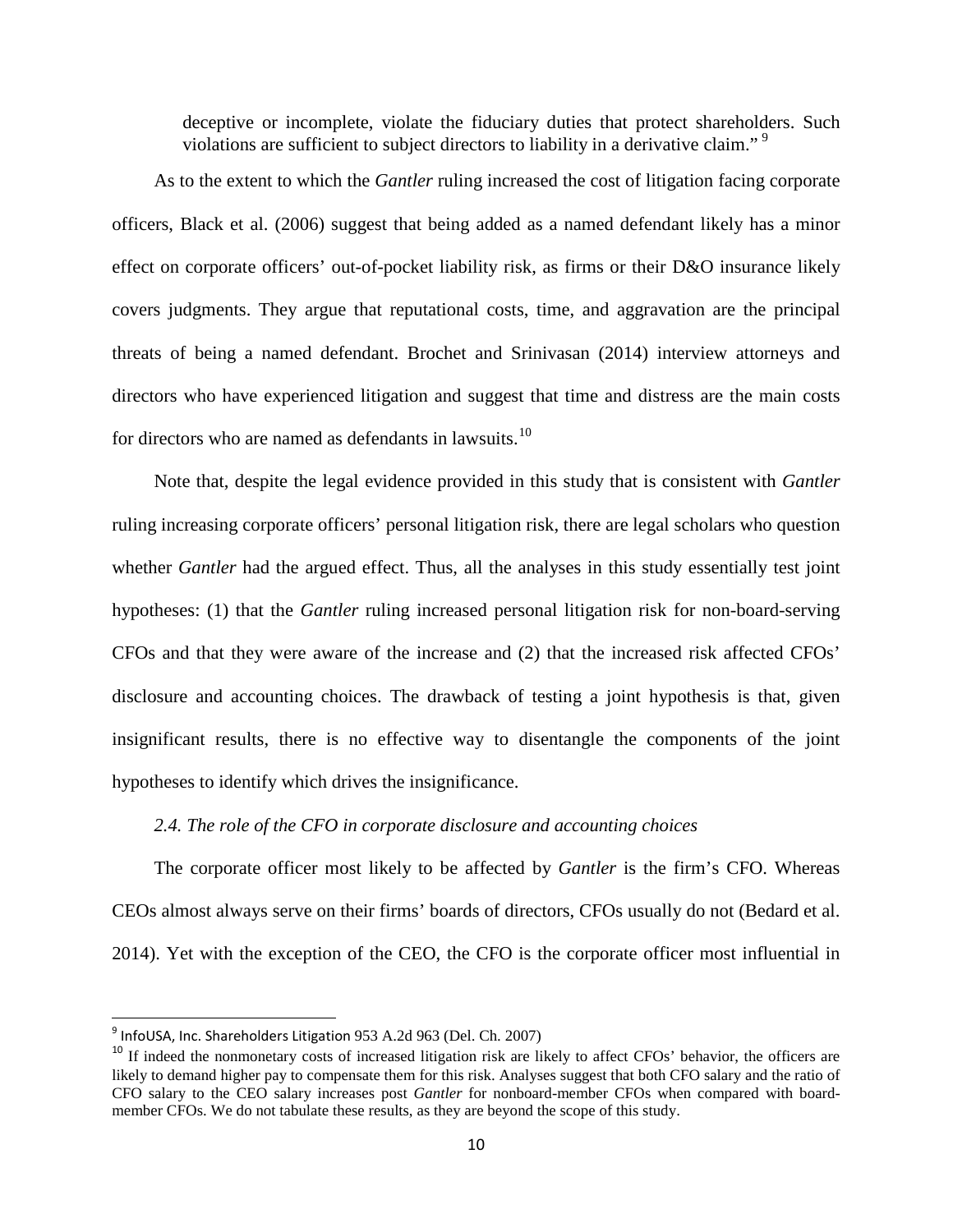decisions pertaining to the firm's financial disclosure and reporting choices. Anecdotally, Lawrence Safarek, the only non-board-member officer in the *Gantler* case, served as the company's treasurer, an equivalent position to the CFO. Recent studies in accounting and finance highlight the significant role CFOs play in disclosure and accounting decisions. Regarding accounting decisions, Ge et al. (2011) investigate the effect of CFOs' personal attributes, which the authors label "style," on accounting decisions, such as discretionary accruals, operating leases, and expected rates of return in pension plans and find that CFO style influences these decisions. Chava and Purnandam (2007) and Jiang et al. (2010) analyze CFOs' influence on earnings management practices relative to that of CEOs, by comparing the sensitivity of earnings management to their compensation structure and conclude that CFOs have more influence on earnings management policies. Feng, Ge, Luo, and Shevlin (2011) document CFO involvement in material-accounting manipulation but suggest that this involvement, which is costly to the CFO given the high probability of SEC action, can be explained by CEO pressure rather than by financial benefits accruing to the CFO.

The evidence on CFO influence on disclosure practices is more subtle. Brochet et al. (2011) analyze CEOs' and CFOs' influence on guidance decision made by frequent guiders and non-guiders. They find that when frequent guider firms' CEOs are replaced, a resulting break in guidance is permanent, while a similar break as a result of CFO replacement is only temporary. They also find that the likelihood of a break varies with CFO forecasting experience but not with CEO forecasting experience. They conclude that CEOs have more influence on firm-level disclosure policy decisions (whether to disclose) and that CFOs are more involved with the content of the disclosure (what to disclose).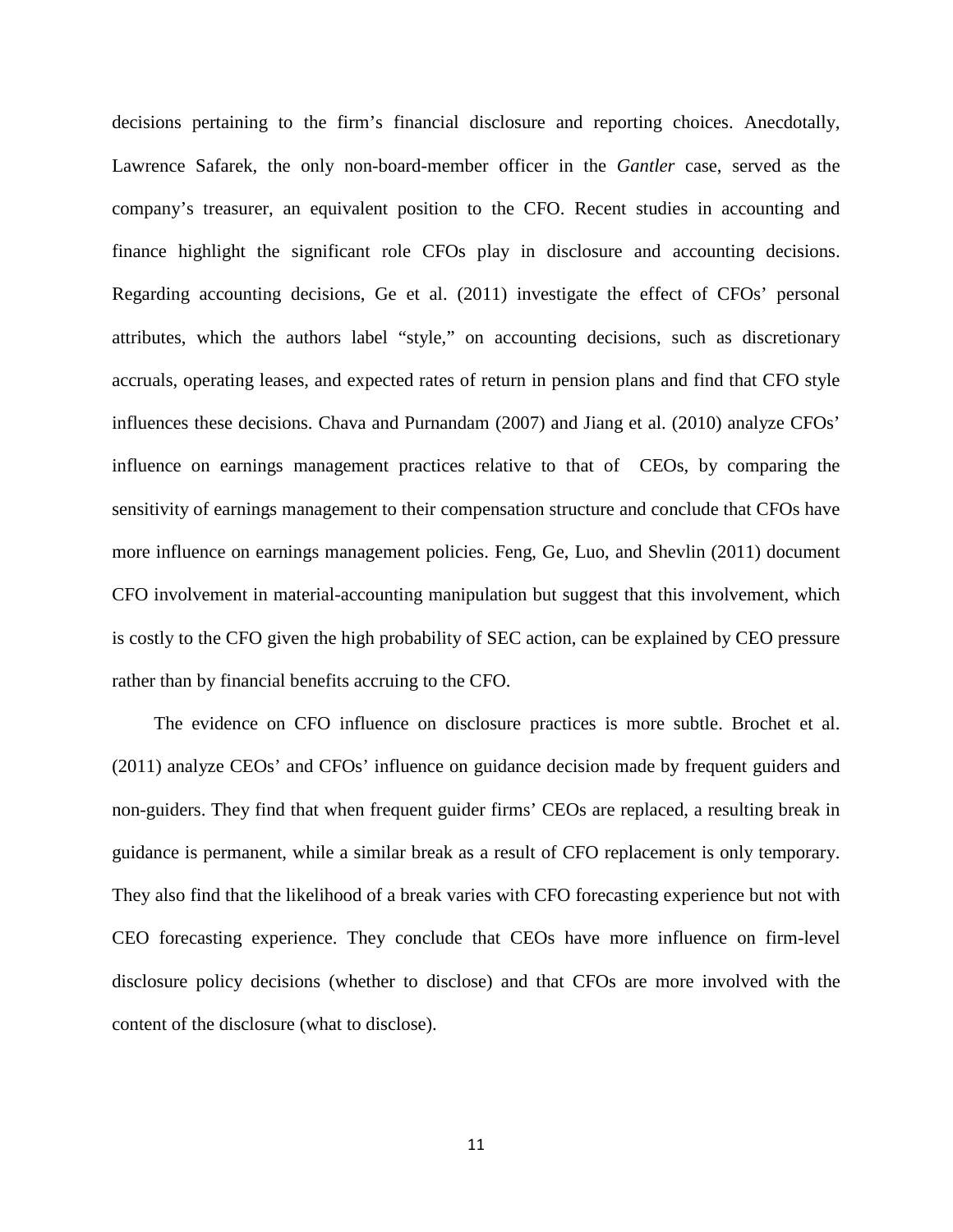We exploit the quasi-natural experiment of the *Gantler* ruling to investigate whether personal litigation risk affects financial disclosure and accounting choices made by a firm's CFO. We focus on four dimensions of disclosure and accounting decisions: the CFO speech tone during conference calls, the timing of bad news disclosure, accounting conservatism, and accounting-based restatements.

#### *2.5 Litigation risk and CFO's speech tone*

We start our analysis with a soft measure of disclosure: speech tone in a conference call. Out of our four measures, it allows the cleanest and most direct test of whether the CFO's behavior changed following the *Gantler* ruling. Whereas the other three measures are firm level measures, the speech tone is particular to the CFO. Furthermore, speech analysis allows us to use the *CEO*'s tone in the same conference call as a natural control for the CFO's tone, effectively disentangling the CFO from the firm and directly focusing on changes in CFOs' behavior.

Recent years have seen a proliferation of textual analysis as a way to measure disclosure (e.g., Mayew 2008; Larcker and Zakolyukina 2012; Davis, Ge, Matsumoto, and Zhang 2015). In the context of litigation risk, Rogers, Van Buskirk, and Zechman (2011) compile a sample of lawsuits filed by investors in federal courts and find that investors target optimistic statements made by managers in earnings announcements. The basic argument made by plaintiffs is that the statements triggered unrealistically optimistic expectations of firm performance. The authors compare a sample of sued firms to a sample of non-sued firms with similar characteristics. They find that the overall tone of the earnings announcements of sued firms was, on average, more optimistic than that of comparable firms. In an earlier study, Francis, Philbrick, and Schipper (1994), also use a form of textual analysis but find no such evidence. Building on Rogers et al.'s (2011) findings, we predict that, when compared with their CEOs and board-serving CFOs, non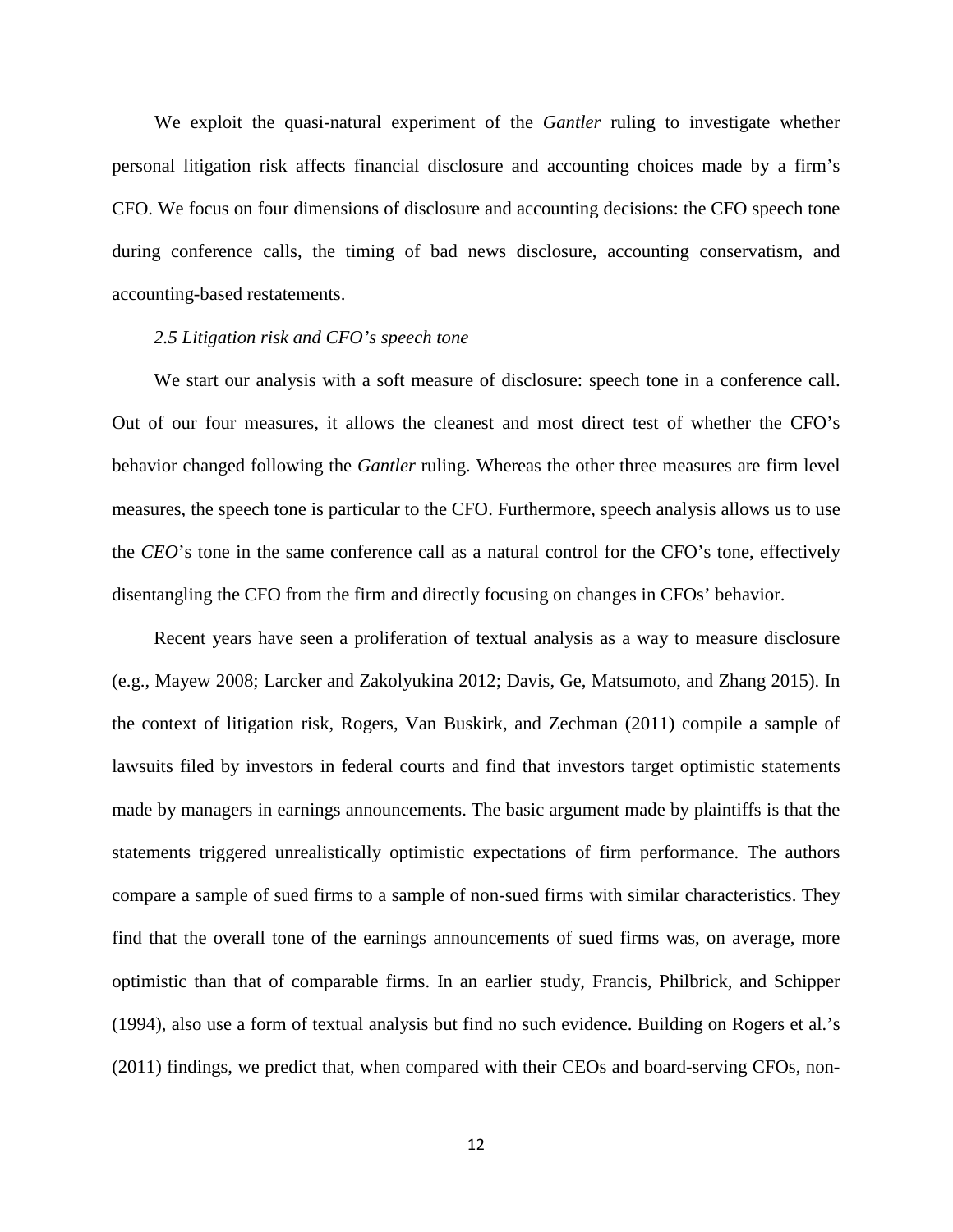board-serving CFOs increase, in the years following *Gantler*, their negative tone in earnings announcements conference calls.

### *2.6 Litigation risk and timing of disclosure*

The relation between litigation risk and the timing of bad news disclosure has been extensively explored. Early studies focus on whether litigation risk affects the timing of bad news disclosure. Specifically, researchers aimed at learning whether managers try to preempt litigation risk by providing early disclosure of bad news. Skinner (1994) argues and provides evidence that early disclosure is likely to reduce litigation risk by weakening plaintiffs' case that managers withheld bad news. In a concurrent study to Skinner (1994), Francis et al. (1994) provide contradictory evidence and show that early disclosure *increases* the probability of a subsequent lawsuit, which is inconsistent with the incentive for early disclosure of bad news. The literature that followed provided cross-sectional evidence mostly supporting the view that early bad-news disclosure reduces litigation risk. Largely consistent with Francis et al. (1994), Skinner (1997) finds that the probability of litigation does not decrease with early disclosure. However, he provides evidence that settlement amounts decrease, which, in turn, reduces litigation costs. Field, Lowry, and Shu (2005) model the endogenous relation between the incentive to disclose and settlement costs and find that early disclosure does reduce litigation risk. Kothari, Shu, and Wysocki (2009) analyze managers' inclination to delay disclosure of bad news and find that litigation concerns mitigate the incentives to delay disclosure. Donelson, McInnis, Mergenthaler, and Yu (2012) measure the timeliness of firms' bad news disclosure using the evolution of analysts' earnings forecasts and find that the probability of litigation decreases with the timeliness of bad news. Survey work by Graham, Harvey, and Rajgopal (2005) also provides evidence consistent with early disclosure reducing litigation risk.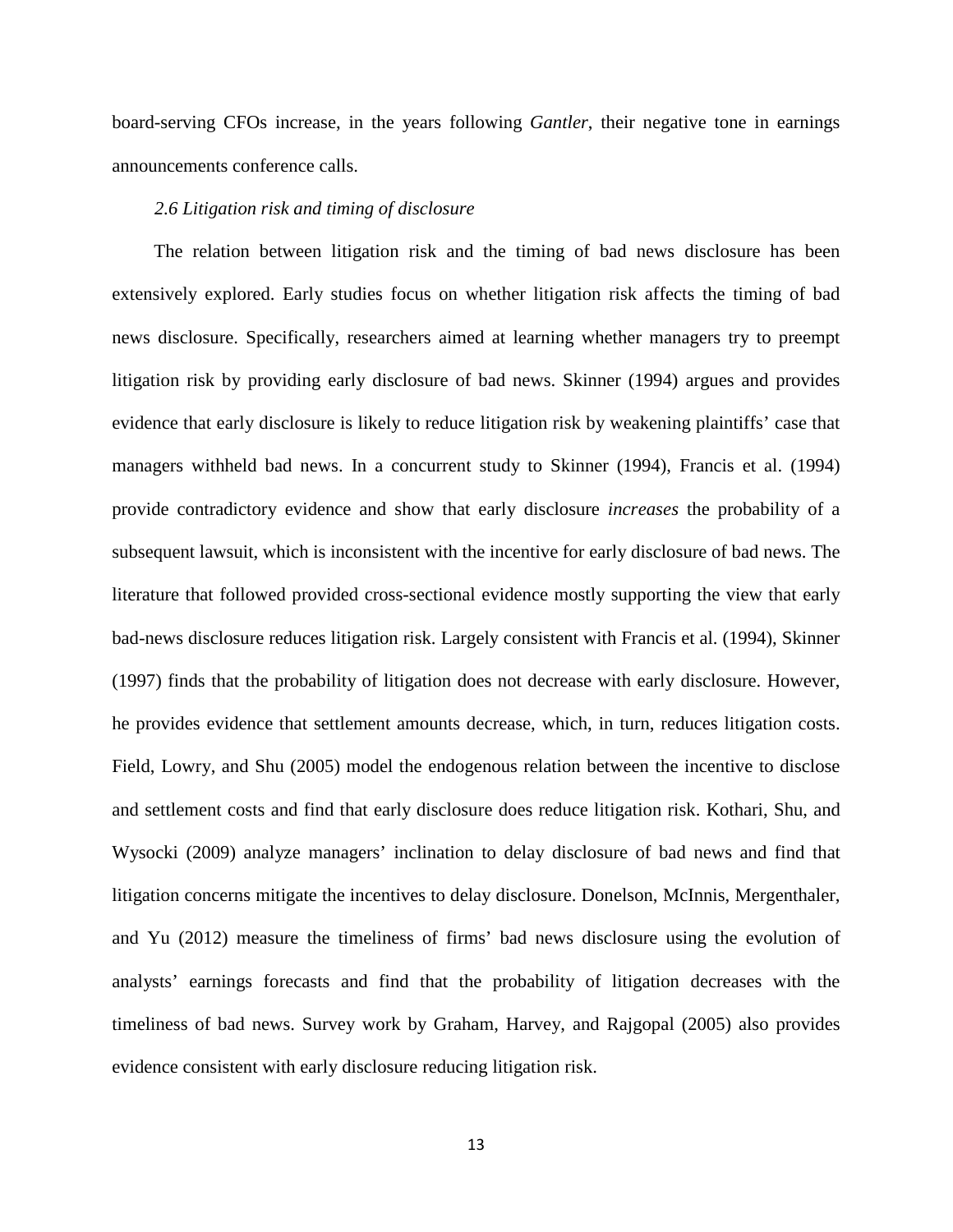Other studies analyze the effects of litigation risk on overall firm-disclosure level and provide somewhat contradictory evidence. Baginski, Hassel, and Kimbrough (2002) compare disclosure patterns of firms in the highly litigious United States with those in less-litigious Canada and find more disclosure for U.S. firms in periods of declining earnings but not for Canadian firms. Johnson, Kasznik, and Nelson (2001) investigate disclosure by technology firms following the safe-harbor provision in the Private Securities Litigation Reform Act of 1995 and find that firms respond, to the reduction in litigation risk, with increased disclosure. Rogers and Van Buskirk (2009) compile a sample of firms that have experienced recent shareholder litigation and provide evidence suggesting that a higher level of voluntary disclosure does not reduce the expected cost of litigation. Lowry (2009) points out that the Rogers and Van Buskirk (2009) results cannot be generalized because they are based on firms that were sued. Finally, a recent study by Naughton, Rusticus, Wang, and Yeung (2014) analyzes changes around the *Morrison vs. National Bank of Australia[11](#page-13-0)* case, which decreased litigation risk of cross-listed firms, and finds that the firms respond to reduced litigation costs by reducing public disclosure.

In this study, we expect the *Gantler* ruling to have a significant effect. However, given the somewhat mixed evidence in the literature, we have no directional prediction on the relation between litigation risk and early disclosure of bad news.

#### *2.7 Litigation risk and accounting conservatism*

Accounting researchers have long argued that litigation cost is one of the drivers of conservative accounting. Watts (2003 a,b) lists litigation risk as a main reason for conservatism and reviews the supporting literature. He argues that the asymmetric payoff of litigation creates an incentive to understate a firm's assets to reduce litigation costs. Basu (1997) partitions the sample period of his study based on litigation and finds that the level of conservatism increases

<span id="page-13-0"></span> $11$  Morrison v. National Australia Bank, 561 U.S. 247 (2010).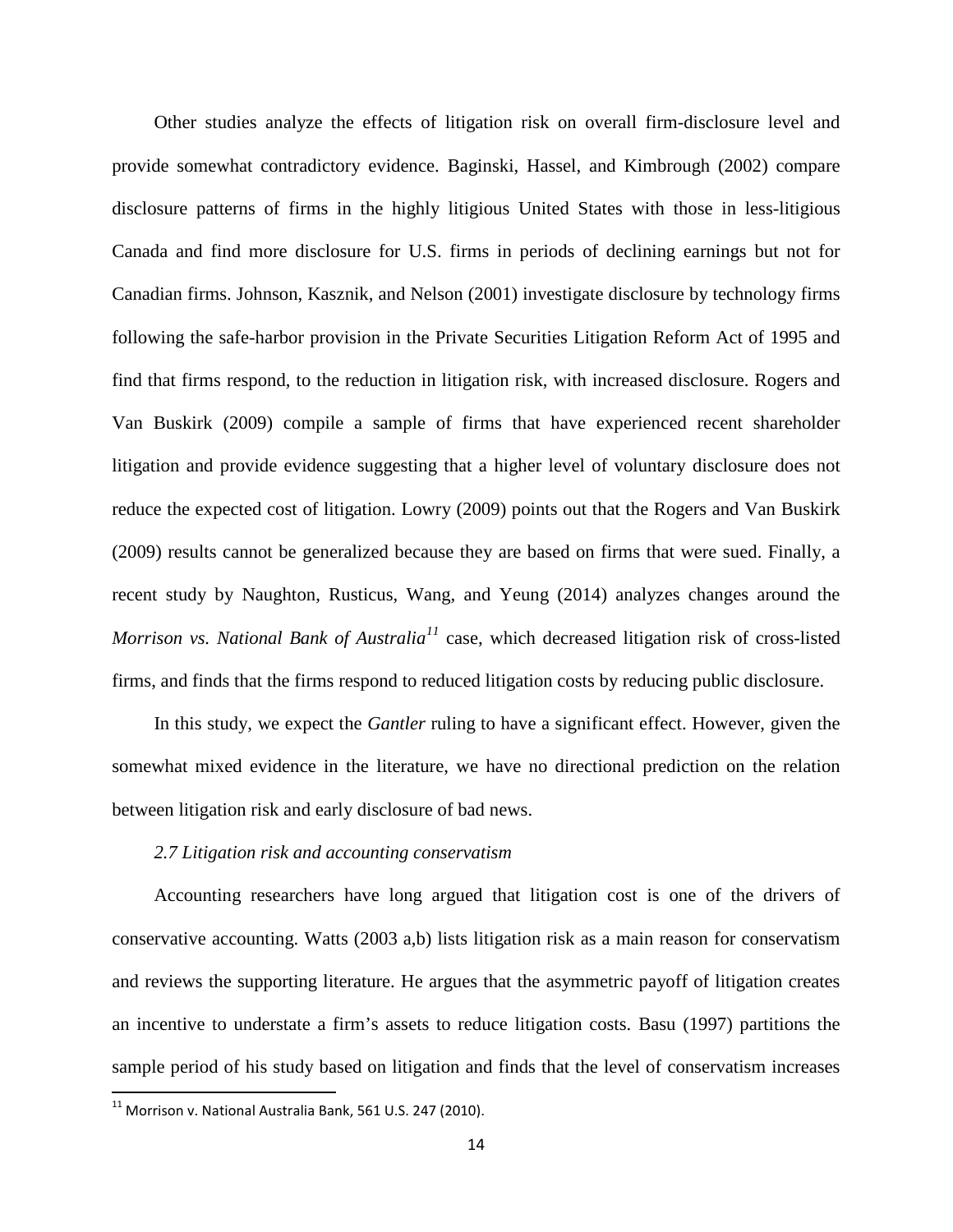in periods of greater litigation. The literature that followed Basu (1997) largely finds a positive association between litigation cost and accounting conservatism. Holthausen and Watts (2001) find that conservatism is associated with auditors' legal liability regimes. Cahan and Zhang (2006) find that auditors demand more conservatism from former Arthur Anderson clients following that company's break-up to reduce litigation risk. Chung and Wynn (2008) find a positive association between accounting conservatism and litigation risk as measured by the cost of legal liability insurance. Blunck (2009) models litigation risk using realized security litigation costs and finds that higher litigation risk is associated with more conservative financial reporting. Finally, three recent studies—those by Aier, Chen, and Pevzner (2014), Bens and Huang (2014), and Tan and Wongsunwai (2014)— analyze changes in firms' conservative reporting following an increase in directors' fiduciary duty toward firms' creditors. They find that the increase in fiduciary duty to creditors resulted in more conservative accounting.

Taken together, this evidence leads us to predict that, following *Gantler*, CFOs' increased personal litigation risk will result in more conservative reporting in firms in which the CFO does not serve on the board.

#### *2.8 Litigation risk and accounting-based restatements*

Accounting literature often associates accounting restatements with increased risk of litigation (Palmrose and Scholz 2004; Lev, Ryan and Wu 2008). Thus, increased personal litigation risk following the *Gantler* ruling is likely to lead to a reduction in the behavior associated with accounting restatements. However, the literature also suggests that the main determinant of restatements is accruals based earnings management (Dechow et al. 2010). As the Sarbanes-Oxley Act of 2002 increased the legal scrutiny over accounting practices, Cohen et al. (2008) provide evidence that accruals-based earnings management sharply declined in the period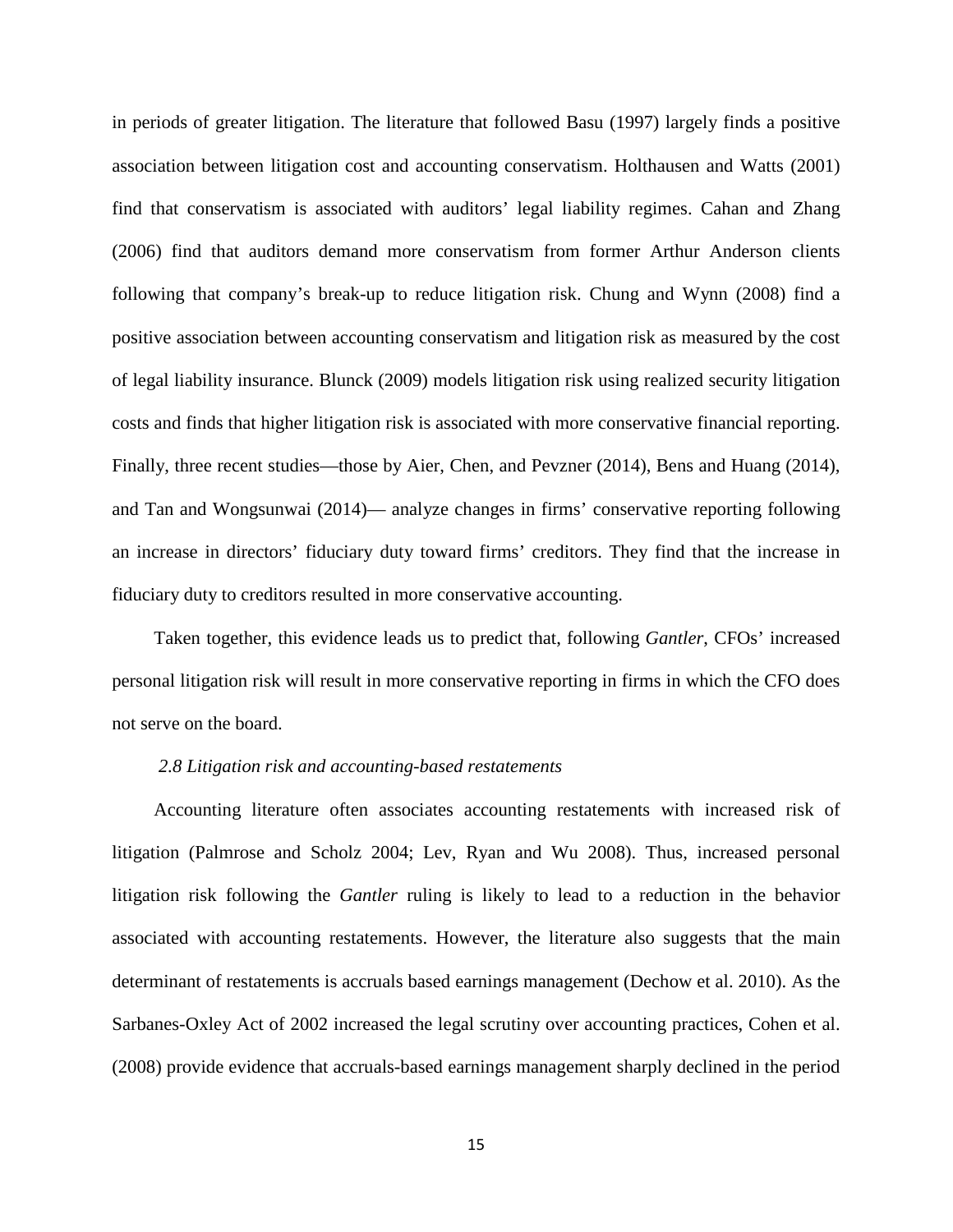following the law's passage while real earnings management increased. Thus, as our sample starts after the enactment of SOX, we may not find significant results on restatements.

#### **3. Sample Selection**

We start the sample with all directors included in the RiskMetrics Directors Database, which covers the S&P 1,500 firms. To identify firm CFOs, we use AuditAnalytics databases (Governance and Director and Officer) as well as the Executive Compensation database (ExecuComp). To identify whether the CFO is a board member or not, we merge the directors data with the CFO data. This procedure yields an initial sample of 12,550 firm-years (1,754 firms). We use First Call and IBES for guidance data, IBES for analysts' earnings forecasts, and AuditAnalytics (Nonreliance Restatements) for accounting-based restatements data. We restrict our sample to fiscal years 2004–2012 to avoid any confounding effects of the Sarbanes-Oxley Act (Zhang 2007). Firm financial data are obtained from Compustat and return data from  $CRSP.<sup>12</sup>$  $CRSP.<sup>12</sup>$  $CRSP.<sup>12</sup>$ 

Table 1 reports the percentage of CFOs not on board for the sample portioned by fiscal year (panel A), 1-digit SIC codes (panel B) and whether the state of incorporation is Delaware (panel C). CFOs serve on the board of directors of 12.1% of the sample observations (1,518 firm-years out of 12,550) and the percentage is stable over time, ranging from 11% to  $14\%$ .<sup>[13](#page-15-1)</sup> There is no obvious industry clustering, and the percentage of CFOs on board is largely consistent across industries. Fifty eight percent of sample firms incorporate in Delaware and 42%

<span id="page-15-1"></span><span id="page-15-0"></span><sup>&</sup>lt;sup>12</sup> Return data is used to calculate C-Score.<br><sup>13</sup> In 48 firm-years, the CFO also holds the CEO position. In these cases, we did not classify the firm-year as CFO to avoid confounding effects. We alternatively classify firms with CEO/CFO on the board as a firm with a CFO serving on the board; our results are robust to their inclusion.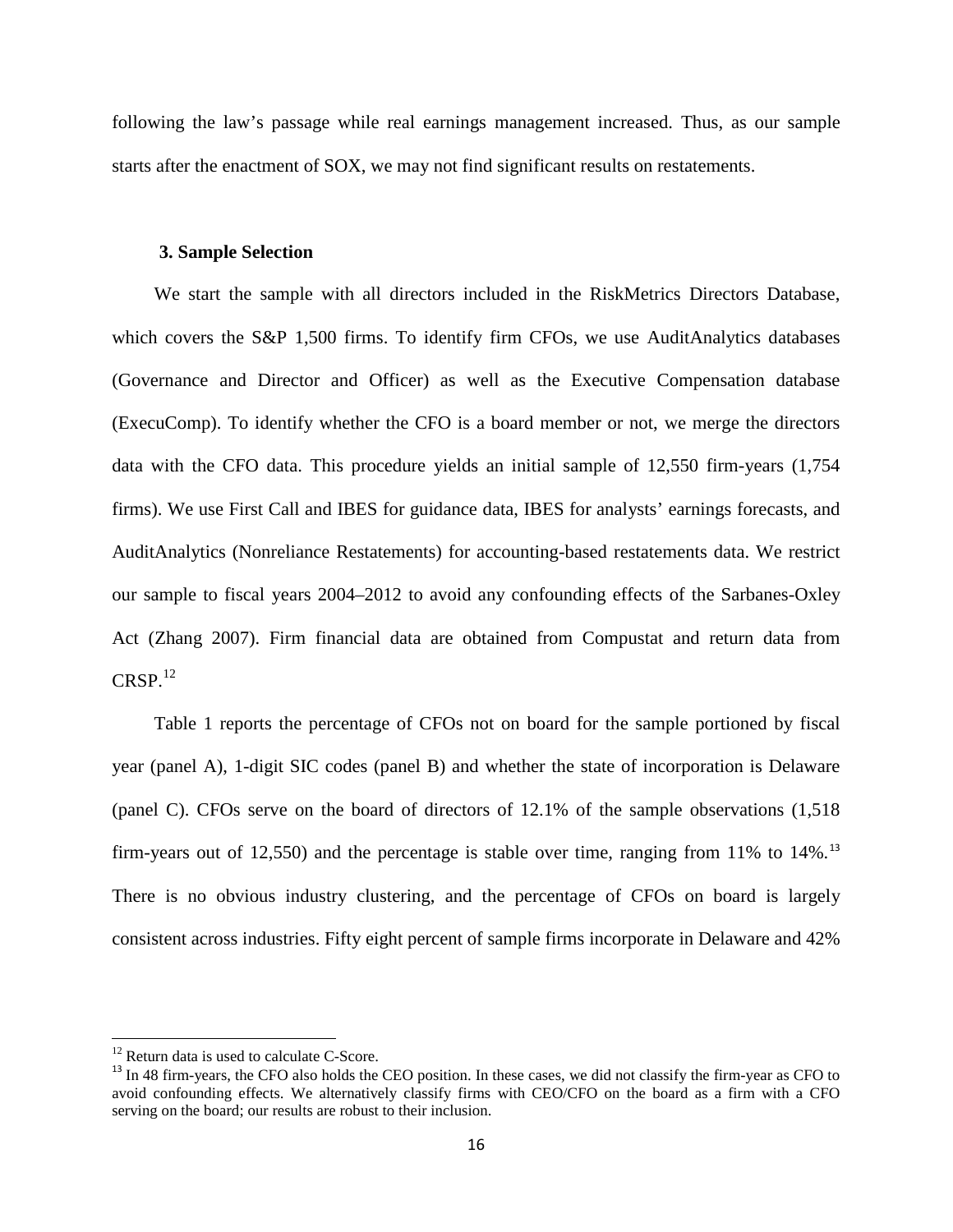in the rest of the country. The percentage of board-serving CFOs in Delaware-incorporated firms is very similar to the sample percentage  $(11.8\% \text{ vs. } 12.5\%).^{14}$  $(11.8\% \text{ vs. } 12.5\%).^{14}$  $(11.8\% \text{ vs. } 12.5\%).^{14}$ 

Given that only 12.5 percent of the CFOs serve on the board of directors, our sample is unbalanced. We therefore use a propensity score procedure to identify a matched sample to the subsample of firms with CFOs serving on the board. Using the predicted probabilities propensity scores—from a logistic prediction model of CFO board membership, we match each board-serving CFO observation with an observation of non-board serving CFO firm, in a way that minimizes the absolute value of the difference between the propensity scores. We use a oneto-one nearest-neighbor matching without replacement (Heckman, Ichimura, and Todd 1997). We use fiscal year 2008 for our matching process.<sup>[15](#page-16-1)</sup> Detailed description of the procedure and logit estimation results are reported in appendix B. For each analysis in this study we include as a robustness a regression that is based on the matched subsample.

#### **4. Research Design and Empirical Analysis**

### *4.1 Research design*

Our empirical analyses are designed to test whether non-board-serving CFOs changed their disclosure and accounting practices in response to the *Gantler* ruling. To that end, we use a difference-in-differences approach. We define the treatment group as non-board-serving CFO firms and the control group as board-serving CFO firms. We expect firms in our treatment group to be influenced by the change in personal litigation risk and therefore exhibit a change in financial disclosure and accounting choices after *Gantler*. However, we do not expect the ruling

<span id="page-16-0"></span><sup>&</sup>lt;sup>14</sup> We keep all states in the sample because other states tend to follow Delaware concerning corporate-litigation practices, and therefore we expect the effect of *Gantler* to extend beyond firms that were incorporated in Delaware (Reza 2013).<br><sup>15</sup> Our results are robust when matching firms with non-board-member CFOs in years 2005 through 2007.

<span id="page-16-1"></span>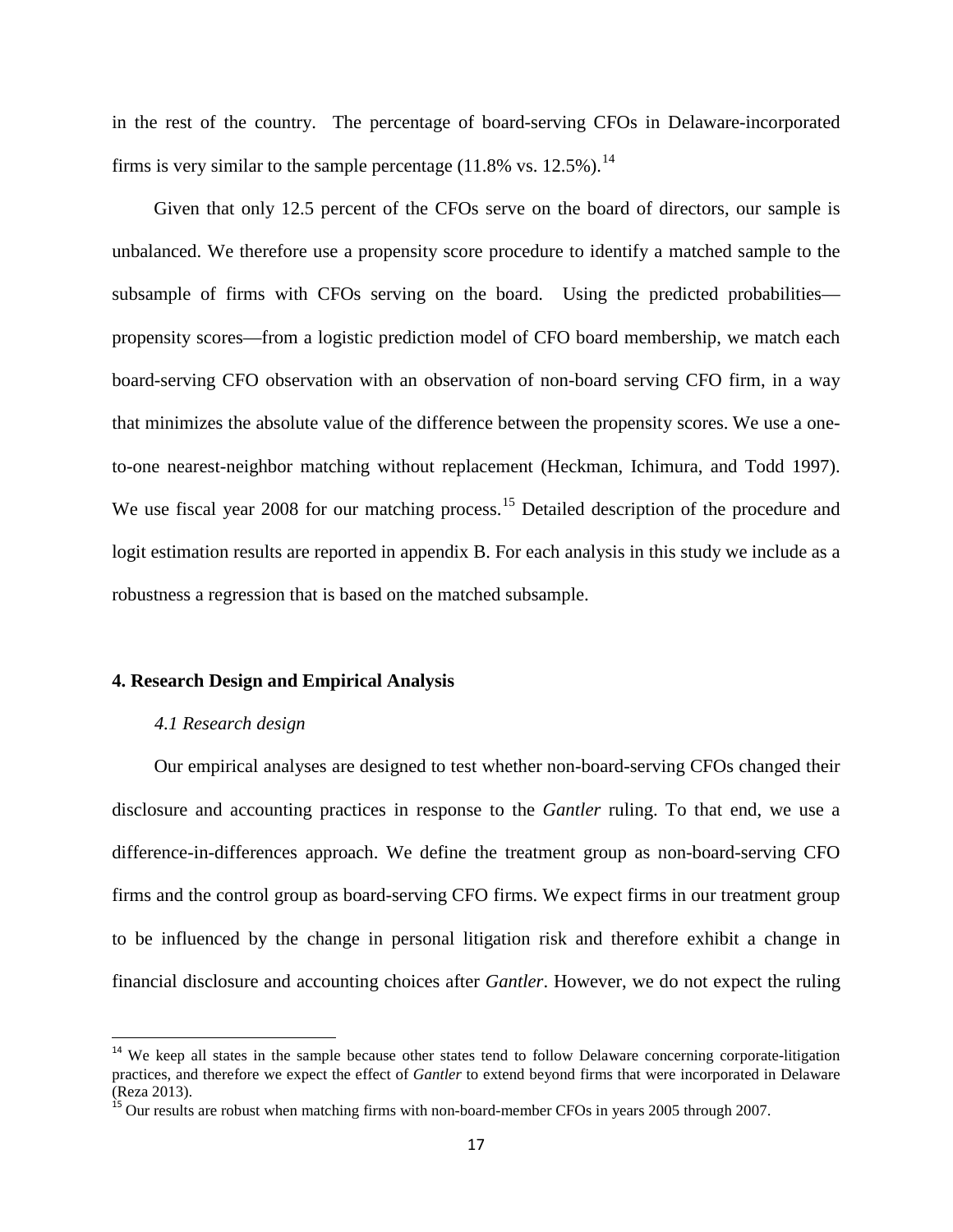to affect the firms in our control group, as board-serving CFOs were already subject to personal litigation risk before the ruling. Thus, the interaction of the CFO board-membership variable with period post-*Gantler* allows us to test the differential effect of the ruling on these two distinct groups. We use the interaction of these variables throughout our analyses as the main explanatory variable. The basic regression we use in the analyses is as follows:

$$
DEP_{A_i,t} = \beta_0 + \beta_1 Post_{i,t} + \beta_2 CFONotOnBoard_{i,t} + \beta_3 Post_{i,t} * CFONotOnBoard_{i,t} + \beta_4 Fontrols_{i,t} + \beta_5 FiscalYear_{i,t} + FirmFixedEffects + \varepsilon_{i,t},
$$
 (1)

where *DEP\_VAR<sub>it</sub>* is the dependent variable of the analysis. The dependent variables, which we describe in detail below, pertain to the four dimensions of financial disclosure and reporting that we focus on in this study: the speech tone of the CFO in conference calls, the provision of early disclosure of negative news, firms' financial reporting conservatism, and accounting-based restatements.

*Post<sub>i,t</sub>* is an indicator variable equal to one for fiscal years 2010 onward and zero otherwise. *CFONotOnBoard<sub>it</sub>* is an indicator variable equal to one for firms for which the CFO does not serve on the board and zero otherwise.  $Post_{i,t}^* CFONotOnBoard$  is the variable of interest, an interaction between the above-described variables. In each of the analyses, we control for fiscal year- and firm-fixed effects. Since the *Gantler* ruling occurred in 2009, we eliminate that year's observations to ensure two clean groups—firm-years before the ruling and those afterward. Note that we include firm fixed effects throughout the analyses. We chose to include firm fixed effects to better gauge within-firm changes. Including firm and year fixed effects, however, renders interpretation of the main effects in the analyses ( $Post_{i,t}$  and  $CFONotOnBoard_{i,t}$ ) meaningless. Therefore, we ignore the main effect when reporting results.

#### *4.2 Empirical results*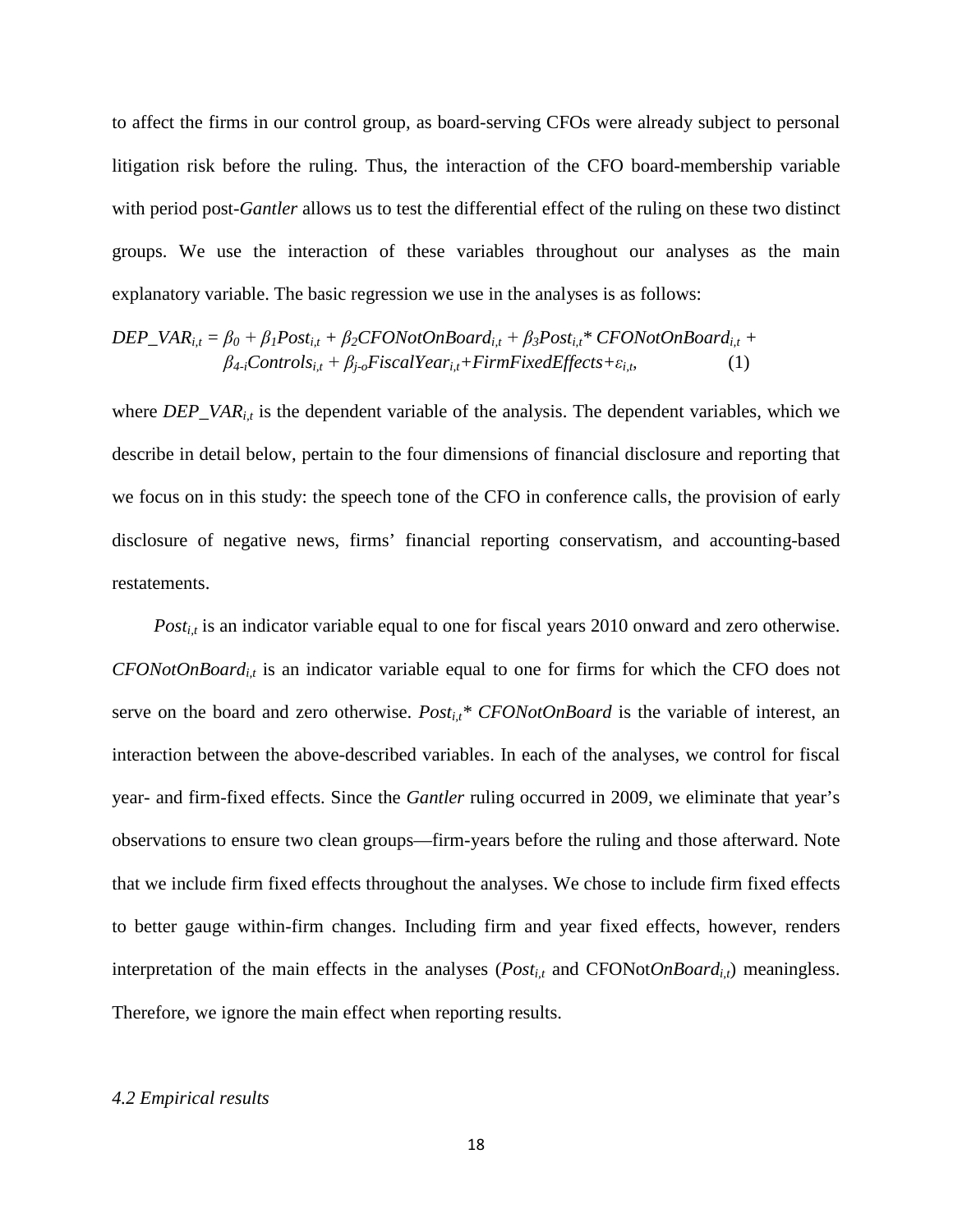#### 4.2.1 CFO Speech tone

#### *Descriptive Statistics*

We follow Lang and Lundholm (2000), Rogers et al. (2011), Larcker and Zakolyukina (2012), and Davis et al. (2015) in constructing our conference-call tone variables. We use three base measures to construct the variables that we employ in the analysis: the number of words spoken during the briefing and Q&A sections of the conference call (*Words*), the number of negative words spoken during the briefing and Q&A sections of the call (*Neg\_Words*), and the number of positive words spoken during the briefing & Q&A sections of the call (*Pos\_Words*). The definition of negative and positive words is based on the Loughran and McDonald (2011) dictionary. We choose this dictionary for its applicability to business text.<sup>[16](#page-18-0)</sup> Tone negativity (*Neg\_Tone*) of the conference call is measured as *Neg\_Words* minus *Pos\_Words* divided by *Words*. We construct the following variables based on the above measures: (1) number of words spoken by the CFO (*Words\_CFO*), (2) number of words spoken by the CEO (*Words\_CEO*), (3) tone negativity of the CFO ( *Neg\_Tone\_CFO*), (4) tone negativity of the CEO (*Neg\_Tone\_CEO*), and (5) CFO tone negativity relative to CEO tone negativity (*Rel\_Tone*), measured as *Neg\_Tone\_CFO* - *Neg\_Tone\_CEO*. The CEO words and tone measures are used to augment our main analysis and provide an additional natural control group. As CEOs are not subject to increased personal litigation risk following the *Gantler* ruling, we do not expect CEO tone to be affected by the CFO's board status.

The data we use to construct the measures and variables described above are taken from conference call transcripts. We collect the transcripts by conducting a web crawl that targets the SeekingAlpha.com website. We identify each firm's CFO and CEO from the transcripts. Due to

<span id="page-18-0"></span><sup>&</sup>lt;sup>16</sup> The Loughran and McDonald (2011) dictionary excludes words that are typically not negative in a financial context such as liability, cost, and tax.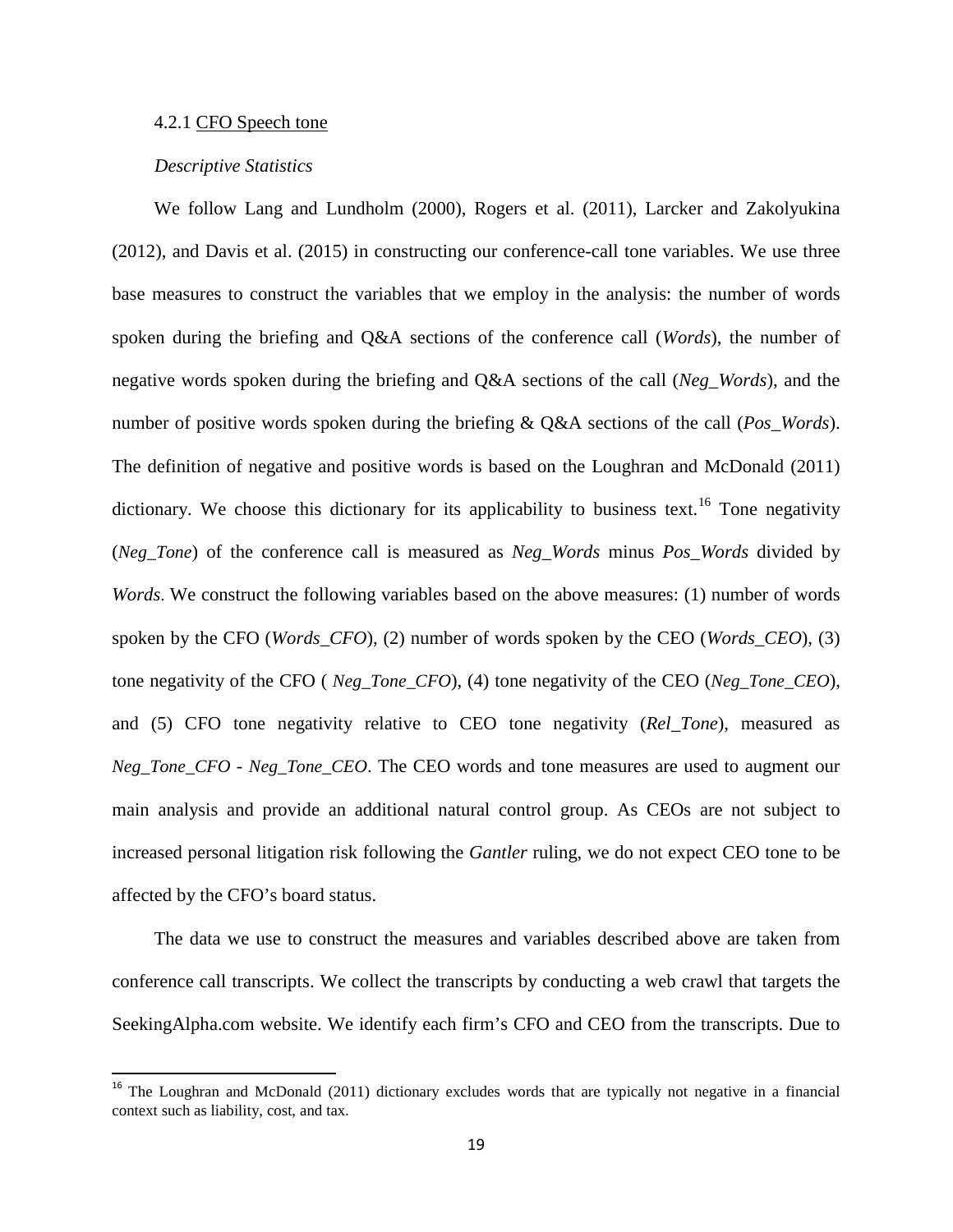SeekingAlpha.com's limitations, the sample used in this analysis begins in year 2006. We analyze both the briefing section and the Q&A section of the conference call. We delete firms that provided only an audio link of the conference call. Table 2, Panel A, reports the descriptive statistics of the basic measures and variables described above for the full sample. The sample consists of 9,149 conference call transcripts. CFOs and CEOs use a large portion of conference call time. A CFO contributes an average of 27% of the words spoken during conference call, and a CEO contributes an average of 34% of the word spoken. The negativity of the tone of the CEO and the CFO shows no marked difference; both, on average, are slightly more positive than negative with approximately 0.6% (0.3%) more positive words used by the CEO (CFO) during the conference call than negative ones. Table 2, Panel B, reports the speech tone statistics for the sample firms partitioned by whether the CFO serves on the board of directors. Statistics do not display marked differences between firms with board-serving and non-board-serving CFOs.

Table 2 also reports the descriptive statistics for the control variables of the analysis. We include in our tone analyses control variables to control for general firm characteristics as well as for the pertinent news events. Specifically, we include size, market-to-book, ROA, earnings growth, and sales growth in the quarter of the announcement. Statistics of sample firms do not exhibit obvious selection problems, fairly represent the population of Compustat firms, and do not exhibit marked differences between firms with a board-serving CFO and those without one.

#### *Univariate Analysis*

Table 3 reports results of a univariate analysis of the change in the speech tone following *Gantler*, based on CFO board membership status*.* Panel A reports results for CFOs, panel B reports results for CEOs and Panel C reports results for the relative tone negativity, CFO-CEO. To account for personal differences between board serving and non-board-serving CFOs and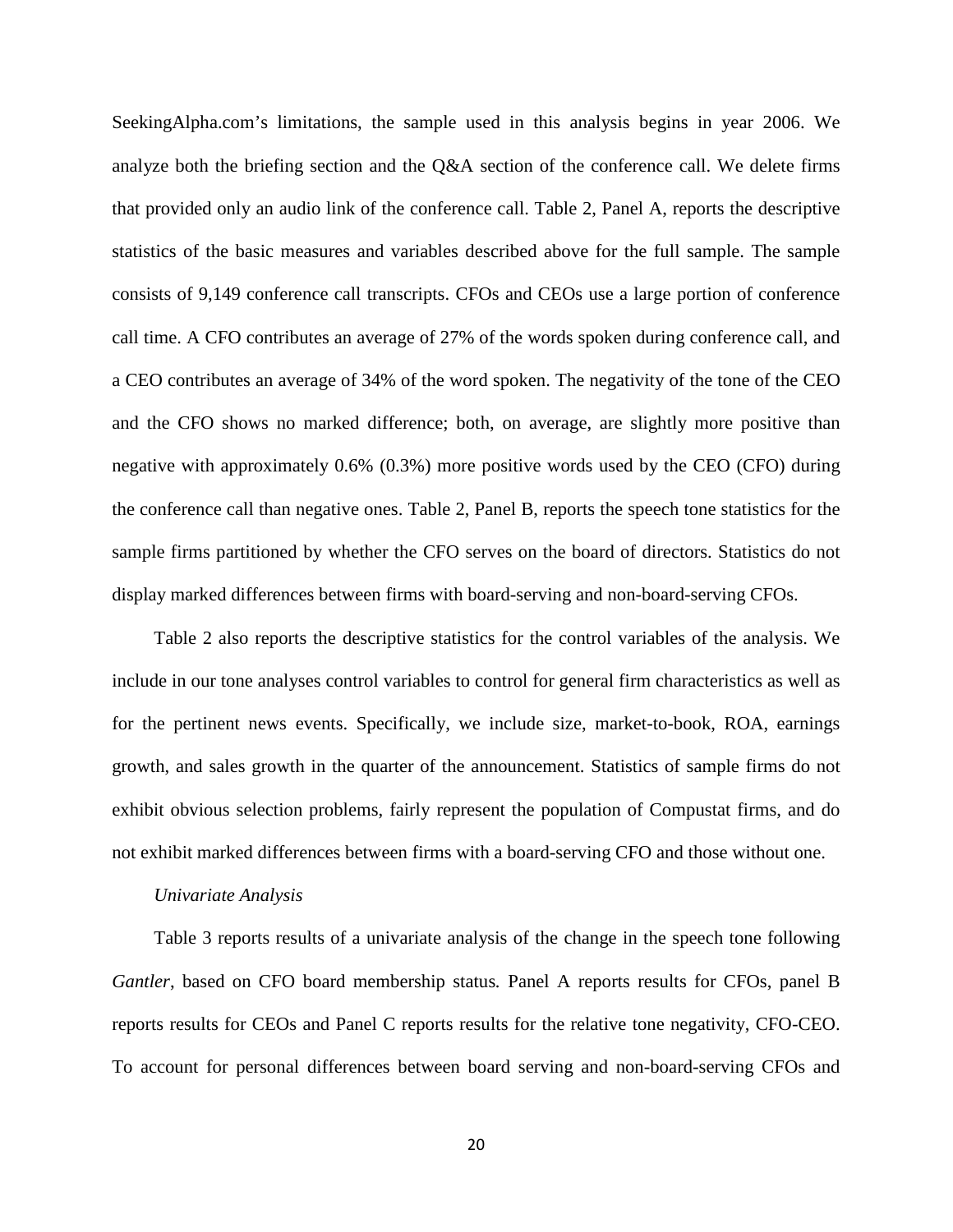other firm-specific factors that can be controlled for in a multivariate setting, we use the sample of matched firms for this analysis. Non-board serving CFO speech tone turned significantly more negative following *Gantler* when compared with board serving CFOs. CEOs do not show a marked difference based on CFO board membership status, and the tone of all CEOs turns weakly more positive after *Gantler*. More interestingly, results in panel C suggest that when compared with the CEO of the same firm, the tone of non-board serving CFO turned more negative following *Gantler* whereas the tone of board serving CFOs did not change.

#### *Regression Analysis*

Table 4 reports the speech tone regression analyses results. Columns 1 and 2 report results of analyses of the CFO speech. (Column 1 analyzes number of words spoken, and column 2 analyzes tone negativity). Columns 3 and 4 report results for CEO speech. Column 5 reports results for the difference in negativity between the CFO and the CEO in the same conference call. Finally, column 6 reports results for analysis similar to that in column 5 using a subsample of matched firms

For both the CFO and the CEO, the total number of words spoken is not affected by the main variable of interest, the interaction between *CFONotOnBoard* and *Post* (columns 1 and 3), suggesting that the structure of the conference call, has not changed following *Gantler*. Analysis of the tone of the speakers provides evidence consistent with CFOs not serving on the board using less optimistic language after *Gantler*. The non-board-serving-CFOs' tone (Column 2) is significantly more negative after the ruling (coefficient= 0.003, t-stat=5.67) relative to the boardserving CFOs. CEO tone (Column 4), however, does not change based on CFO board membership. When we use the CEO speech tone as a natural control for the CFO's tone negativity in the same conference call (column 5), the analysis yields results that are consistent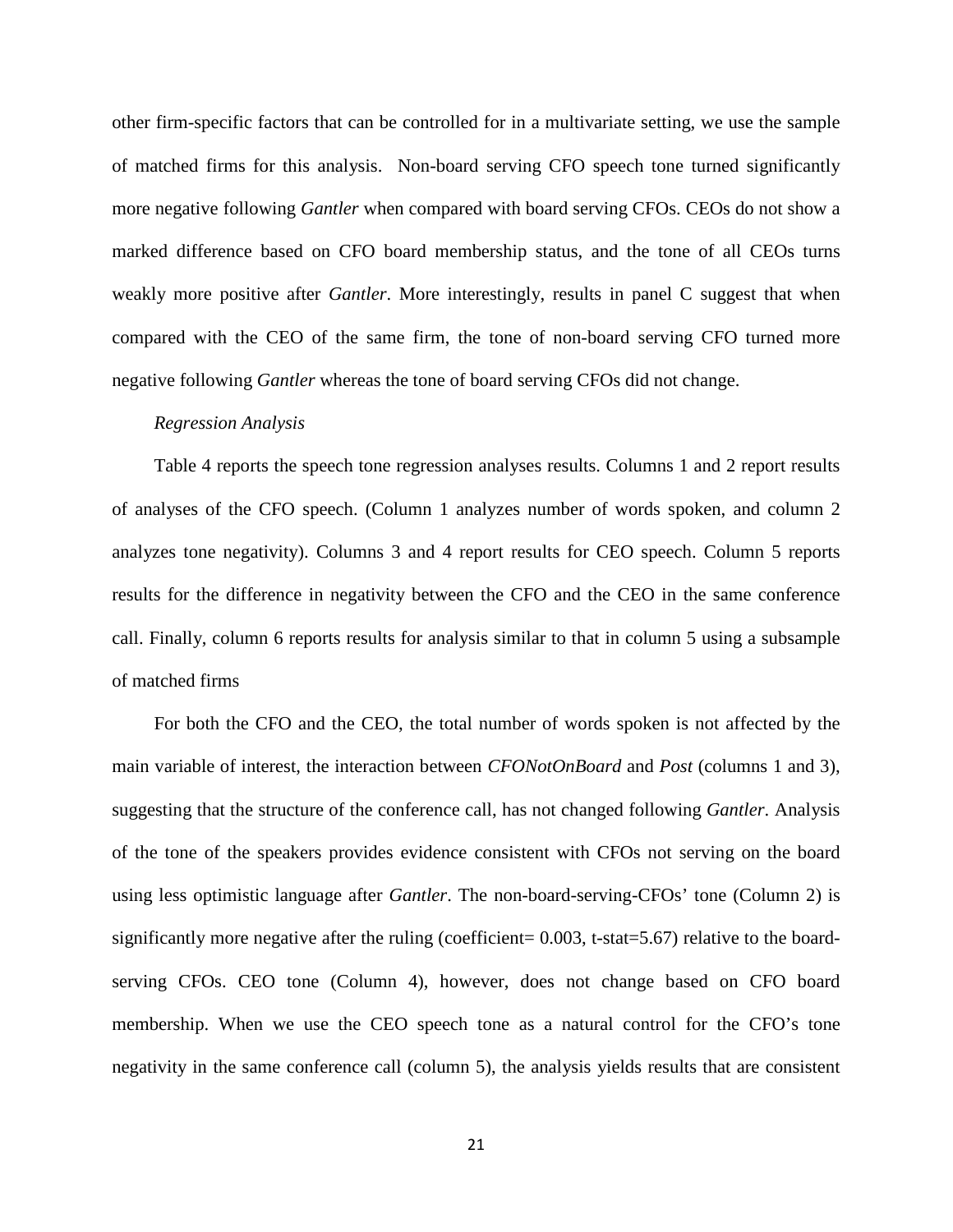with CFOs changing to a more negative tone following the increase in personal litigation risk (coefficient=0.003, t-stat=5.83), after controlling for the content of the conference call. The coefficients on our explanatory variable in the CFO tone and relative tone regressions correspond to an increase of about one half of a standard deviation in the tone negativity of CFO that do not serve on the board of directors post the *Gantler* ruling. The magnitude of effect is relatively small. The small magnitude is expected, as the *Gantler* ruling increased only the likelihood of the CFO of being a named defendant in shareholders litigation but did not affect corporate litigation risk. Finally, when we repeat the analyses in column 5 for the propensity-matched subsample (column 6), the results are qualitatively similar to the full sample results (coefficient= 0.004, t-stat=4.66).<sup>[17](#page-21-0)</sup> These results suggest that, in an effort to mitigate the increased personal litigation risk, CFOs tone down their optimism when discussing their firms' financial results. We find, however, no spillover effect from the CFO tone the CEO tone, consistent with the notion that the *Gantler* ruling did not affect firm litigation risk or the personal litigation risk of boardserving officers.

#### 4.2.2 Early disclosure of bad news

Using analysts' forecasts and firms' interim guidance, we test whether firms with nonboard-serving CFOs are more likely to provide early disclosure of bad news after *Gantler* in an effort to preempt potential litigation. First, we identify a subset of firm quarters in which firms are likely to report earnings news that miss the analysts' consensus forecast. To be included in the subset, a firm's actual earnings per share for period t should fall short of the analysts' median forecast for period t that were issued immediately after the period t−1 earnings announcement. We then estimate model (1) as a linear probability regression for that subset of firms. The

<span id="page-21-0"></span><sup>&</sup>lt;sup>17</sup> Untabulated analyses provide consistent results for CFO and CEO analyses for the subsample of matched firms produced by the PSM procedure.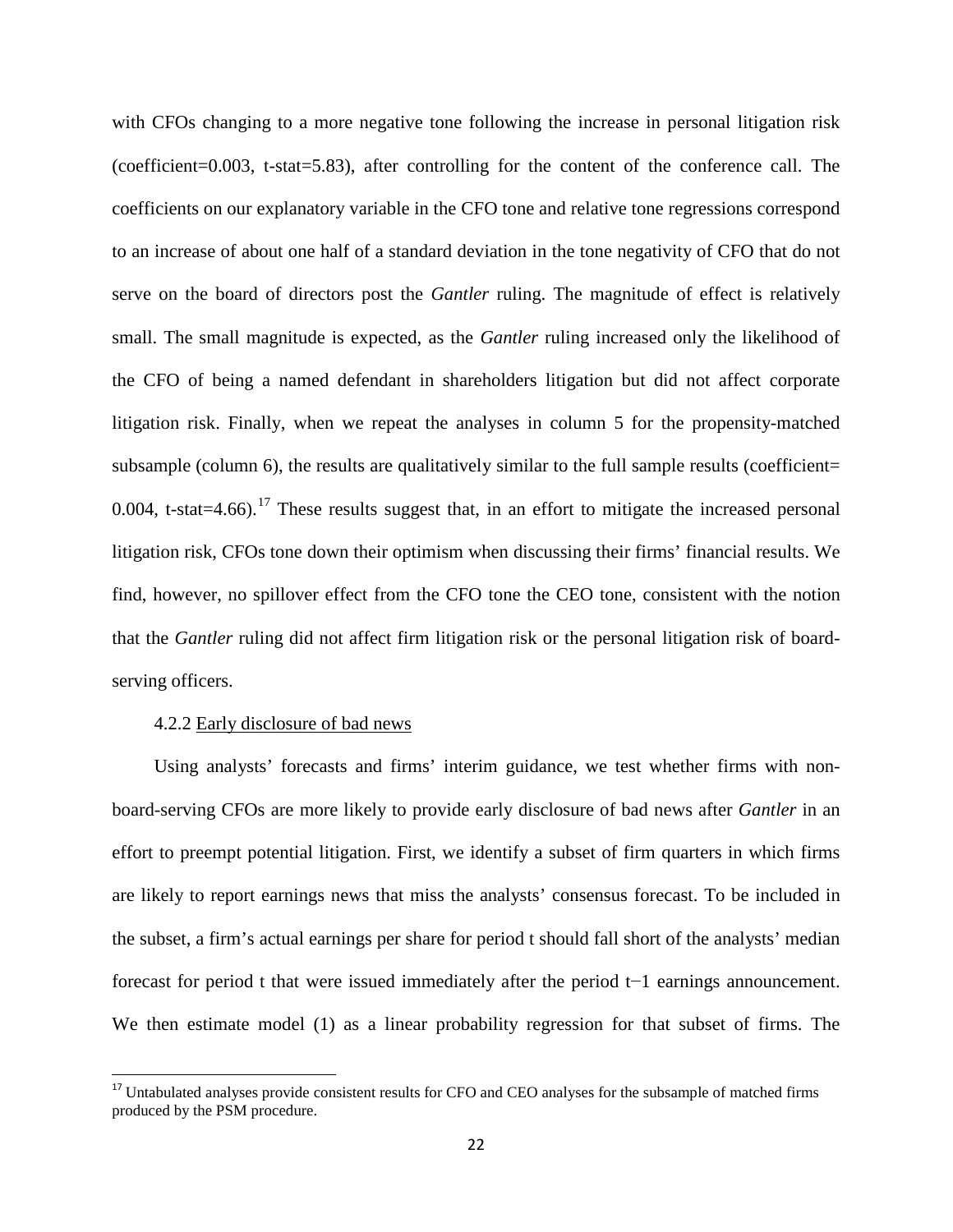dependent variable in the regression is an indicator that takes the value of 1 if the firm issues an earnings interim guidance (a warning) for period t in the middle of period t but before the earnings announcement of period t, and zero otherwise (*PotNegSur*). We use a linear probability estimation, as it allows easier and more intuitive interpretation of the coefficients in the regression.<sup>[18](#page-22-0)</sup>

We follow Rogers et al. (2011) and include the following set of control variables in the analysis: analysts' forecast dispersion (the average standard deviation of forecasts divided by absolute mean forecast), firm size (log market value of equity), and firm leverage (total debt/total assets). We also include the absolute magnitude of the difference between the actual and beginning of the quarter-median analysts' forecasts (*AbsDiff*) as a control variable, since the greater the difference, the more likely it is that the information of the potential miss was known to the CFO.

Table 5 reports the descriptive statistics of the control variables of the analysis, which also include the control variables for the analyses in sections 4.2.3 through 4.2.5. Statistics for sample firms do not exhibit obvious selection problems, fairly represent the population of Compustat firms, and do not exhibit marked differences between firms based on CFO board membership status.

Results of the OLS regressions are reported in Table 6. Column 1 reports results for a baseline regression with no control variables other than firm and year fixed effects. Column 2 reports results for a regression that includes all control variables. The coefficient on the variable of interest (*CFONotOnBoard*×*Post*) is significant at the 1% level (coefficient=0.10, t-stat=2.54). The coefficient corresponds to a 10% increase in the probability of issuing a guidance. Given the

<span id="page-22-0"></span> $18$  As a robustness test, we use a maximum likelihood (logit) estimation for the bad news regression as well as for a placebo test for good news (untabulated). Both tests yield consistent results (significant for the bad news and insignificant for the good new placebo test).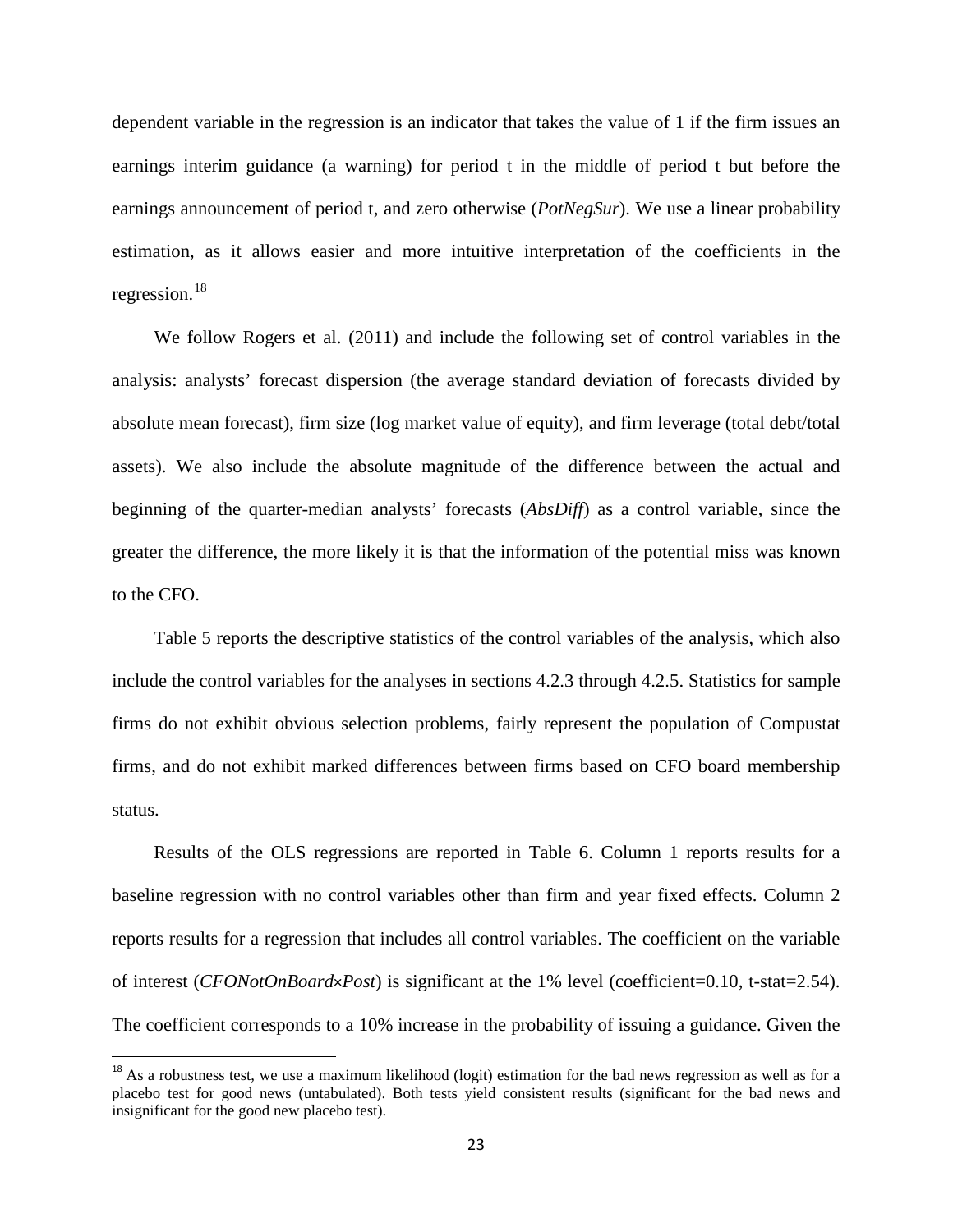unconditional probability of 20%, this comprises a 50% increase in the propensity to issue an interim guidance post the *Gantler* ruling. Column 3 reports results of a similar analysis of column 2 for the subsample composed of board-serving CFO firms and a matched group of nonboard-serving CFO firms. Results are qualitatively similar to the full sample results.

#### 4.2.3 Accounting conservatism

We follow Kahn and Watts (2009) and construct the *C\_score* measure, which proxies for the asymmetric timeliness of bad news in financial reports. [19](#page-23-0) We expect firms with CFOs not serving on the board to record bad news more promptly following *Gantler*. We control for variables found to influence cross-sectional differences in the *C\_score*. We include the following variables at the firm level: R&D intensity, standard deviation of returns, size, market-to-book ratio, leverage, cash flow, ROA, intangible assets, capital intensity, and investments. Table 7 reports results. Column 1 reports results with no control variables. Column 2 reports results with all control variables included. The coefficient on our explanatory variable, *CFONotOnBoard×Post*, is positive and significant at the 5% level (coefficient=0.03, tstat=2.42). The coefficient corresponds to a 10% standard deviation change in the conservatism measure. Column 3 reports results of a similar analysis of column 2 for the subsample composed of board-serving CFO firms and a matched group non-board-serving CFO firms. The results are qualitatively similar to the full sample results. The coefficient on the variable of interest (*CFONotOnBoard×Post*) is significant at the 5% level (coefficient=0.04, t-stat=2.08). We interpret the results to suggest that the financial reports of firms with CFOs not serving on the board have become more conservative in the post-*Gantler* period when compared with firms

<span id="page-23-0"></span> $19$  We do not use the Basu (1997) measure of asymmetric timeliness as this measure is based on a time series of data. We do not have enough of a time series to construct independent non-overlapping periods.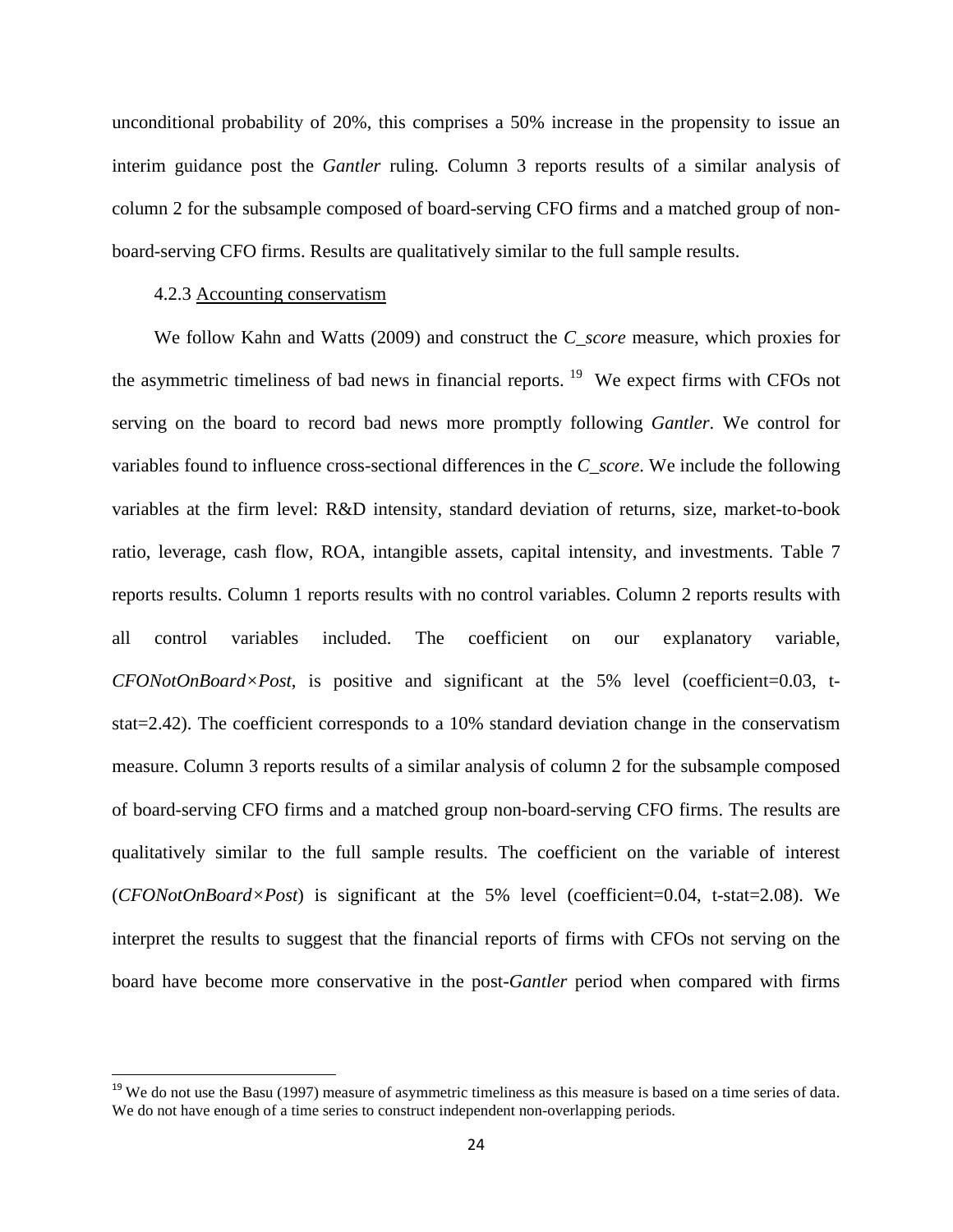with CFOs who serve on the board. These results are consistent with a positive correlation between CFO's personal litigation risk and asymmetric timeliness of bad news reporting.

### 4.2.4 Accounting-based restatements

To analyze whether the *Gantler* ruling affected CFOs actions that result in restatements of financial reports, we define *RESTATE* as an indicator variable coded 1 if a firm had to restate the financial reports of that year for accounting-based reasons, and 0 otherwise. We include the same control variables as used in the accounting-conservatism analysis. Results are reported in Table 8. Column 1 reports results with no control variables. Column 2 reports results with all control variables included. The coefficient on our explanatory variable, *CFONotOnBoard×Post*, is not significant at conventional levels. Column 3 reports results of a similar analysis of column 2 for the subsample composed of board-serving CFO firms and a matched group non-board-serving CFO firms. Results are weakly significant (coefficient=−0.04, t-stat=1.65). These results suggest that SOX likely covers the range of actions that lead to accounting-based restatements. These results are consistent with those of Cohen et al. (2008).

#### 4.2.5 Is the Effect in the State of Delaware Stronger?

Delaware is the undisputed leader in corporate law and corporate litigation, a likely cause and effect of the fact that over 50% of the firms incorporate in Delaware. This leadership means that many states follow Delaware's precedents in corporate litigation. In California, for example, *Vardanyan v. Moroyan*, the court states the following:<sup>[20](#page-24-0)</sup>

"The proper characterization of a claim as direct or derivative is governed by the law of the state of incorporation, which in this case is California. See Kennedy v. Venrock Associates, 348 F.3d 584, 589 (7th Cir. 2003); 7547 Corp. v. Parker & Parsley Dev. Partners, L.P., 38 F.3d 211, 221 (5th Cir.1994). California corporate law is functionally identical to Delaware corporate law. See Oakland Raiders v. National Football League, 93 Cal. App. 4th 572, 586 n. 5, 113 Cal. Rptr. 2d 255 (2001) ("The parties agree that we may

<span id="page-24-0"></span><sup>&</sup>lt;sup>20</sup> Case No. 5:12-cv-05645-HRL, District Court for the northern district of California, San Jose division.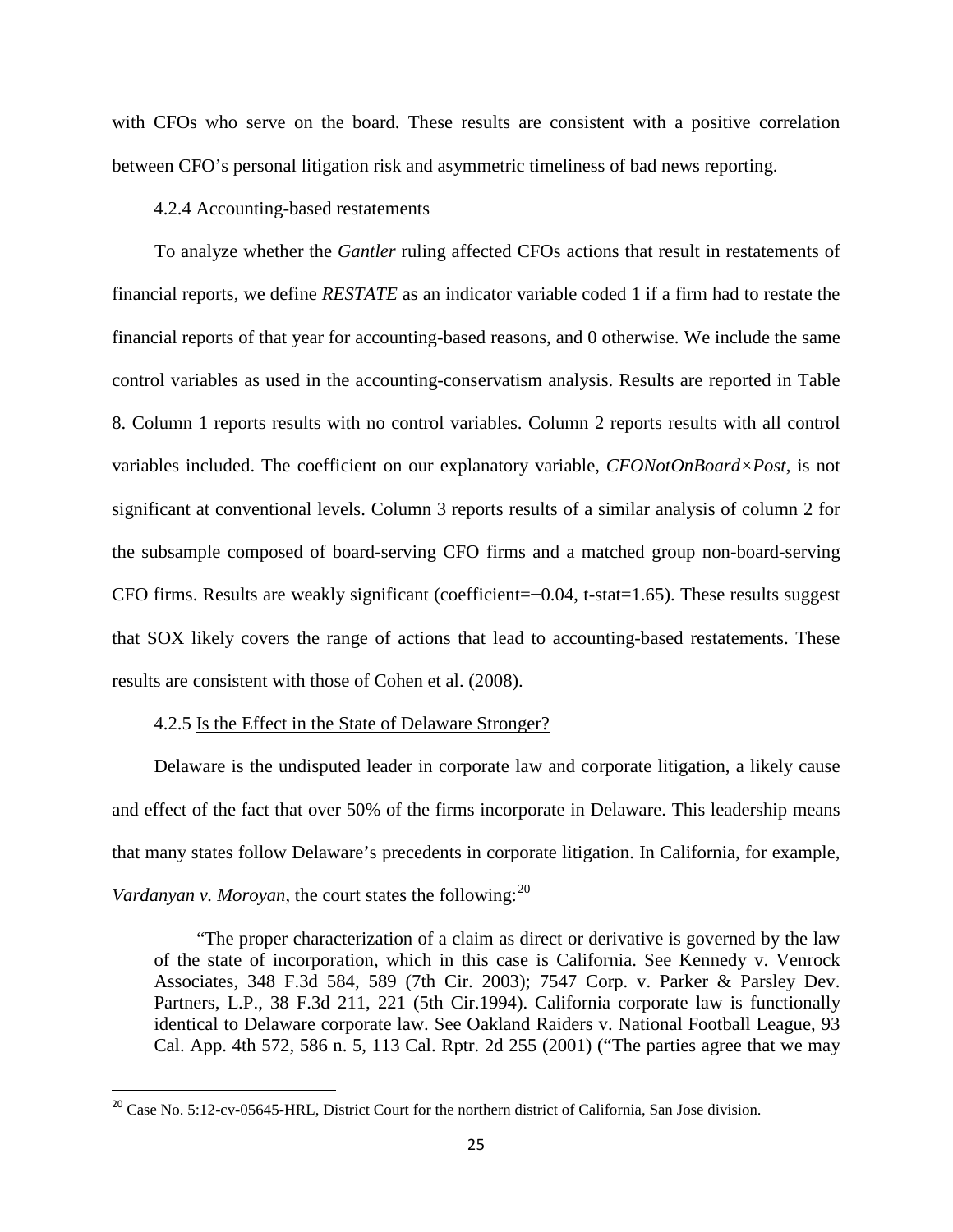properly rely on corporate law developed in the State of Delaware given that it is identical to California corporate law for all practical purposes")."

Minnesota courts in the *Medtronic Inc.* shareholder litigation and Kansas courts in *Burcham v. Uniso Bancorp* are examples of two other state courts that express similar adherence to Delaware corporate law. [21](#page-25-0)

Nevertheless, not all state courts adhere to Delaware, and as Delaware courts are likely to react more quickly to the Delaware Supreme Court's precedents, the effect of the *Gantler* ruling is likely to be stronger, especially immediately after the ruling, among firms incorporated in Delaware. To investigate whether Delaware incorporation affects the magnitude of the relationship between the increased risk of being a named defendant and disclosure practices, we re-estimate the main regression of each of the four analyses we conduct in tables 4, 6, 7, 8. We include in each regression an interaction variable of the main variable of interest *CFONotOnBoard×Post* and an indicator variable that takes the value of 1 if the firm was incorporated in Delaware, and 0 otherwise. We report results in Table 9. In two of the three analyses in which we document the effect of the *Gantler* ruling (CFO speech tone negativity and accounting conservatism), the effect of the *Gantler* ruling is stronger among firms incorporated in Delaware than for firms incorporated elsewhere. We do not identify a differential effect for early disclosure of negative news. Overall, the results support the notion that the effect of the *Gantler* ruling was stronger among Delaware firms.

## **5. Conclusion**

We exploit an exogenous shock to CFO personal litigation risk to provide evidence that the nonmonetary costs associated with being a named defendant in shareholder litigation (e.g.,

<span id="page-25-0"></span><sup>&</sup>lt;sup>21</sup> Hennepin County District Court File No. 27CV1411452, and 77 P.3d 130, 144–45 (Kan. 2003) respectively.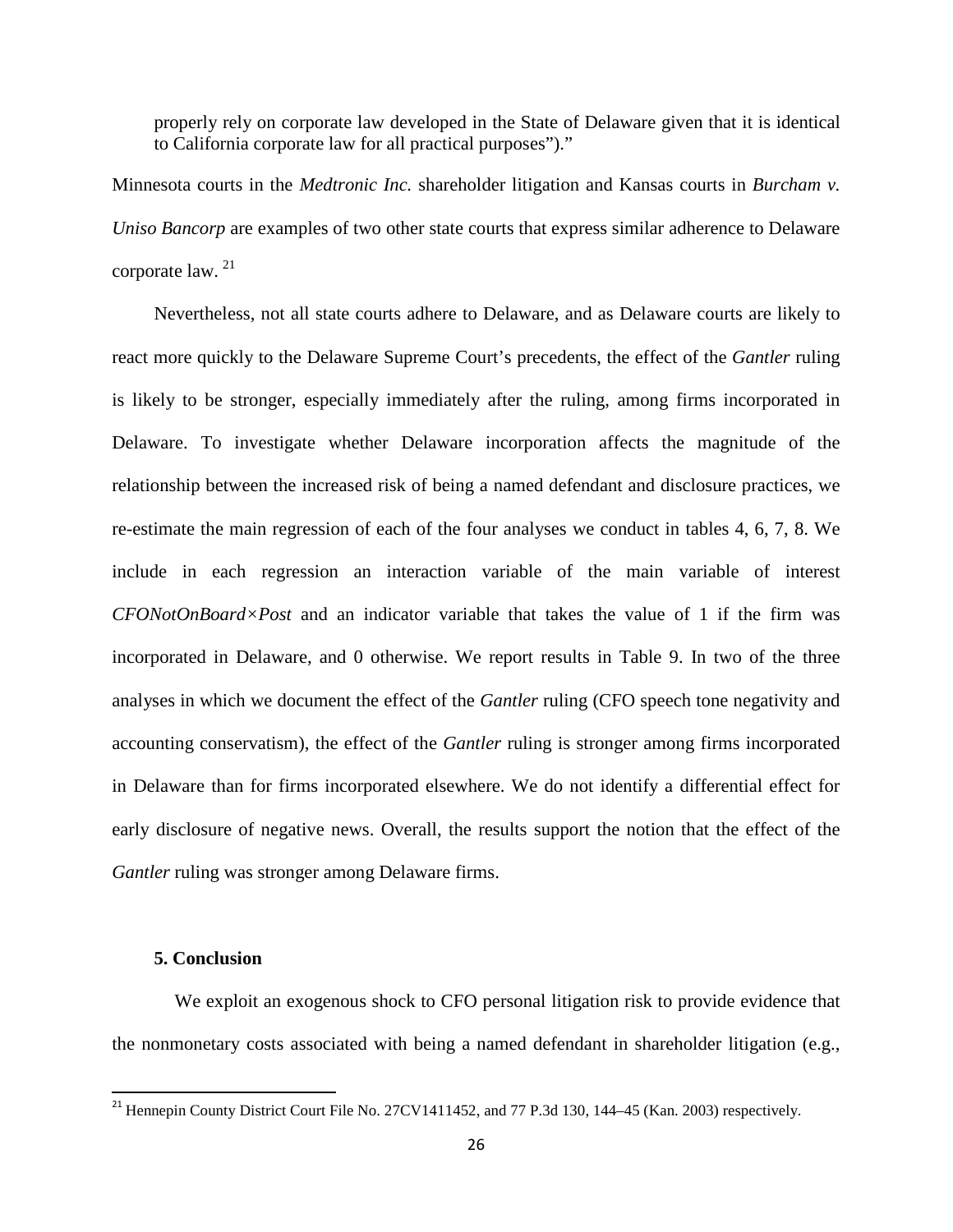reputational harm and aggravation) are meaningful enough to affect corporate officers' behavior. Specifically, we provide evidence that an increase in personal litigation risk affects the tone used in conference calls. We also find that personal litigation risk induces managers to advance the disclosure of bad news through both earnings guidance and financial reports (conservatism). These results also suggest that the CFO is influential not only in decisions about disclosure content but also in those about disclosure policy. We do not find, however, an effect on accounting-based restatements. This lack of evidence suggests that the Sarbanes-Oxley Act may have promoted accrual quality to a degree that additional litigation risk does not have an incremental effect.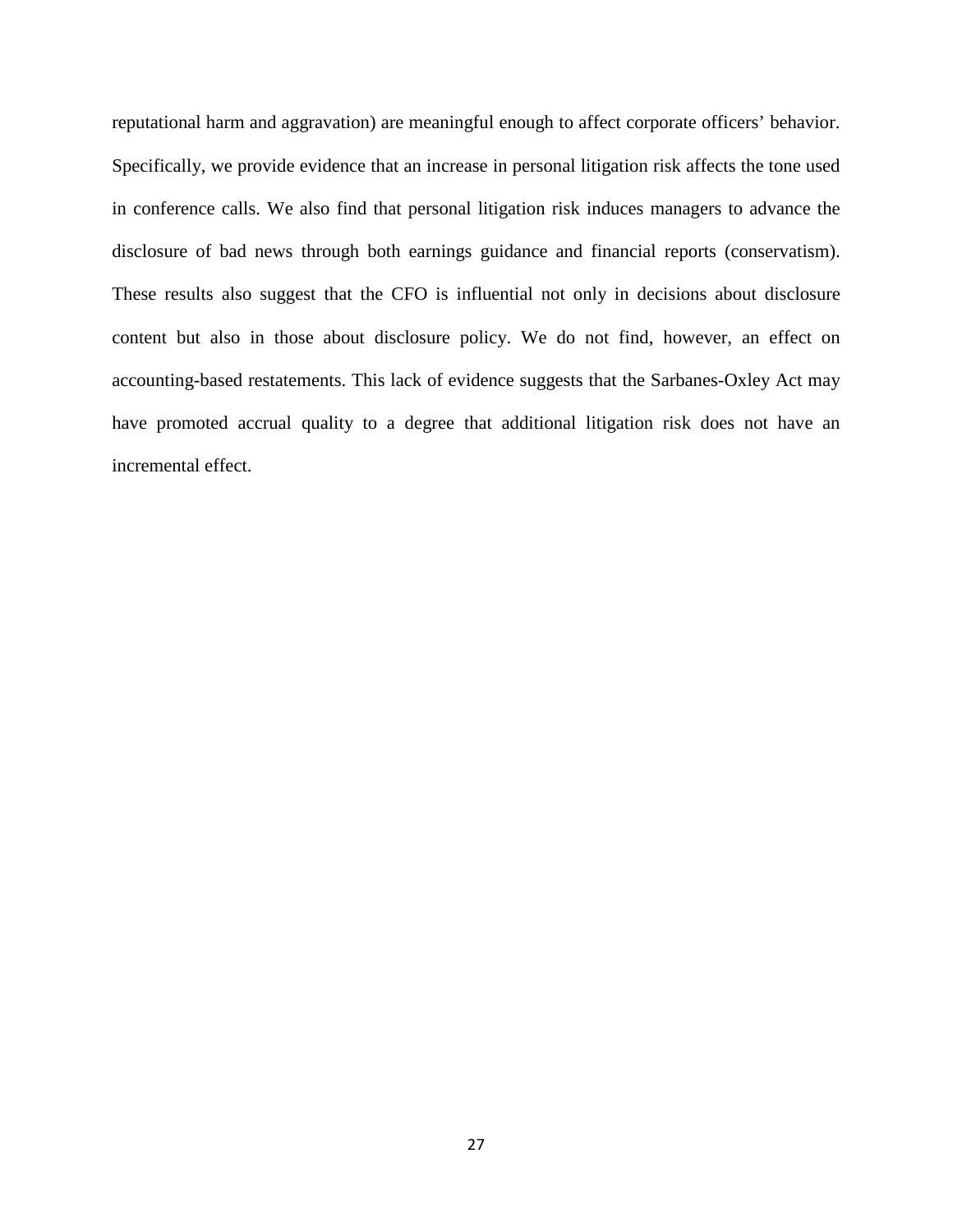## **References**

Aier, J.K., L. Chen, and M. Pevzner. "Debtholders demand for conservatism: Evidence from changes in directors fiduciary duties." *Journal of Accounting Research* 52 (2014): 993-1027.

Baginski, S.P., J.M. Hassell, and M.D. Kimbrough. "The effect of legal environment on voluntary disclosure: Evidence from management earnings forecasts issued in U.S. and canadian markets." *The Accounting Review* 77 (2002): 25-50.

Basu, S. "The conservatism principle and the asymmetric timeliness of earnings." *Journal of Accounting and Economics* 24 (1997): 3-37.

Bedard, J., R. Hoitash, and U. Hoitash. "Chief financial officers as inside directors." *Contemporary Accounting Research* 31 *(*2014): 787-817.

Bens, D., and S. Huang. "Accounting choice around a change in fiduciary duty." Working Paper, INSEAD, 2014.

Bebchuk, L., J. Bachelder, R. Campos, B. Georgiou, A. Hevesi, W. Lerach, R. Mendelsohn, R. Monks, T. Myerson, J. Olson, L. Strine, and J. Wilcox. *Symposium on Director Liability, Delaware Journal of Corporate Law* 31 (2006): 1011–1045.

Beyer, A., D.A. Cohen, T.Z. Lys, and B.R. Walther. "The financial reporting environment: Review of the recent literature." *Journal of Accounting and Economics* 50 (2010): 296-343.

Black, B., B. Cheffins, and M. Klausner. "Outside Director Liability." *Stanford Law Review* 58 (2006): 1055–1160.

Blunck, R. "Does conservative accounting reduce litigation costs?" Working Paper, University of Iowa, 2009.

Boone, a., L. Field, J. Karpoff, and C.G. Raheja. "The determinants of corporate board size and composition: An empirical analysis." *Journal of Financial Economics* 85 (2007): 66-101.

Brochet, F., L. Faurel, and S. McVay. "Manager-specific effects on earnings guidance: an analysis of top executive turnovers." *Journal of Accounting Research* 49 (2011): 1123-1162.

Brochet, F., and S. Srinivasan. "Accountability of independent directors: Evidence from firms subject to securities litigation." *Journal of Financial Economics* 111 (2-14): 430-449.

Cahan, S.F., and W. Zhang. "After Enron: Auditor conservatism and ex-Andersen clients." *The Accounting Review* 81 (2006): 49-82.

Chava, S., and A.K. Purnanandam. "Determinants of the floating-to-fixed rate debt structure of firms." *Journal of Financial Economics* 85 (2007):755-786.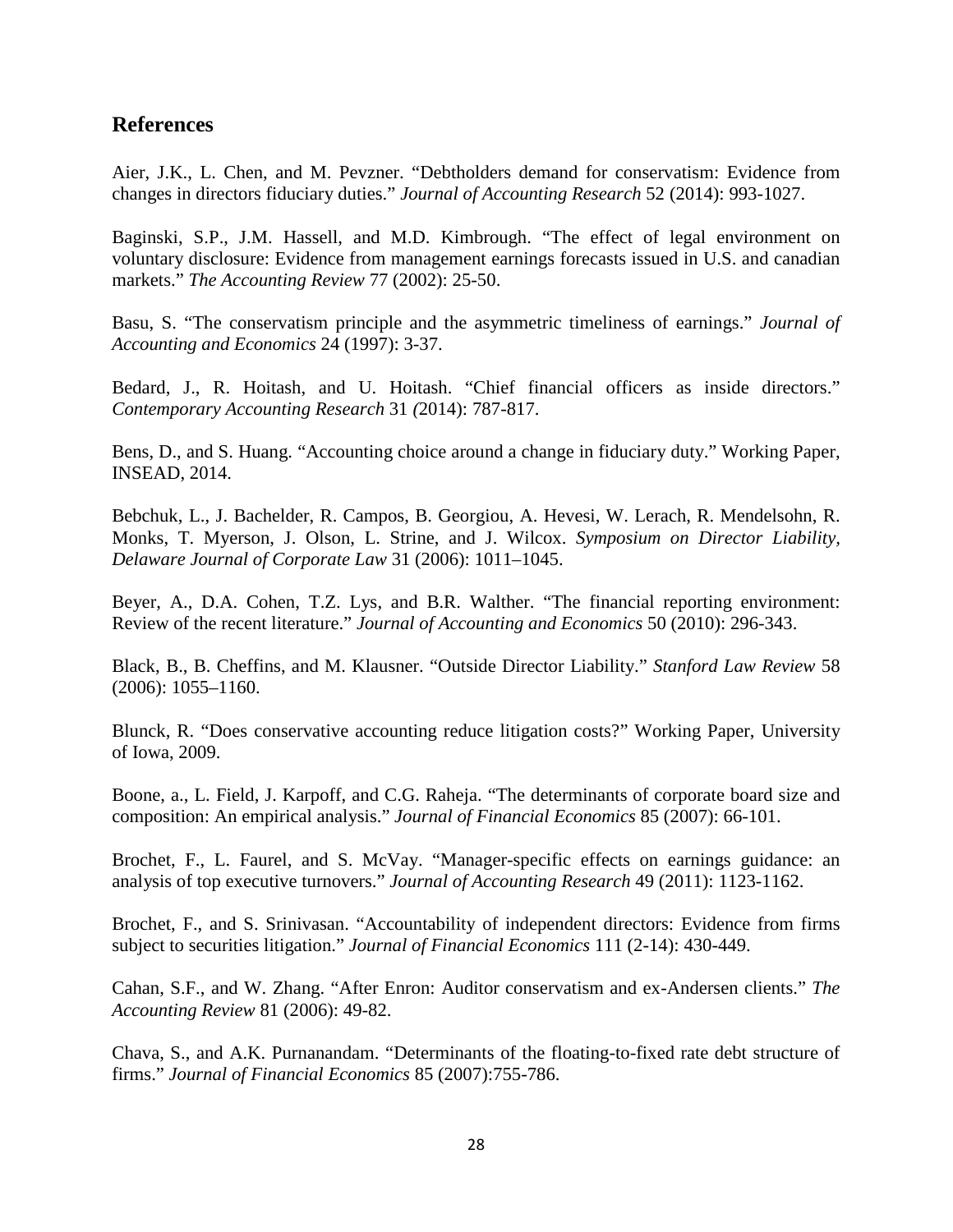Chung, H., and J. Wynn. "Managerial legal liability coverage and earnings conservatism." *Journal of Accounting and Economics* 46 (2008): 135-153.

Cohen, D. A., A. Dey, and T. Lys. "Real and accrual-based earnings management in the pre-and post-Sarbanes-Oxley periods." *The Accounting Review* 83 (2008): 757-787.

Davis, A., W. Ge, D. Matsumoto, and J.L. Zhang. "The Effect of manager-specific optimism on the tone of earnings conference calls." *Review of Accounting Studies* 20 (2015): 639-673.

Dechow, P. M., R. G. Sloan, and A. P. Sweeney. "Detecting Earnings Management." *The Accounting Review* 70 (1995): 193-225.

Dechow, P. M., and I. D. Dichev. "The Quality of Accruals and Earnings: The Role of Accrual Estimation Errors." *The Accounting Review* 77 (2002): 35-59.

Dechow, P., W. Ge, and C. Schrand. "Understanding earnings quality: A revuew of proxies, their determinants and their consequence." *Journal of Accounting and Economics* 50 (2010): 344-401.

Donelson, D.C., J.M. McInnis, R.D. Mergenthaler, and Y. Yu. "The Timeliness of Bad Earnings News and Litigation Risk." *The Accounting Review* 87 (2012): 1967-1991.

Faleye, O. "Classified boards, firm value, and managerial entrenchment." *Journal of Financial Economics* 83 (2007): 501-529.

Feng, M., W. Ge, S. Luo, and T. Shevlin. "Why do CFOs become involved in material accounting manipulations?" *Journal of Accounting and Economics* 51 (2011):21-36.

Ferris, S.P., T. Jandik, R.M. Lawless, and A. Makhija. "Derivative lawsuits as a corporate governance mechanism: Empirical evidence on board changes surrounding filings." *Journal of Financial and Quantitative Analysis* 42 (2007): 143-165.

Field, L., M. Lowry, and S. Shu. "Does disclosure deter or trigger litigation?" *Journal of Accounting and Economics* 39 (2005): 487-507.

Follett, M. "Gantler v. Stephens: big epiphany or big failure? A look at the current state of officers' fiduciary duties and advice for potential protection." *Delaware Journal of Corporate Law* 35 (2010): 563-582.

Francis, J., D. Philbrick, and K. Schipper. "Shareholder litigation and corporate disclosures." *Journal of Accounting Research* 32 (1994): 137–164.

Ge, w., D. Matsumoto, and J.L. Zhang. "Do CFOs have style? An investigation of the effect of individual CFOs on accounting practices." *Contemporary Accounting Research* 28 (2011): 1141- 1179.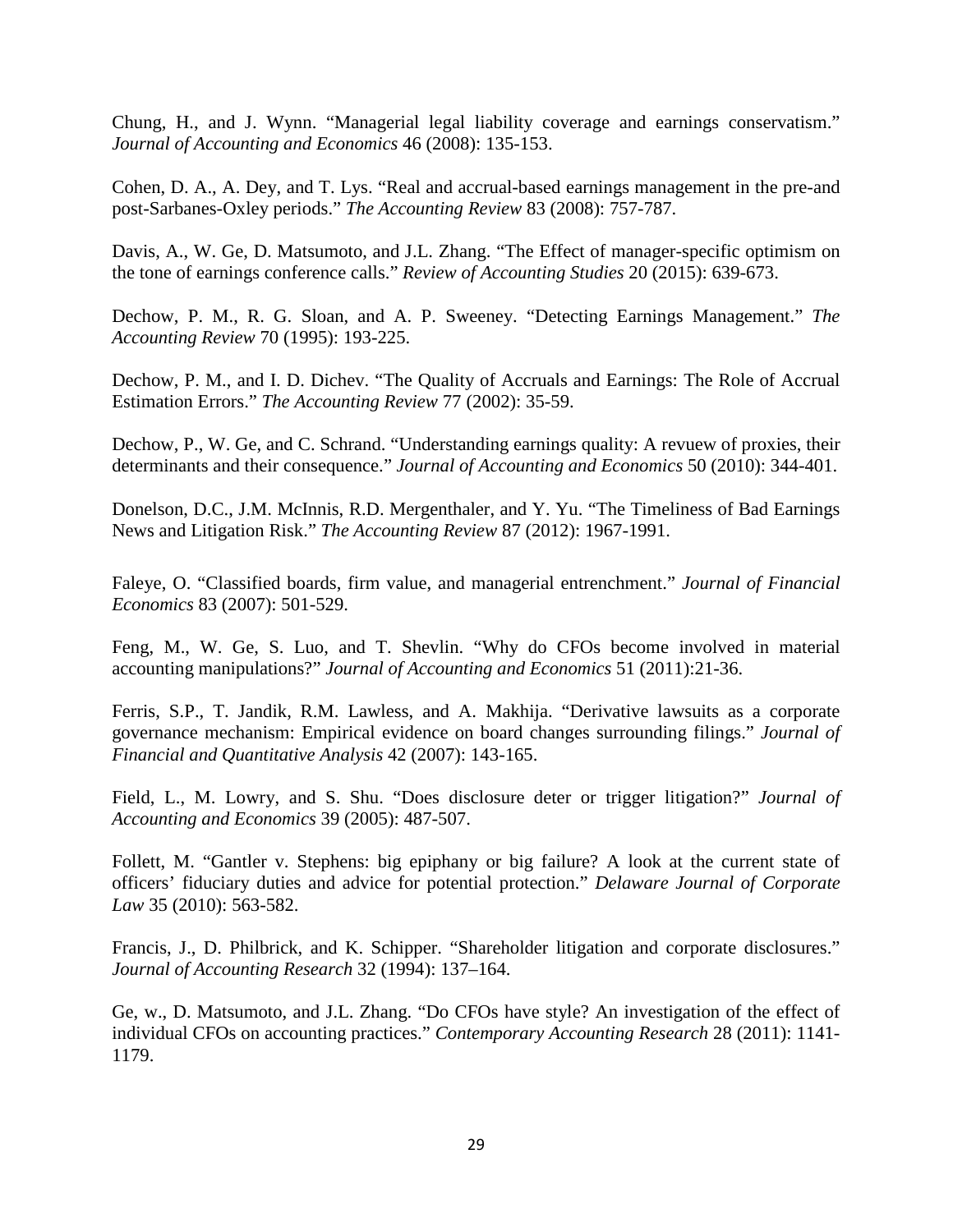Graham, J. R., C. R. Harvey, and S. Rajgopal. "The economic implications of corporate financial reporting." *Journal of Accounting and Economics* 40 (2005): 3–73.

Heckman, J. J., H. Ichimura, and P. E. Todd. "Matching as an econometric evaluation estimator: evidence from evaluating a job training programme." *The Review of Economic Studies, 64* (1997), 605–654.

Helland. E. "Reputational penalties and the merits of class action securities litigation." *Journal of Law and Economics* 49 (2006): 365-395.

Holthausen, R.W., and R.L. Watts. "The relevance of the value-relevance literature for financial accounting standard setting." *Journal of Accounting and Economics* 31(2001): 3-75.

Jensen, M.C. "The modern industrial revolution, exit, and the failure of internal control systems." *The Journal of finance* 48 (1993): 831-880.

Jiang, J., K.R. Petroni, and I. Wang. "CFOs and CEOs: Who have the most influence on earnings management?" *Journal of Financial Economics* 96 (2010): 513-526.

Johnson, L.P.Q., and D. Garvis. "Are corporate officers advised about fiduciary duty?" *The Business Lawyer* 64 (2009): 1105-1128.

Johnson, L.P.Q., and R. Ricca. "Reality check on officer liability." *The Business Lawyer* 67 (2011): 75-97.

Johnson, M.F., R. Kasznik, and K.K. Nelson. "The impact of securities litigation reform on disclosure of forward-looking information by high technology firms." *Journal of Accounting Research 39* (2001): 297-327.

Jones, J. "Earnings management during import relief investigation." *Journal of Accounting Research* 29 (1991): 193-228.

Khan, M., and R. Watts. "Estimation and empirical properties of a firm year measure of Conservatism." *Journal of Accounting and Economics* 48 (2009): 132-150.

Kim, E.H., and Y. Lu. "CEO ownership, external governance, and risk-taking." *Journal of Financial economics* 103 (2011): 272-292.

Klausner, M., and J. Hegland. "When are secuirities class actions dismissed, when do they settle, and for how much?" *Professional Liability Underwriting Society Journal* 23 (2010), 1-5.

Kothari, S.P., S. Shu, and P.D. Wisocki. "Do managers withhold bad news?" *Journal of Accounting Research* 47 (2009): 241-276.

Lang, M., and R. Lundholm. "Voluntary disclosure and equity offerings: Reducing information asymmetry or hyping the stock." *Contemporary Accounting Research* 17 (2000): 623:662.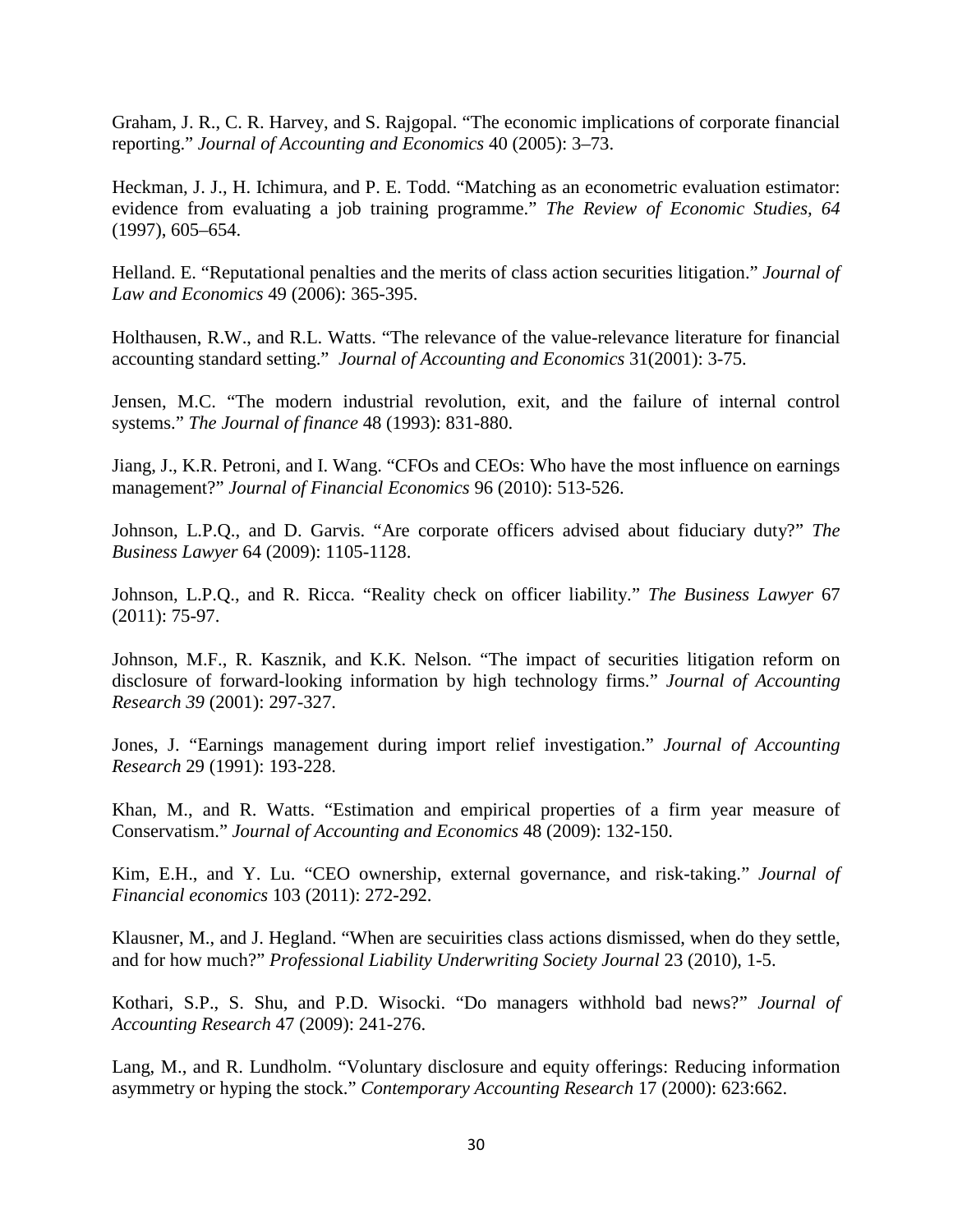Larcker, D. and A. Zakolyukina. "Detecting deceptive discussions in conference calls." *Journal of Accounting Research* 50 (2012): 495-540.

Laux, V. "Effects of litigation risk on board oversight and CEO incentive pay." *Management Science* 56 (2010): 938-948.

Lehn, K., S. Patro, and M. Zhao. "Determinants of the size and composition of corporate boards: 1935-2000." *Financial Management* 38 (2009): 747-780.

Lev, B., S.G. Ryan, and M. Wu. "Rewriting earnings history." *Review of Accounting Studies* 13 (2008): 419-451.

Linck, J.S., J.M. Netter, and T. Yang. "The determinants of board structure." *Journal of Financial Economics* 87 (2008): 308-328.

Loughran, T. and B. McDonald. "When is a liability not a liability? Textual analysis, dictionaries, and 10-ks." *The Journal of Finance 66 (2011): 35-65.*

Lowry, M. "Discussion of Shareholder litigation and changes in disclosure behavior." *Journal of Accounting and Economics* 47 (2009): 157-159.

Mayew, W.J. "Evidence of management discrimination among analysts during earnings conference calls." *Journal of Accounting Research* 46 (2008): 627-659.

Naughton, J.P., T.O. Rusticus, C. Wang, and I. Yeung. "Private litigation and information environment: Evidence from cross-listed firms." Working Paper, Kellogg School of Management, 2014.

Palmrose, Z-V., and S. Scholz. "The circumstances and legal consequences of non-GAAP reporting: Evidence from restatements." *Contemporary Accounting Research* 21 (2004): 139- 180.

Reza, S.W. "Officers' fiduciary duties and acquisition outcomes." Working Paper, Vanderbilt University, 2013.

Rogers, J., and A. Van Buskirk. "Shareholder litigation and changes in disclosure behavior." *Journal of Accounting and Economics* 47 (2009): 136-156.

Rogers, J., A. Van Buskirk, and S. Zechman. "Disclosure tone and shareholder litigation." *The Accounting Review* 86 (2011): 2155-2183.

Skinner, D. "Why firms voluntarily disclose bad news." *Journal of Accounting Research* 32 (1994): 38-60.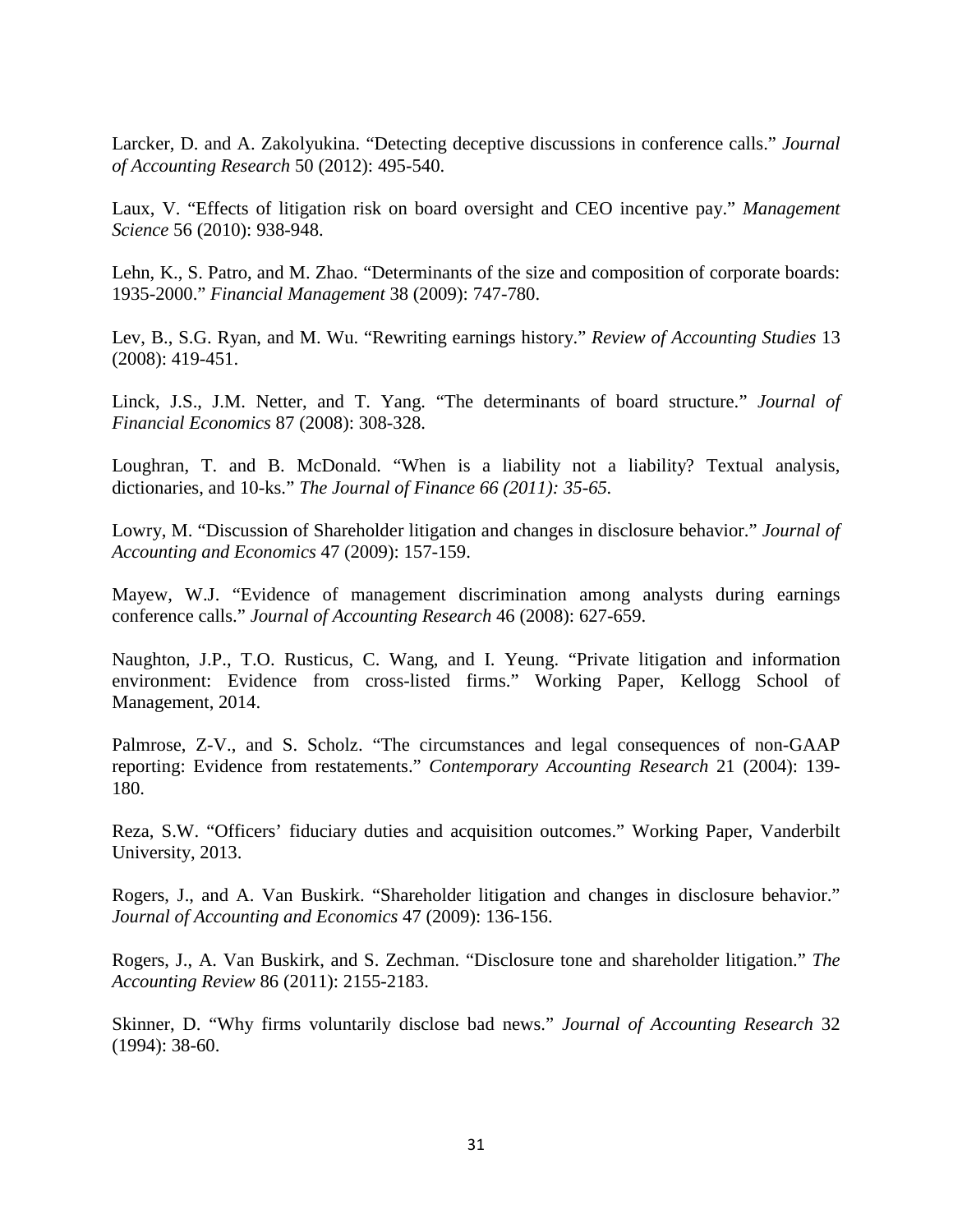Skinner, D. "Earnings disclosure and stockholder lawsuits." *Journal of Accounting and Economics* 23 (1997): 249-282.

Srinivasan, S. "Consequences of financial reporting failure for outside directors: Evidence from accounting restatements and audit committee members." *Journal of Accounting Research* 43 (2005): 291-334.

Tan, L., and W. Wongsunwai. "The effect of managerial fiduciary duties on accounting practices: Evidence from changes in accounting conservatism around the 1991 *Credit Lyonnais* ruling." Working Paper, The George Washington University, 2014.

Thomas, R.S., and H. Wells. "Executive compensation in the courts: Board capture, optimal contracting, and officers' fiduciary dudties." *Minnesota Law Review* 95 (2011): 846-903.

Watts, R. L. "Conservatism in accounting part I: Explanations and implications." *Accounting Horizons* 17 (2003a): 207-221.

Watts, R. L. "Conservatism in accounting part II: Evidence and Research Opportunities." *Accounting Horizons* 18 (2003b): 287-301.

Zhang, I.X. "Economics consequences of the Sarbanes-Oxley Act of 2002." *Journal of Accounting and Economics* 44 (2007): 74-115.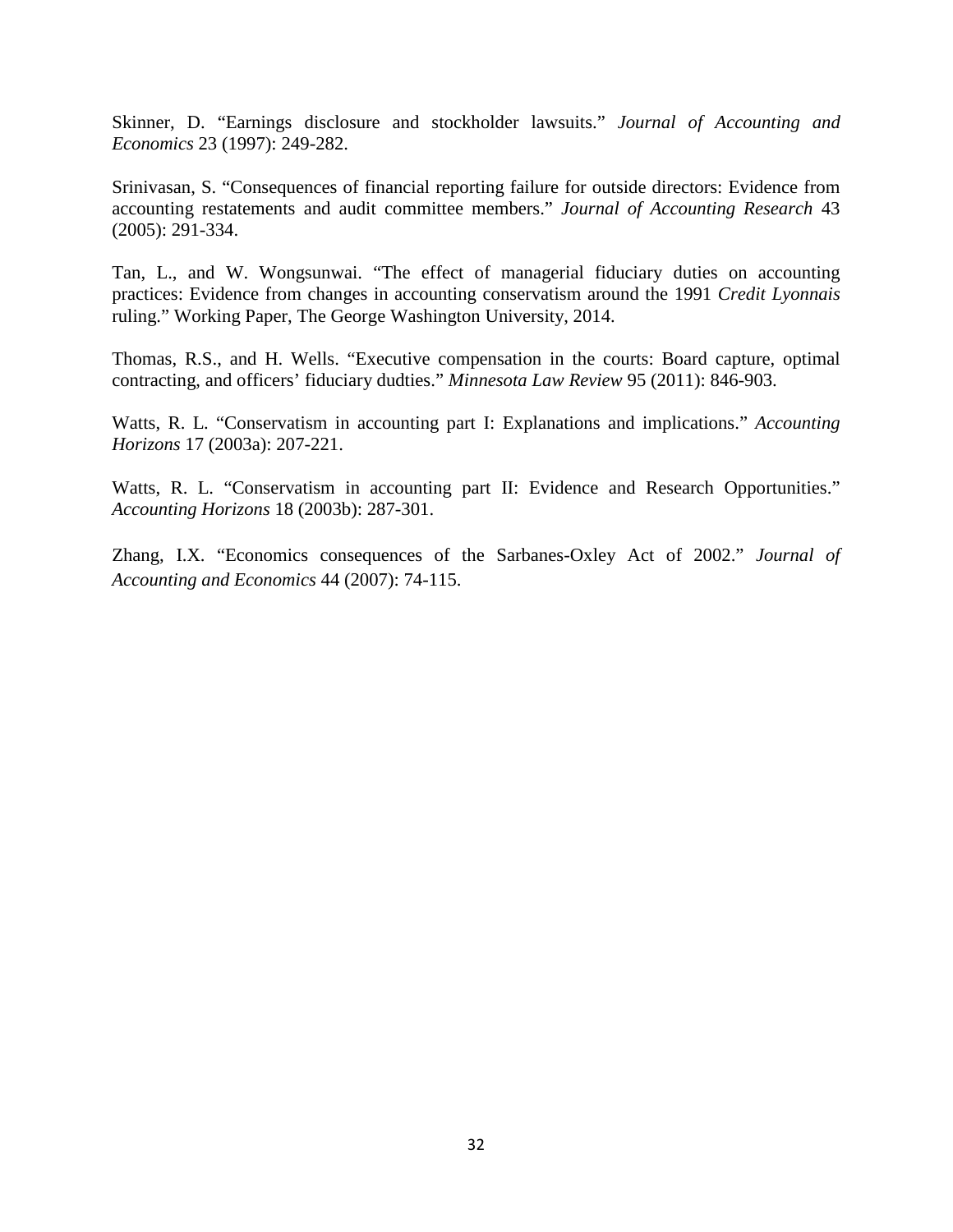| AbsDiff                                      | The distance between earnings per share for period t and analysts' forecasts for                                                                          |
|----------------------------------------------|-----------------------------------------------------------------------------------------------------------------------------------------------------------|
|                                              | period t that was issued immediately after earnings announcement of period t-                                                                             |
|                                              |                                                                                                                                                           |
| <b>Analyst Forecast</b><br><b>Dispersion</b> | Standard deviation of forecasts divided by absolute mean forecast.                                                                                        |
| Assets                                       | Natural logarithm of total assets (COMPUSTAT AT).                                                                                                         |
| Auditor_Change                               | An indicator variable coded 1 if the firm replaced its auditor during the current                                                                         |
|                                              | year.                                                                                                                                                     |
| AuditSize                                    | The natural logarithm of the number of audit committee members.                                                                                           |
| Big4                                         | An indicator variable coded 1 if the firm is audited by a Big 4 auditing firm.                                                                            |
| <b>CAPEX</b>                                 | Capital expenditure / total assets (COMPUSTAT CAPX/AT).                                                                                                   |
| CFO                                          | Operating activities net cash flow / total assets (COMPUSTAT OANCF/AT).                                                                                   |
| CFONotOnBoard                                | An indicator variable-coded 1 for firm years in which CFOs do not serve on                                                                                |
|                                              | the board of directors, 0 otherwise.                                                                                                                      |
| <b>CFOOnBoard</b>                            | An indicator variable-coded 1 for firm years in which CFOs serve on the                                                                                   |
| $C\_score$                                   | board of directors, 0 otherwise<br>Khan - Watts (2009) conservatism measure.                                                                              |
| Delaware                                     | An indicator variable coded 1 if the firm is incorporated in Delaware.                                                                                    |
| Earnings_Growth                              | Change in earnings in quarter q relative to quarter q-4 scaled by total assets                                                                            |
|                                              | (COMPUSTAT $(IBQ_q-IBQ_{q-4})/ATQ$ )                                                                                                                      |
| Firm Age                                     | Firm age (using first year company appears in COMPUSTAT as year 0).                                                                                       |
| Independence                                 | An indicator variable coded 1 if the number of firm insiders on the board of                                                                              |
|                                              | directors is smaller than the sample median.                                                                                                              |
| Intangibles                                  | Intangible assets / total assets (COMPUSTAT INTAN/AT).                                                                                                    |
| LEV                                          | Total debt / total assets (COMPUSTAT (DLC+DLTT)/AT).                                                                                                      |
| Litigation                                   | An indicator variable coded 1 if a firm is in a litigious industry (SIC codes<br>2833 to 2836; 3570 to 3577; 3600 to 3674; 5200 to 5961; and 7370).       |
| Log MV                                       | Log market value of equity (COMPUSTAT CSHO*PRCC_F).                                                                                                       |
| Loss                                         | An indicator variable coded 1 if the firm has experienced a loss in the current                                                                           |
|                                              | or previous year (COMPUSTAT NI).                                                                                                                          |
| <b>MTB</b>                                   | Market value of equity / book value of equity (COMPUSTAT<br>(CSHO*PRCC_F)/CEQ).                                                                           |
| Neg_Tone                                     | Tone negativity of the conference call measured as: (Neg_Words                                                                                            |
|                                              | Pos_Words)/Words.                                                                                                                                         |
| Neg_Words                                    | Total number of negative words spoken during the briefing and Q&A sections                                                                                |
|                                              | of the conference call (based on the Loughran and McDonald 2011 dictionary).                                                                              |
| PAFE                                         | Proportion of audit committee members that are financial accounting experts<br>to the number of audit committee members. Financial accounting experts are |
|                                              | members holding a position of auditor, CFO, controller, CPA, treasurer, or                                                                                |
|                                              | vice president-finance as defined in AuditAnalytics.                                                                                                      |
| Post                                         | An indicator variable coded 1 for the period post the Gantler ruling (2010–                                                                               |
|                                              | 2012).                                                                                                                                                    |
| Pos_Words                                    | Total number of positive words spoken during the briefing and Q&A sections                                                                                |
|                                              | of the conference call (based on the Loughran and McDonald 2011 dictionary).                                                                              |
| PotNegSur                                    | Potentially negative surprise—For the subset of firms for which actual                                                                                    |
|                                              | earnings per share for period t falls short of analysts' forecasts for period t that                                                                      |

## **APPENDIX A: Variable Definition**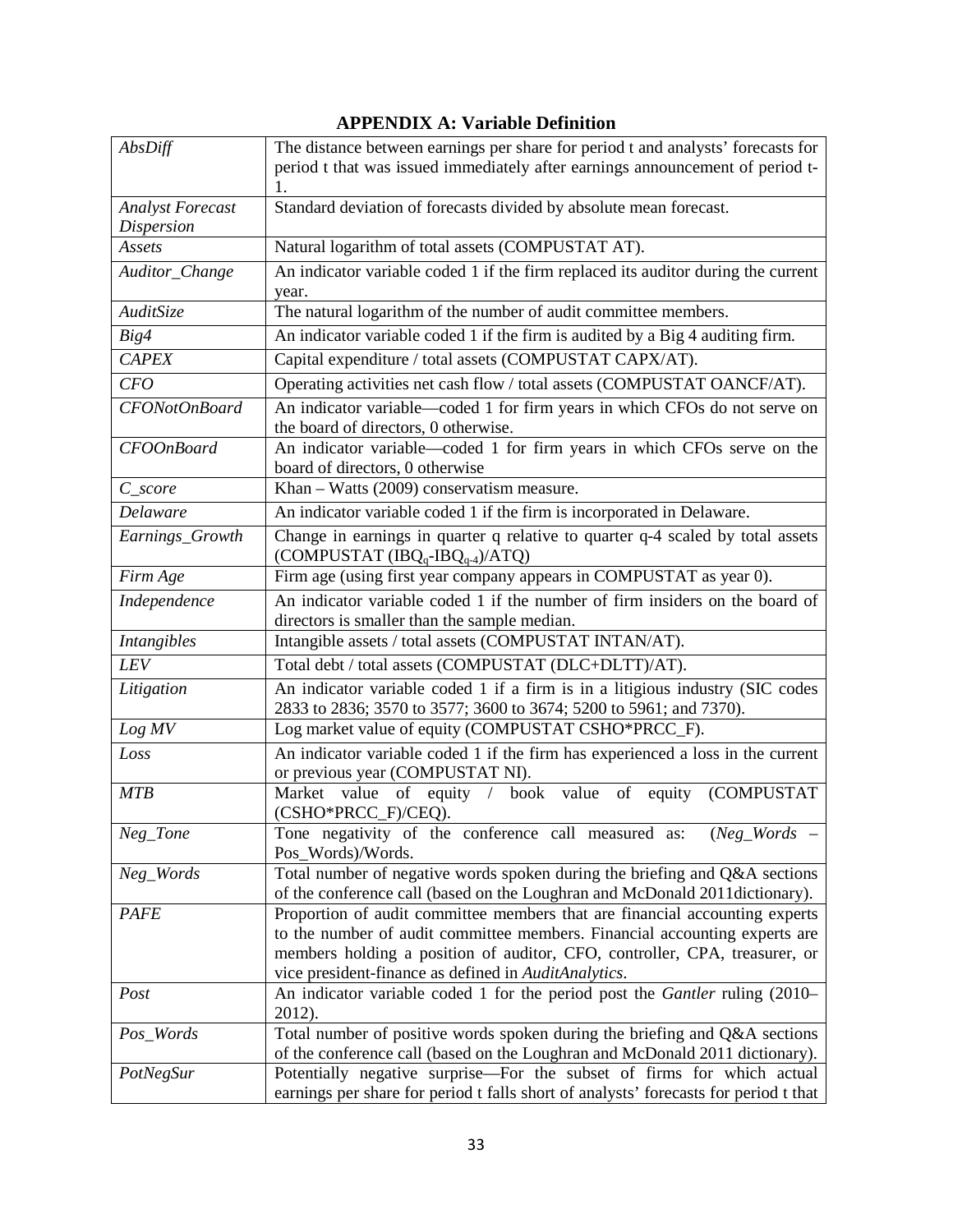|                     | was issued immediately after earnings announcement of period t-1: Indicator                                                                                                                                                                                                                                                            |
|---------------------|----------------------------------------------------------------------------------------------------------------------------------------------------------------------------------------------------------------------------------------------------------------------------------------------------------------------------------------|
|                     | variable coded 1 if the firm issued earning guidance (warning) for period t in                                                                                                                                                                                                                                                         |
|                     | the middle of period t but before the earnings announcement of period t.                                                                                                                                                                                                                                                               |
| PP&E                | Net PP&E / total assets (COMPUSTAT PPENT/AT).                                                                                                                                                                                                                                                                                          |
| PSFE                | Proportion of audit committee members that are supervisory financial experts<br>to the number of audit committee members. Supervisory financial experts are<br>members holding a position of CEO, chairman of the board, COO, or president<br>of the company as defined in AuditAnalytics and are not financial accounting<br>experts. |
| R&D                 | Research and development expense / lagged assets (COMPUSTAT XRD /<br>$AT$ ).                                                                                                                                                                                                                                                           |
| Rel_Tone            | Tone<br>of CFO<br>CEO calculated<br>Relative<br>Neg_Tone_CFO-<br>to<br>as<br>Neg_Tone_CEO.                                                                                                                                                                                                                                             |
| <b>Restatements</b> | An indicator variable coded 1 if the firm issued an accounting based<br>restatement for the year.                                                                                                                                                                                                                                      |
| <b>ROA</b>          | Return on assets (COMPUSTAT EBIT/AT).                                                                                                                                                                                                                                                                                                  |
| Sales_Growth        | Growth in sales in quarter q relative to quarter q-4 (COMPUSTAT)<br>$SALESQq/SALESQq-4-1)$                                                                                                                                                                                                                                             |
| Sales_Growth_dum    | An indicator variable coded 1 if the year over year 2-digit SIC industry-<br>adjusted sales growth falls into the top quintile of firms.                                                                                                                                                                                               |
| Segment             | Number of reported business and geographic segments for the company.                                                                                                                                                                                                                                                                   |
| Words               | Total number of words spoken during the briefing and Q&A sections of the<br>conference call.                                                                                                                                                                                                                                           |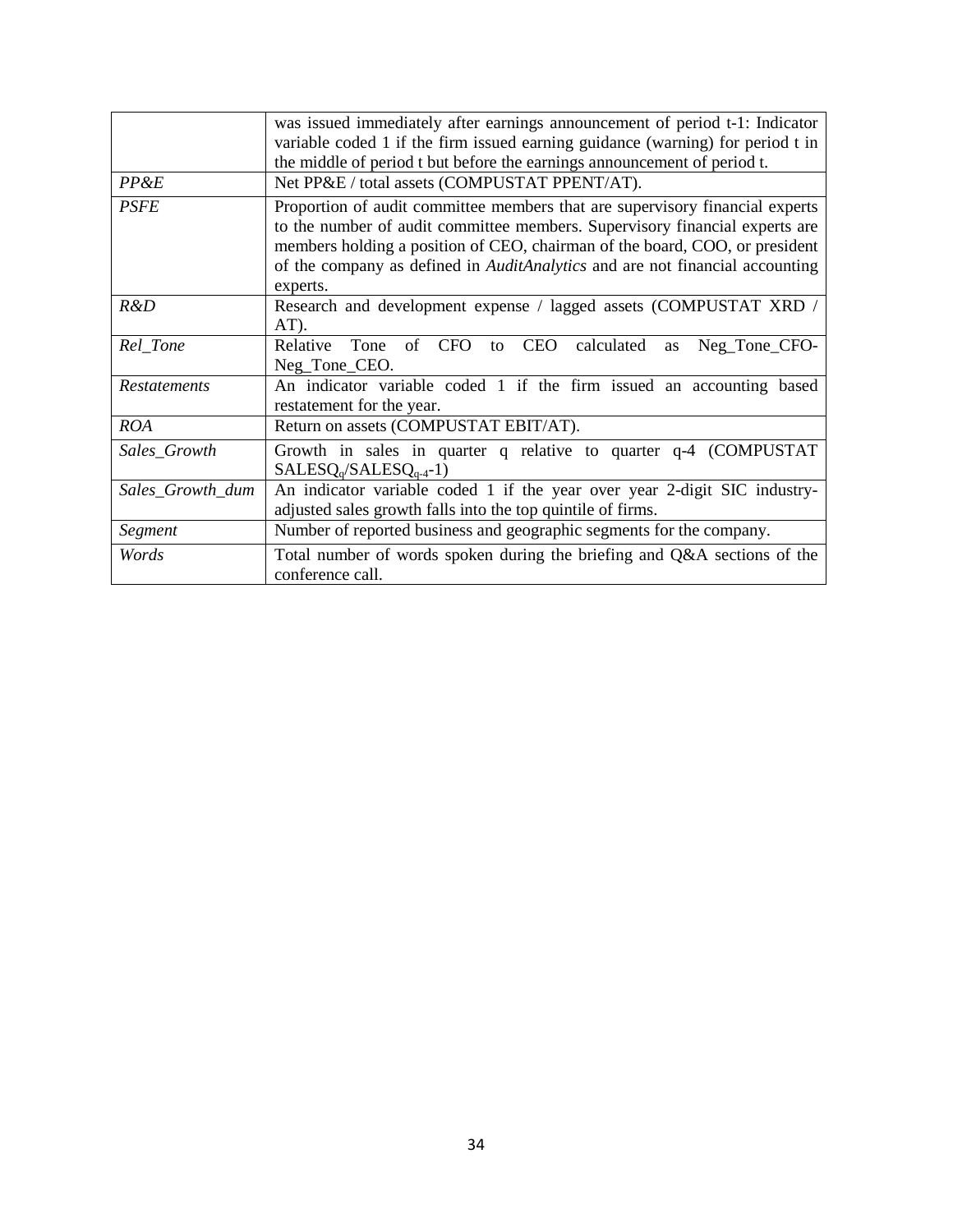#### **APPENDIX B: Propensity Score Matching**

We match our CFO on board firms to firms with non-servings CFOs based on both CFO and firm characteristics. Specifically, we follow Bedard, Hoitash, and Hoitash (2014), who test the likelihood of a CFO to serve on the board and estimate the following logit regression:

 $CFONotOnBoard$  *i* =  $\beta_0$  +  $\beta_1 P A FE_i$  +  $\beta_2 P S FE_i$  +  $\beta_3 AuditSize_i$  +  $\beta_4 Independence$  +  $\beta_5$ *Assets<sub>i</sub>* +  $\beta_6$ *Loss<sub>i</sub>* +  $\beta_7$ *Segment<sub>i</sub>* +  $\beta_8$ *Big4<sub>i</sub>* +  $\beta_9$ *Auditor\_Change<sub>i</sub>* +  $\beta_{10}$ *Litigation<sub>i</sub>* +  $\beta_{11}$ Sales\_Growth\_dum<sub>i</sub> + FirmFixedEffects<sub>i</sub> +ε<sub>*i*</sub></sub>

(1)

Where *CFONotOnBoardi* is an indicator variable equal to one for firms on which the CFO does not serve on the board of directors, and zero otherwise. *PAFEi* is the proportion of audit committee members that are financial accounting experts. *PSFE* is the proportion of audit committee members that are supervisory financial experts. *AuditSizei* is the natural logarithm of the number of audit committee members. *Independencei* is an indicator variable coded 1 if the number of firm insiders in the board of directors is smaller than the sample median, and 0 otherwise. *Assets<sub>i</sub>* is the natural logarithm of total assets. *Loss<sub>i</sub>* is an indicator variable coded 1 if firm has experienced a loss in the current or previous year, and 0 otherwise. *Segment<sub>i</sub>* is the number of reported business and geographic segments for the company. *Big4i* is an indicator variable coded 1 if the firm is audited by one of the Big 4 auditing firms, and 0 otherwise. *Auditor\_Change<sub>i</sub>* is an indicator variable coded 1 if the firm replaced its auditor during the current year, and 0 otherwise. *Litigation*<sub>i</sub> is an indicator variable coded 1 if the firm is operating in a litigious industry, and 0 otherwise. *Sales\_Growth<sub>i</sub>* is an indicator variable coded 1 if the year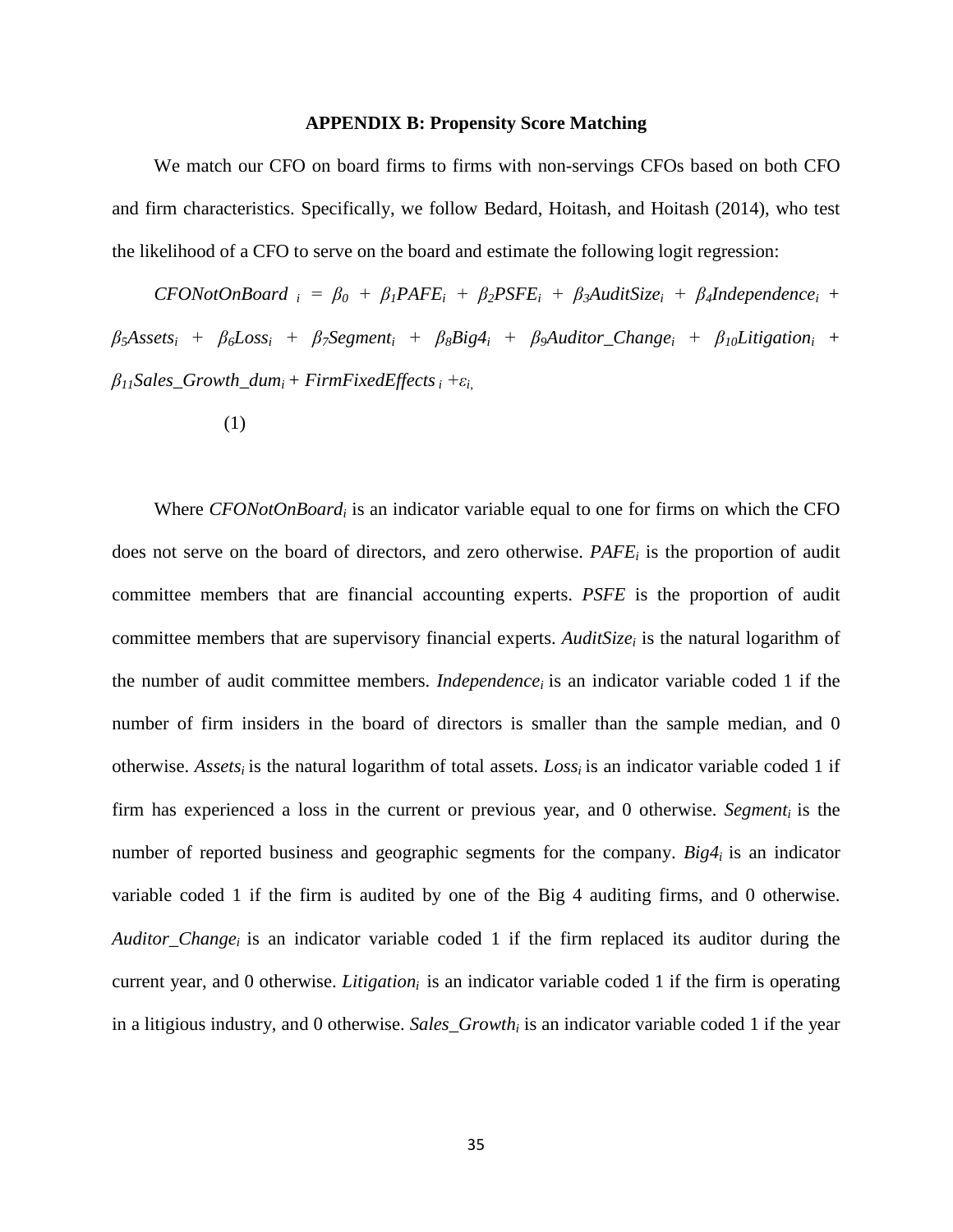over year industry-adjusted sales growth falls into the top quintile of firms. Appendix A reports

definitions and measurement description of all control variables.

We match firms using year 2008 as our benchmark and use this match for all sample years.

Panel A: This table reports the results of the likelihood of a CFO to serve on the board for fiscal year 2008. Control variables are defined in the appendix. The regression includes 2-digit SIC Industryfixed effects. T-statistics are reported in parentheses below the coefficient estimates. \*\*\*, \*\*, \* indicate significance at the 1%, 5%, or 10% levels respectively, two-tailed tests.

| <b>Independent Variables</b> | <b>CFOOnBoard</b> |
|------------------------------|-------------------|
| PAFE                         | $-0.046$          |
|                              | $(-1.78)$         |
| <b>PSFE</b>                  | $-0.025***$       |
|                              | (3.17)            |
| AuditSize                    | $0.013***$        |
|                              | (2.35)            |
| Independence                 | $-0.244***$       |
|                              | $(-15.62)$        |
| Assets                       | $0.169*$          |
|                              | (1.65)            |
| Loss                         | 0.064             |
|                              | (0.53)            |
| Segment                      | 0.008             |
|                              | (1.47)            |
| Big4                         | $-0.019***$       |
|                              | $(-2.13)$         |
| Auditor_Change               | $-0.001$          |
|                              | $(-0.19)$         |
| Litigation                   | $-0.015$          |
|                              | $(-0.89)$         |
| Sales_Growth                 | 0.155             |
|                              | (1.59)            |
| Constant                     | $-0.735$          |
|                              | (2.43)            |
| <b>Industry FE</b>           | Yes               |
| #Obs                         | 1,326             |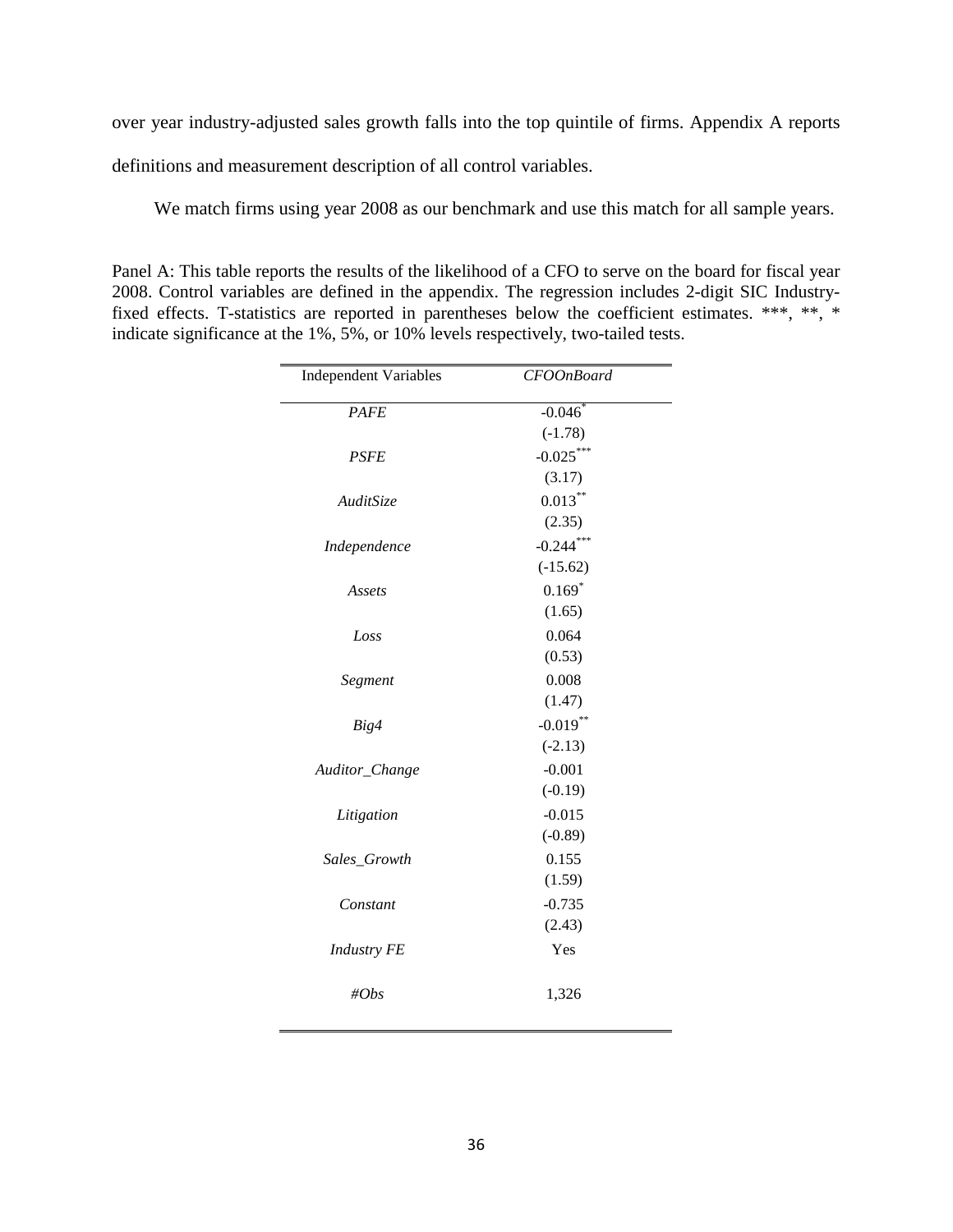| <b>Propensity Scores</b> | #Obs | SD <sub>.</sub> | Min   | Median | Mean  | Max   |
|--------------------------|------|-----------------|-------|--------|-------|-------|
|                          |      |                 |       |        |       |       |
| <b>CFOOnBoard</b>        | 167  | 0.047           | 0.051 | 0.140  | 0.151 | 0.349 |
| CFONotOnBaord            | 167  | 0.045           | 0.050 | 0.138  | 0.148 | 0.336 |
| Difference               | 167  | 0.002           | 0.001 | 0.002  | 0.003 | 0.013 |

Panel B: This table reports the estimated propensity score distributions.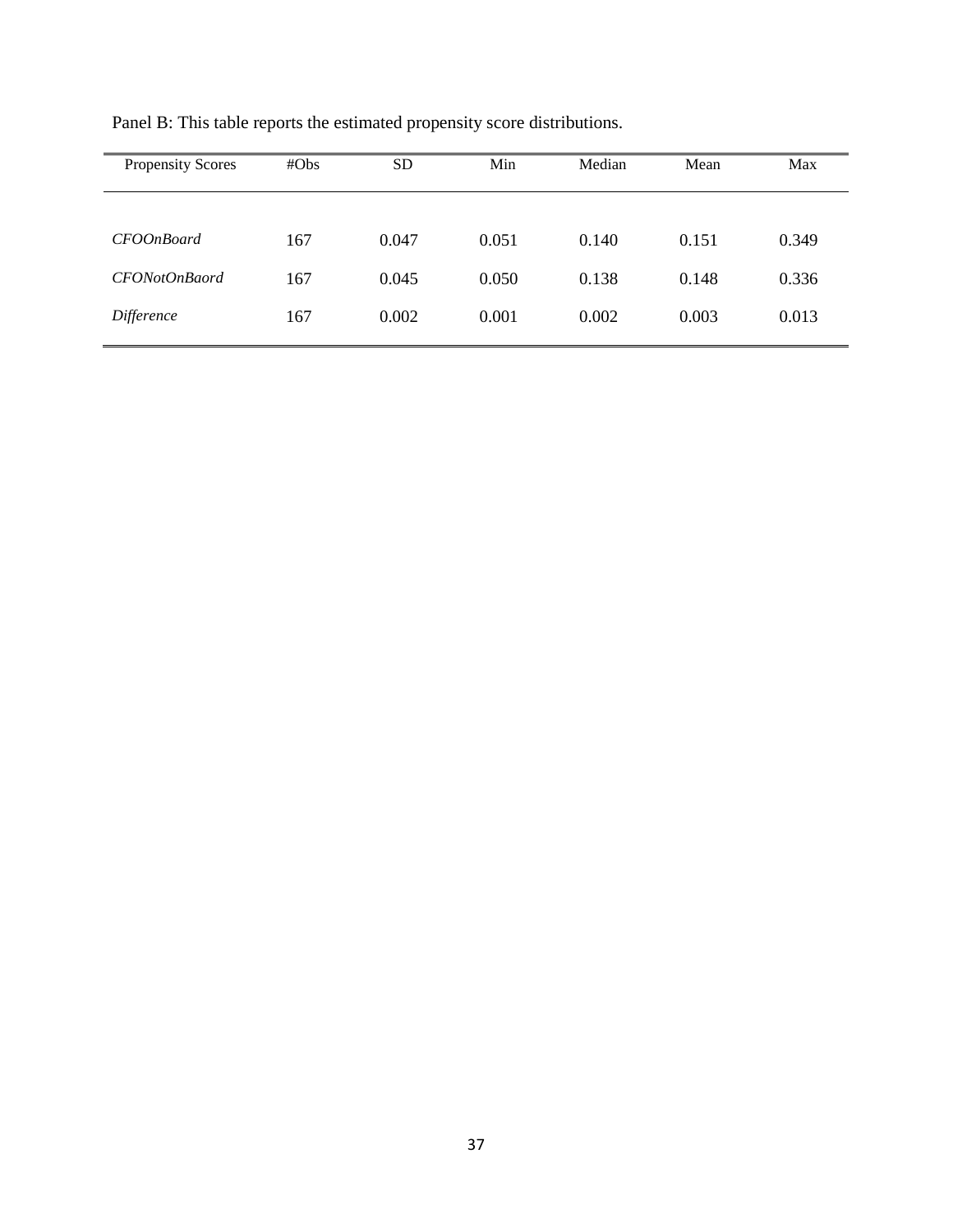## **Table 1 Sample Description**

This table reports the percentage of CFOs not on board for the sample partitioned by fiscal year (panel A), 1-digit SIC codes (panel B) and whether the firm is incorporated in the state of Delaware (panel C).

| 1 UIIVI 1 1 |                |             |                |
|-------------|----------------|-------------|----------------|
| Fiscal year | # Observations | % of sample | % CFO on board |
| 2004        | 1,357          | 10.8%       | 11.4%          |
| 2005        | 1,354          | 10.8%       | 13.9%          |
| 2006        | 1,394          | 11.1%       | 12.8%          |
| 2007        | 1,396          | 11.1%       | 13.0%          |
| 2008        | 1,326          | 10.6%       | 12.6%          |
| 2009        | 1,384          | 11.0%       | 11.2%          |
| 2010        | 1,408          | 11.2%       | 11.0%          |
| 2011        | 1,445          | 11.5%       | 10.5%          |
| 2012        | 1,486          | 11.8%       | 12.6%          |
| Total       | 12,550         | 1,518       | 12.1%          |

#### Panel A

#### Panel B

| <b>SIC</b> Code        | <b>Industry Description</b>                     | # Obs | % of sample | % CFO on board |
|------------------------|-------------------------------------------------|-------|-------------|----------------|
| $0-999$                | Agriculture, Forestry and Fishing               | 27    | $0.2\%$     | 18.5%          |
| 1000-1999              | Mining, Construction                            | 690   | 5.5%        | 11.4%          |
| 2000-2999              | Manufacturing                                   | 1,831 | 14.6%       | 11.7%          |
| 3000-3999<br>4000-4999 | Manufacturing<br>Transportation, Communication, | 3,223 | 25.8%       | 15.0%          |
|                        | Electric, Gas, and Sanitary Services            | 1,158 | 9.3%        | 6.8%           |
| 5000-5999              | Trade (Wholesale and Retail)                    | 1,435 | 11.5%       | 13.0%          |
| 6000-6999              | Finance, Insurance and Real Estate              | 2,326 | 18.6%       | 10.4%          |
| 7000-7999              | <b>Services</b>                                 | 1,311 | 10.5%       | 11.4%          |
| 8000-8999              | <b>Services</b>                                 | 499   | 4.0%        | 14.0%          |
| 9000-9999              | Public Administration                           | 12    | $0.1\%$     | $0.0\%$        |

#### Panel C

| State of Incorporation | $# \, Obs$ | % of sample | % CFO on board |
|------------------------|------------|-------------|----------------|
| Delaware               | 7,155      | 57.7%       | 11.8%          |
| Non-Delaware           | 5.359      | 42.8%       | 12.5%          |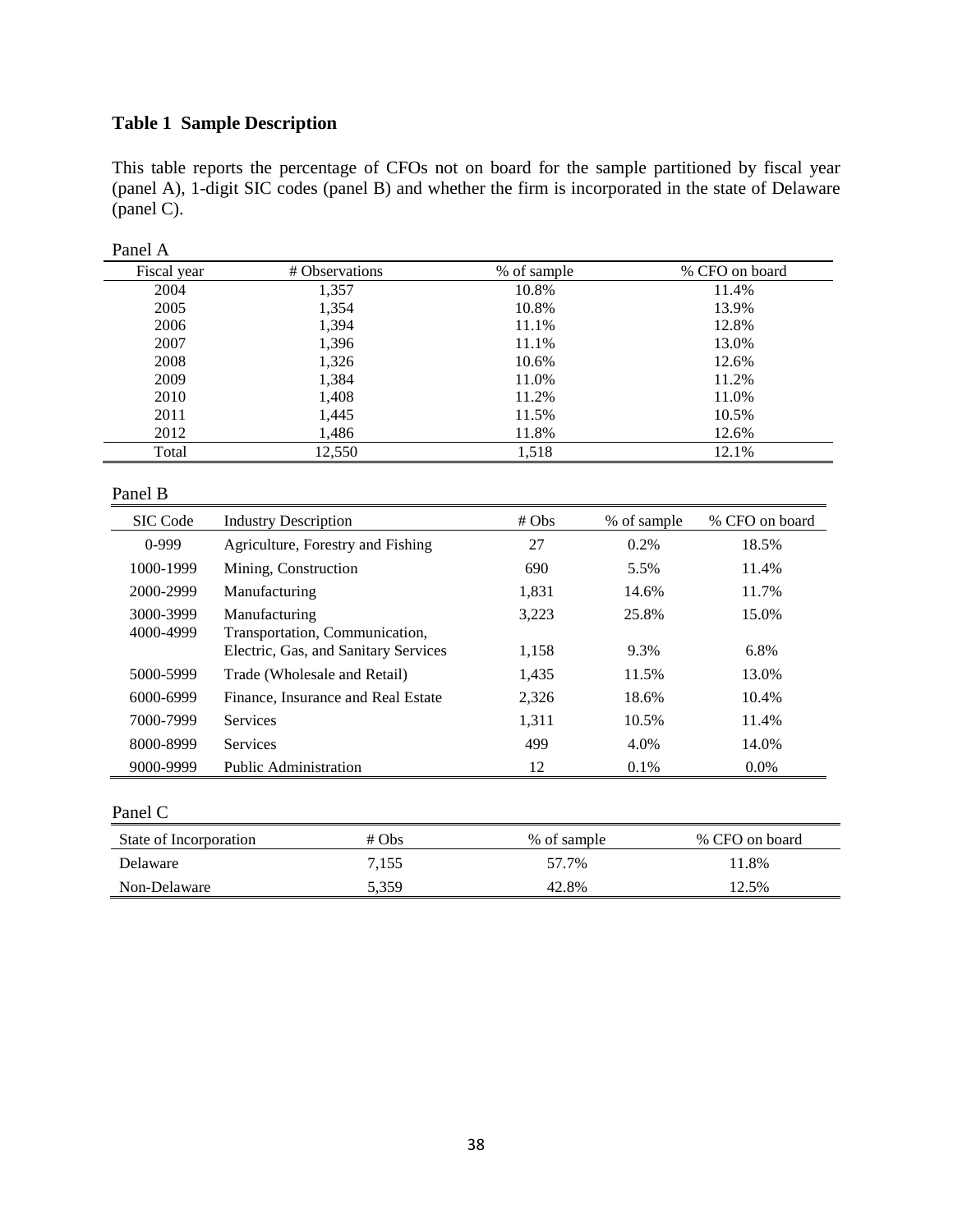## **Table 2 Descriptive Statistics: Speech Variables**

Panel A: This table reports descriptive statistics of the dependent and control variables used in the tone analyses. Control variables represent quarterly variables for the earnings announcement quarter.

|                                         | # Observations | Mean     | p25      | p50      | p75      |
|-----------------------------------------|----------------|----------|----------|----------|----------|
| Tone Variables                          |                |          |          |          |          |
| # words $CEO^{22}$ ( <i>Words_CEO</i> ) | 9,149          | 3,049    | 2,022    | 2,896    | 3,853    |
| % words by CEO                          | 9,149          | 0.34     | 0.25     | 0.34     | 0.42     |
| # words CFO (Words_CFO)                 | 9,149          | 2,413    | 1,571    | 2,184    | 2,957    |
| % words by CFO                          | 9,149          | 0.27     | 0.19     | 0.26     | 0.33     |
| % words by CEO&CFO                      | 9,149          | 0.61     | 0.54     | 0.61     | 0.69     |
| # words CFO/#words CEO                  | 9,149          | 1.12     | 0.49     | 0.76     | 1.18     |
| CEO tone ( $Neg\_Tone\_CEO$ )           | 9,149          | $-0.006$ | $-0.010$ | $-0.006$ | $-0.003$ |
| $CFO$ tone (Neg_Tone_CFO)               | 9,149          | $-0.003$ | $-0.007$ | $-0.002$ | 0.002    |
| Relative tone (Rel_Tone)                | 9,149          | 0.004    | $-0.001$ | 0.003    | 0.008    |
| Control Variables                       |                |          |          |          |          |
| $Log MV_a$                              | 9,149          | 8.46     | 7.50     | 8.45     | 9.44     |
| MTB <sub>a</sub>                        | 9,149          | 3.00     | 1.38     | 2.16     | 3.51     |
| ROA <sub>a</sub>                        | 9,149          | 0.01     | 0.00     | 0.01     | 0.02     |
| Earnings_Growth <sub>a</sub>            | 9,149          | 0.001    | $-0.003$ | 0.001    | 0.005    |
| Sales_Growth <sub>a</sub>               | 9,149          | 0.09     | $-0.01$  | 0.07     | 0.17     |

Panel B: This table reports descriptive statistics of the tone analyses variables sorted by whether the CFO serves on the board of directors.

|                           | CFO not on board |          |                 |            | CFO on board |       |          |                 |                 |          |
|---------------------------|------------------|----------|-----------------|------------|--------------|-------|----------|-----------------|-----------------|----------|
|                           | # Obs            | Mean     | P <sub>25</sub> | <b>P50</b> | P75          | # Obs | Mean     | P <sub>25</sub> | P <sub>50</sub> | P75      |
| Tone Variables            |                  |          |                 |            |              |       |          |                 |                 |          |
| # words CEO (Words_CEO)   | 7,773            | 3,030    | 2,008           | 2,884      | 3,830        | 1,376 | 3,156    | 2,106           | 2,999           | 3,986    |
| % words by CEO            | 7,773            | 0.34     | 0.26            | 0.34       | 0.42         | 1,376 | 0.34     | 0.25            | 0.34            | 0.43     |
| # words CFO (Words_CFO)   | 7,773            | 2,400    | 1,566           | 2,177      | 2,923        | 1,376 | 2,486    | 1,607           | 2,204           | 3,137    |
| % words by CFO            | 7,773            | 0.27     | 0.19            | 0.26       | 0.33         | 1,376 | 0.27     | 0.19            | 0.25            | 0.33     |
| % words by CEO&CFO        | 7,773            | 0.61     | 0.54            | 0.61       | 0.69         | 1,376 | 0.61     | 0.54            | 0.61            | 0.69     |
| # words CFO/#words CEO    | 7,773            | 1.12     | 0.50            | 0.76       | 1.18         | 1,376 | 1.11     | 0.48            | 0.74            | 1.21     |
| $CEO$ tone (Neg_Tone_CEO) | 7,773            | $-0.006$ | $-0.009$        | $-0.006$   | $-0.003$     | 1,376 | $-0.007$ | $-0.010$        | $-0.006$        | $-0.003$ |
| $CFO$ tone (Neg_Tone_CFO) | 7,773            | $-0.002$ | $-0.007$        | $-0.002$   | 0.002        | 1,376 | $-0.003$ | $-0.008$        | $-0.003$        | 0.001    |
| Relative tone (Rel_Tone)  | 7,773            | 0.004    | $-0.001$        | 0.003      | 0.008        | 1,376 | 0.003    | $-0.001$        | 0.003           | 0.007    |
|                           |                  |          |                 |            |              |       |          |                 |                 |          |
| Control Variables         |                  |          |                 |            |              |       |          |                 |                 |          |
| $Log MV_a$                | 7,773            | 8.46     | 7.48            | 8.44       | 9.46         | 1,376 | 8.48     | 7.65            | 8.50            | 9.33     |
| MTB <sub>a</sub>          | 7,773            | 2.89     | 1.35            | 2.10       | 3.36         | 1,376 | 3.64     | 1.56            | 2.59            | 4.30     |
| ROA <sub>q</sub>          | 7,773            | 0.01     | 0.00            | 0.01       | 0.02         | 1,376 | 0.01     | 0.00            | 0.02            | 0.03     |
| $Earnings_Growth_a$       | 7,773            | 0.001    | $-0.002$        | 0.001      | 0.005        | 1,376 | $-0.000$ | $-0.003$        | 0.001           | 0.006    |
| $Sales_Growth_a$          | 7,773            | 0.09     | $-0.01$         | 0.07       | 0.17         | 1,376 | 0.10     | $-0.00$         | 0.08            | 0.17     |

<span id="page-38-0"></span> $\frac{22}{2}$  Word & tone analyses by officer use only observations in which both CEO & CFO participate in the conference call.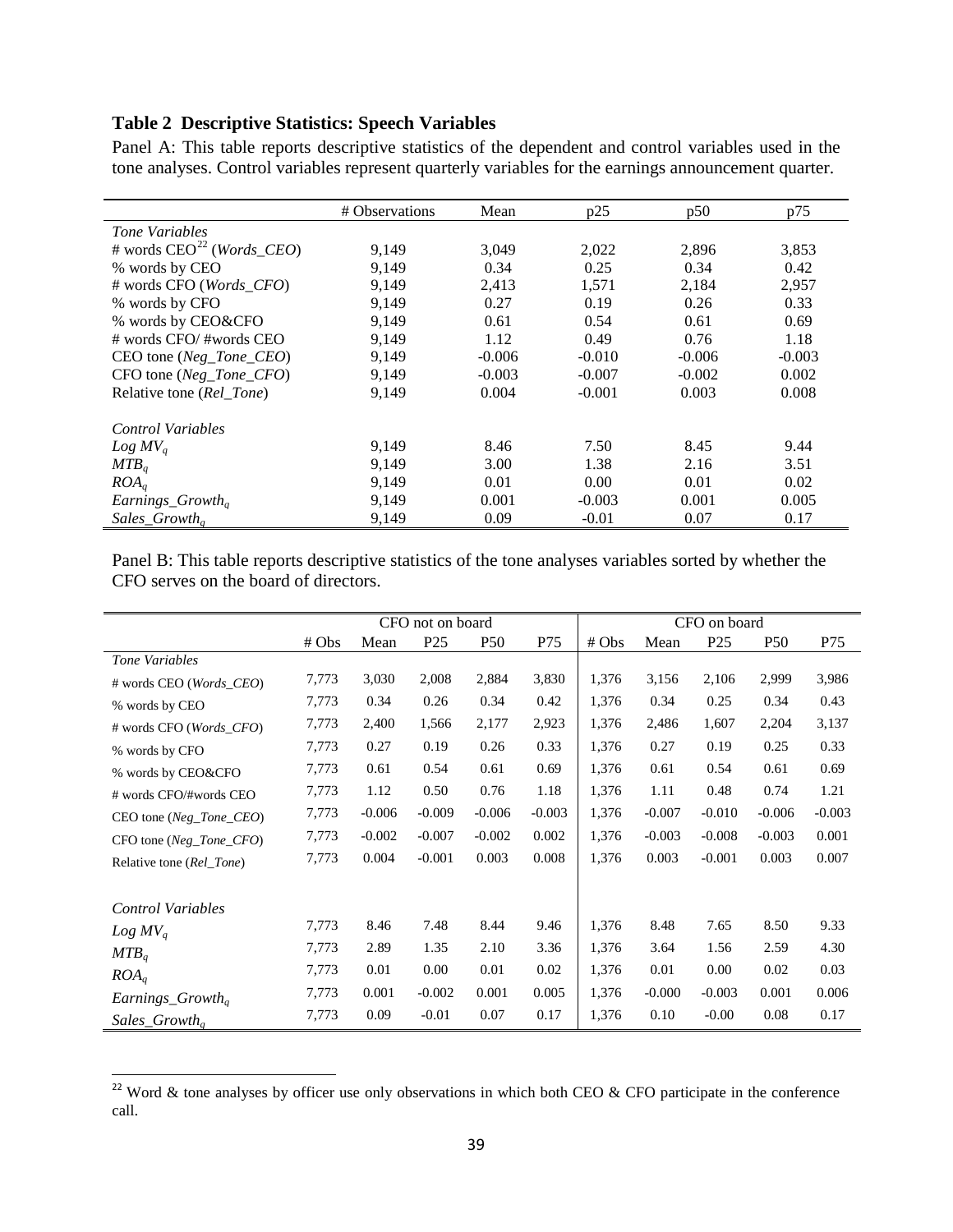## **Table 3 Univariate Tests: Speech Tone**

This table reports descriptive statistics of speech tone for a two by two partition by the periods before and after the *Gantler* ruling and whether the CFO is a board member. Panel A reports CFO speech tone, panel B reports CEO speech tone and panel C reports CFO tone relative to CEO tone. The sample of 1,478 observations includes only firms that did not replace CFO over the sample period and only one matched firm for every CFO on board firm. Matching procedure is reported in appendix B. \*\*\*, \*\*, \* indicate significance at the 1%, 5%, or 10% levels respectively, two-tailed tests.

| Mean of the dependent variables       | Before the <i>Gantler</i><br>ruling | After the <i>Gantler</i> ruling | Difference   |
|---------------------------------------|-------------------------------------|---------------------------------|--------------|
| Non-board-serving CFO firms           | $-0.0058$                           | $-0.0024$                       | $0.0035***$  |
| Board-serving CFO firms.              | $-0.0019$                           | $-0.0034$                       | $-0.0014**$  |
| Difference                            | $0.0039***$                         | $-0.0010**$                     |              |
| Panel B: CEO speech tone              |                                     |                                 |              |
| Mean of the dependent variables       | Before the Gantler                  | After the <i>Gantler</i>        | Difference   |
|                                       | ruling                              | ruling                          |              |
| Non-board-serving CFO firms           | $-0.008$                            | $-0.009$                        | $-0.001*$    |
| Board-serving CFO firms.              | $-0.006$                            | $-0.007$                        | $-0.001*$    |
| Difference                            | $0.001*$                            | $-0.001$                        |              |
|                                       |                                     |                                 |              |
| Panel C: Relative CFO-CEO speech tone |                                     |                                 |              |
| Mean of the dependent variables       | Before the <i>Gantler</i>           | After the <i>Gantler</i> ruling | Difference   |
|                                       | ruling                              |                                 |              |
| Non-board-serving CFO firms           | 0.0018                              | 0.0047                          | $-0.0030***$ |
| Board-serving CFO firms.              | 0.0044                              | 0.0038                          | 0.0006       |

Difference -0.0026\*\*\* 0.0009\*

## Panel A: CFO speech tone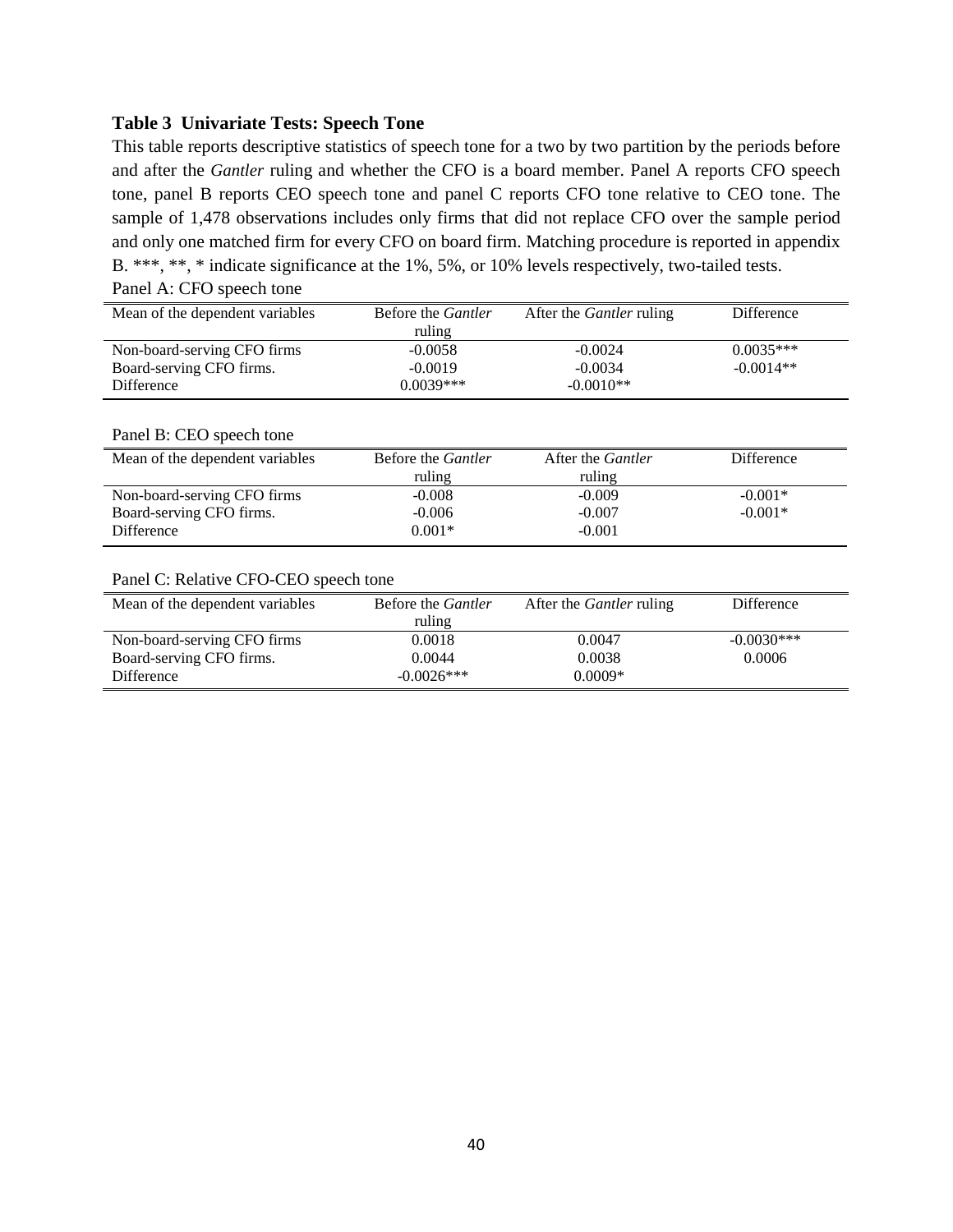#### **Table 4 Regression Analyses - Speech Tone in Conference Calls**

This table reports results of regressions testing the effect of the *Gantler* ruling on speech tone in conference calls. Columns 1–6 report coefficients and t-stats produced by regressions in which the dependent variables are based on Words (# of words in the conference call), and Neg\_Tone ((#negative words - #positive words)/#words). The explanatory variables are CFONotOnBoard (Indicator variable coded 1 if the CFO does not serve on the board), Post (Indicator variable coded 1 for the post ruling period), an interaction term of the two variables (CFONotOnBoard×Post), and control variables. Control variables are defined in the appendix. Columns 1 and 2 report results for the CFO's portion of the call and Columns 3 and 4 for the CEO's portion of the call. Column 5 reports results for a regression that compares CFO tone negativity with the CEO tone negativity in the same call (Rel\_Tone= Neg\_Tone \_CFO- Neg\_Tone \_CEO) and column 6 reports results of a regression using the propensity scored matched sample. All regressions include year- and firm-fixed effects (suppressed). The sample includes years 2006 to 2012, excluding year 2009. T-statistics are reported in parentheses below the coefficient estimates. \*\*\*, \*\*, \* indicate significance at the 1%, 5%, or 10% levels respectively, two-tailed tests.

|                              | CFO text   |            | CEO text     |            | <b>CFO-CEO</b> |              |
|------------------------------|------------|------------|--------------|------------|----------------|--------------|
|                              | Words      |            | Words        |            | Rel_Tone       | <b>PSM</b>   |
|                              | <b>CFO</b> | Neg_Tone   | <b>CEO</b>   | Neg_Tone   |                |              |
| <b>Independent Variables</b> | (1)        | (2)        | (3)          | (4)        | (5)            | (6)          |
| Post                         | $-242.35*$ | 0.00       | $-341.65**$  | $0.00**$   | $-0.00$        | 0.00         |
|                              | $(-1.95)$  | (0.3)      | $(-2.53)$    | (2.29)     | $(-1.24)$      | (0.27)       |
| CFONotOnBoard                | 55.79      | $0.00**$   | $-253.98***$ | 0.00       | $-0.00**$      | $-0.002$ *** |
|                              | (0.64)     | $(-2.52)$  | $(-2.68)$    | (0.37)     | $(-2.56)$      | $(-2.74)$    |
| CFONotOnBoard×Post           | $-40.55$   | $0.003***$ | 163.96       | $-0.000$   | $0.003***$     | $0.004***$   |
|                              | $(-0.42)$  | (5.67)     | (1.55)       | $(-0.96)$  | (5.83)         | (4.66)       |
| Log MV                       | $-16.97$   | $-0.00***$ | 119.18**     | $-0.00***$ | $-0.00$        | $-0.00$      |
|                              | $(-0.35)$  | $(-3.45)$  | (2.24)       | $(-2.8)$   | $(-1.29)$      | $(-0.26)$    |
| <b>MTB</b>                   | 3.90       | $-0.00*$   | $-20.58*$    | $-0.00**$  | 0.00           | $-0.00$      |
|                              | (0.38)     | $(-1.76)$  | $(-1.86)$    | $(-2.22)$  | $(-0.14)$      | $(-0.91)$    |
| ROA                          | $-1033.53$ | 0.00       | 2823.02**    | 0.00       | 0.00           | $-0.01$      |
|                              | $(-0.89)$  | (0.06)     | (2.24)       | (0.57)     | $(-0.33)$      | $(-0.59)$    |
| Earnings_Growth              | $-210.83$  | $-0.01**$  | $-1289.97$   | $-0.01***$ | 0.00           | $-0.00$      |
|                              | $(-0.22)$  | $(-2.08)$  | $(-1.21)$    | $(-2.91)$  | (0.04)         | $(-0.34)$    |
| Sales_Growth                 | 29.79      | $-0.00**$  | $-63.58$     | $-0.00***$ | 0.00           | 0.00         |
|                              | (0.37)     | $(-2.61)$  | $(-0.73)$    | $(-4.56)$  | (0.64)         | (0.66)       |
| Constant                     | 2731.76*** | $0.00**$   | 2286.40***   | $-0.00*$   | $0.01***$      | 0.01         |
|                              | (6.49)     | (2.16)     | (4.99)       | $(-1.72)$  | (3.12)         | (1.17)       |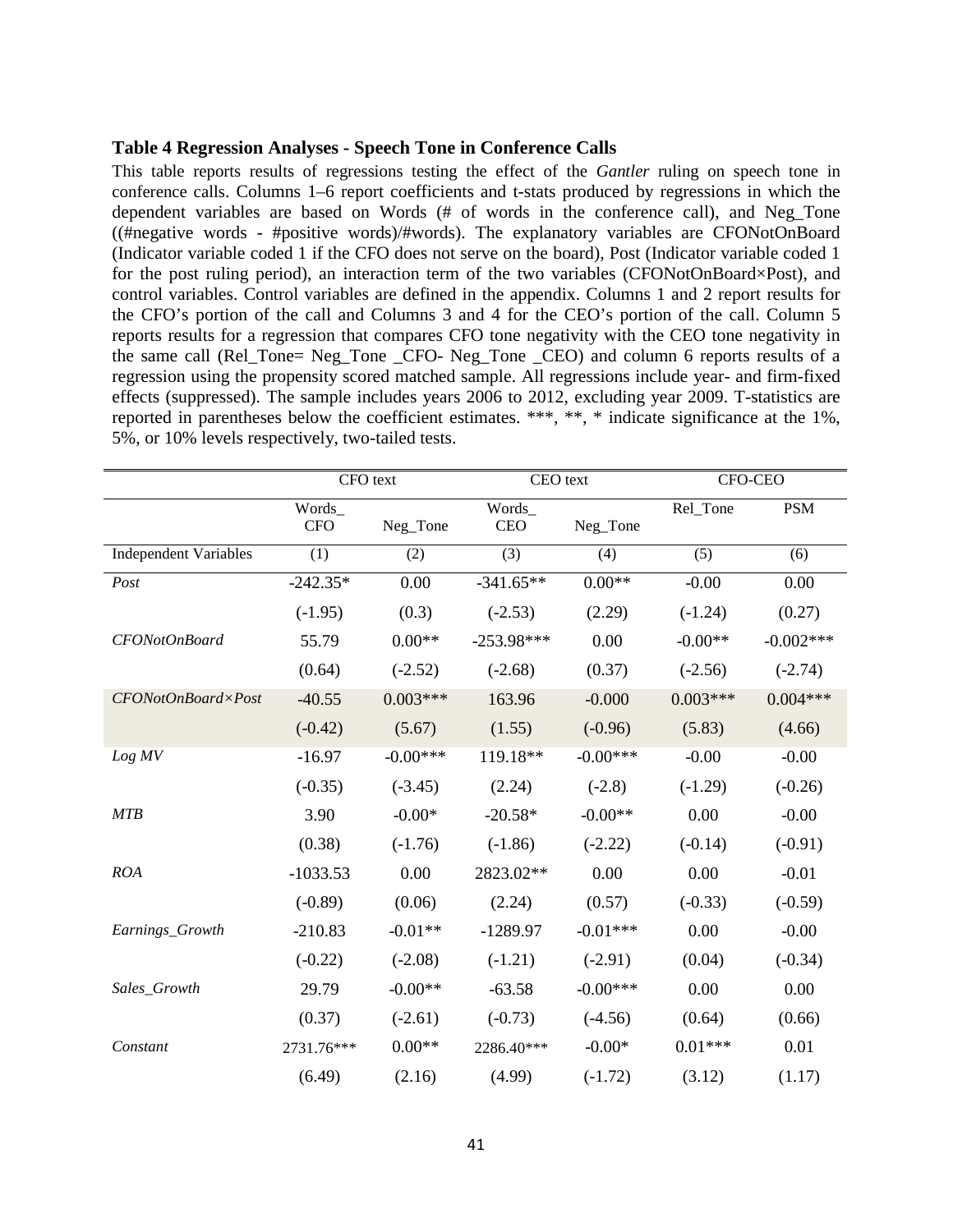| Year FE | Yes   | <b>Yes</b> | Yes   | Yes   | Yes   | Yes   |
|---------|-------|------------|-------|-------|-------|-------|
| Firm FE | Yes   | Yes        | Yes   | Yes   | Yes   | Yes   |
| # $Obs$ | 9,149 | 9,149      | 9,149 | 9,149 | 9,149 | 2,310 |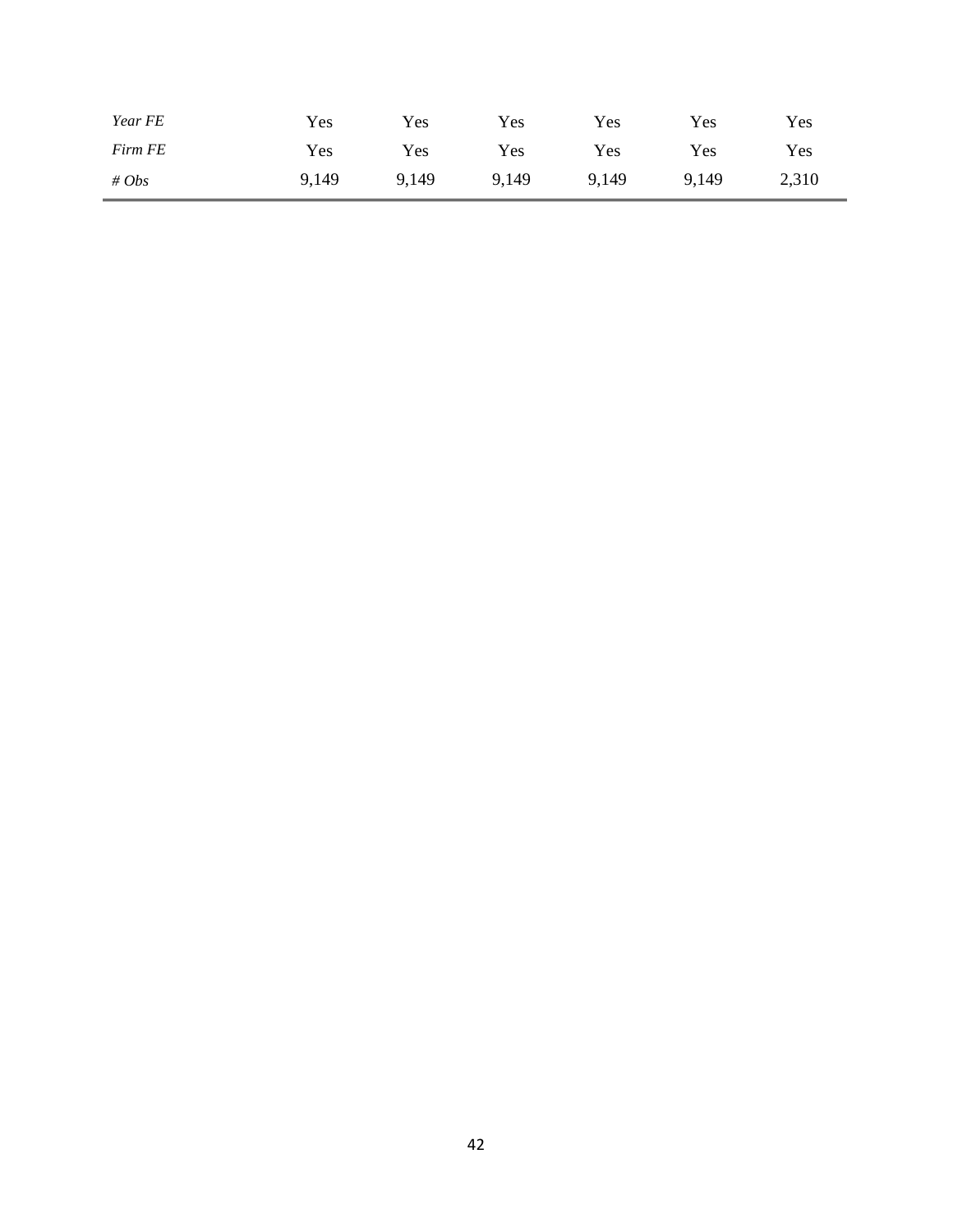## **Table 5 Descriptive Statistics**

Panel A: This table reports descriptive statistics of the dependent and control variables.

|                               | # Obs  | Mean    | p25     | p50   | p75   |
|-------------------------------|--------|---------|---------|-------|-------|
| Dependent                     |        |         |         |       |       |
| <b>Early Disclosure</b>       |        |         |         |       |       |
| PotNegSur                     | 8,405  | 0.21    |         |       |       |
| <b>Conservatism</b>           |        |         |         |       |       |
| C score                       | 9,724  | $-0.03$ | $-0.23$ | 0.01  | 0.20  |
| <b>Restatement</b>            |        |         |         |       |       |
| <b>Accounting Restatement</b> | 12,550 | 0.05    |         |       |       |
| Control                       |        |         |         |       |       |
| Log MV                        | 10,399 | 7.55    | 6.64    | 7.49  | 8.44  |
| <b>MTB</b>                    | 10,980 | 2.82    | 1.44    | 2.15  | 3.35  |
| <b>LEV</b>                    | 11,071 | 0.21    | 0.05    | 0.19  | 0.32  |
| OCF                           | 11,053 | 0.11    | 0.05    | 0.10  | 0.16  |
| ROA                           | 11,002 | 0.11    | 0.05    | 0.09  | 0.16  |
| Intangibles                   | 10,780 | 0.19    | 0.02    | 0.12  | 0.31  |
| PP&E                          | 10,551 | 0.26    | 0.06    | 0.17  | 0.38  |
| <b>CAPEX</b>                  | 11,063 | 0.05    | 0.01    | 0.03  | 0.06  |
| R&D                           | 11,166 | 0.03    | 0.00    | 0.00  | 0.03  |
| Firm Age                      | 11,130 | 26.63   | 13.00   | 21.00 | 41.00 |
| AbsDiff                       | 8,405  | 0.09    | 0.02    | 0.05  | 0.11  |

Panel B: This table reports descriptive statistics of the dependent and control variables sorted by whether the firm's CFO serves on the board of directors.

|                         | CFO not on board |         |         | CFO on board |       |            |         |         |         |       |
|-------------------------|------------------|---------|---------|--------------|-------|------------|---------|---------|---------|-------|
|                         | # Obs            | Mean    | p25     | p50          | p75   | $# \, Obs$ | Mean    | p25     | p50     | p75   |
| Dependent               |                  |         |         |              |       |            |         |         |         |       |
| <b>Early Disclosure</b> |                  |         |         |              |       |            |         |         |         |       |
| PotNegSur               | 7,332            | 0.21    |         |              |       | 1,073      | 0.20    |         |         |       |
| <b>Conservatism</b>     |                  |         |         |              |       |            |         |         |         |       |
| $C\_score$              | 8,517            | $-0.03$ | $-0.22$ | 0.01         | 0.21  | 1,207      | $-0.05$ | $-0.25$ | $-0.02$ | 0.17  |
| <b>Restatement</b>      |                  |         |         |              |       |            |         |         |         |       |
| Accounting restatement  | 11,032           | 0.05    |         |              |       | 1,518      | 0.06    |         |         |       |
| Control                 |                  |         |         |              |       |            |         |         |         |       |
| Log MV                  | 9,112            | 7.54    | 6.62    | 7.47         | 8.43  | 1,287      | 7.63    | 6.75    | 7.63    | 8.47  |
| <b>MTB</b>              | 9,633            | 2.77    | 1.43    | 2.13         | 3.31  | 1,347      | 3.11    | 1.54    | 2.28    | 3.60  |
| LEV                     | 9,719            | 0.21    | 0.05    | 0.19         | 0.32  | 1,352      | 0.20    | 0.06    | 0.17    | 0.31  |
| <b>OCF</b>              | 9,702            | 0.11    | 0.05    | 0.10         | 0.16  | 1,351      | 0.11    | 0.06    | 0.11    | 0.16  |
| <b>ROA</b>              | 9,661            | 0.11    | 0.05    | 0.09         | 0.15  | 1,341      | 0.11    | 0.05    | 0.10    | 0.17  |
| Intangibles             | 9,455            | 0.19    | 0.02    | 0.11         | 0.31  | 1,325      | 0.20    | 0.02    | 0.13    | 0.31  |
| PP&E                    | 9,261            | 0.27    | 0.06    | 0.17         | 0.39  | 1,290      | 0.24    | 0.07    | 0.17    | 0.33  |
| <b>CAPEX</b>            | 9,710            | 0.05    | 0.01    | 0.03         | 0.06  | 1,353      | 0.05    | 0.01    | 0.03    | 0.06  |
| R&D                     | 9,803            | 0.03    | 0.00    | 0.00         | 0.03  | 1,363      | 0.03    | 0.00    | 0.00    | 0.04  |
| Firm Age                | 9,774            | 26.65   | 13.00   | 21.00        | 41.00 | 1,356      | 26.51   | 14.00   | 21.00   | 40.50 |
| AbsDiff                 | 7,332            | 0.09    | 0.02    | 0.04         | 0.11  | 1,073      | 0.10    | 0.02    | 0.05    | 0.12  |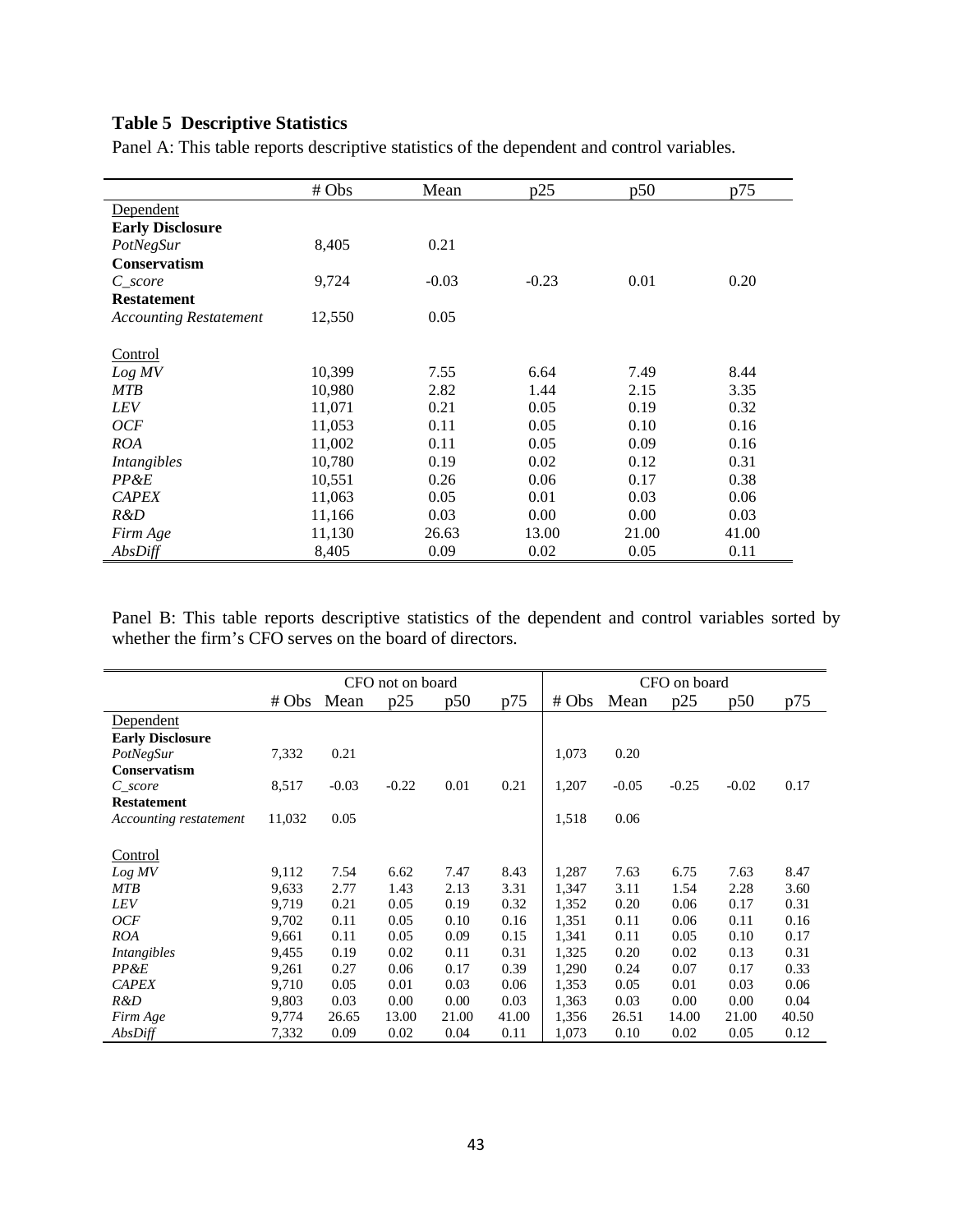## **Table 6 Early Disclosure of Bad News**

This table reports results of regressions testing the effect of the *Gantler* ruling on firms' early disclosure of bad news. Firms included in the sample missed at period t median-analysts' earnings forecasts that were issued immediately after earnings announcement of period t-1. The dependent variable is coded 1 if the firm issued interim earnings guidance during period t but before earnings announcement of period t and zero otherwise. The explanatory variables are CFONotOnBoard (Indicator variable coded 1 if a CFO does not serve on the board), Post (Indicator variable coded 1 for the post ruling period), an interaction term of the two variables (CFONotOnBoard×Post), and control variables. Control variables are defined in the appendix. Column 1 presents results excluding all control variables, column 2 presents results including all control variables, and column 3 presents results of the propensity score matched sample. All regressions include year- and firm-fixed effects (suppressed). The sample includes years 2004 to 2012, excluding year 2009. T-statistics are reported in parentheses below the coefficient estimates. \*\*\*, \*\*, \* indicate significance at the 1%, 5%, or 10% levels respectively, two-tailed tests.

|                                    | (1)        | (2)        | (3)        |
|------------------------------------|------------|------------|------------|
| <b>Independent Variables</b>       |            |            | <b>PSM</b> |
| Post                               | $-0.37***$ | $-0.40***$ | $-0.32***$ |
|                                    | $(-8.93)$  | $(-9.44)$  | $(-5.16)$  |
| CFONotOnBoard                      | $-0.04$    | $-0.03$    | $-0.05$    |
|                                    | $(-1.21)$  | $(-1.03)$  | $(-1.18)$  |
| CFONotOnBoard×Post                 | $0.10**$   | $0.10**$   | $0.10*$    |
|                                    | (2.43)     | (2.54)     | (1.82)     |
| AbsDiff                            |            | $0.36***$  | $0.42***$  |
|                                    |            | (7.27)     | (4.44)     |
| <b>Analyst Forecast Dispersion</b> |            | $-0.01***$ | $-0.06$    |
|                                    |            | $(-2.64)$  | $(-0.82)$  |
| Log MV                             |            | $0.06***$  | $0.07***$  |
|                                    |            | (3.80)     | (2.71)     |
| MTB                                |            | $-0.01**$  | $0.00\,$   |
|                                    |            | $(-2.15)$  | $(-0.05)$  |
| ${\it LEV}$                        |            | $-0.17**$  | $-0.18$    |
|                                    |            | $(-2.16)$  | $(-1.42)$  |
| Year FE                            | Yes        | Yes        | Yes        |
| Firm FE                            | Yes        | Yes        | Yes        |
| Num Obs                            | 6,000      | 6,000      | 1,670      |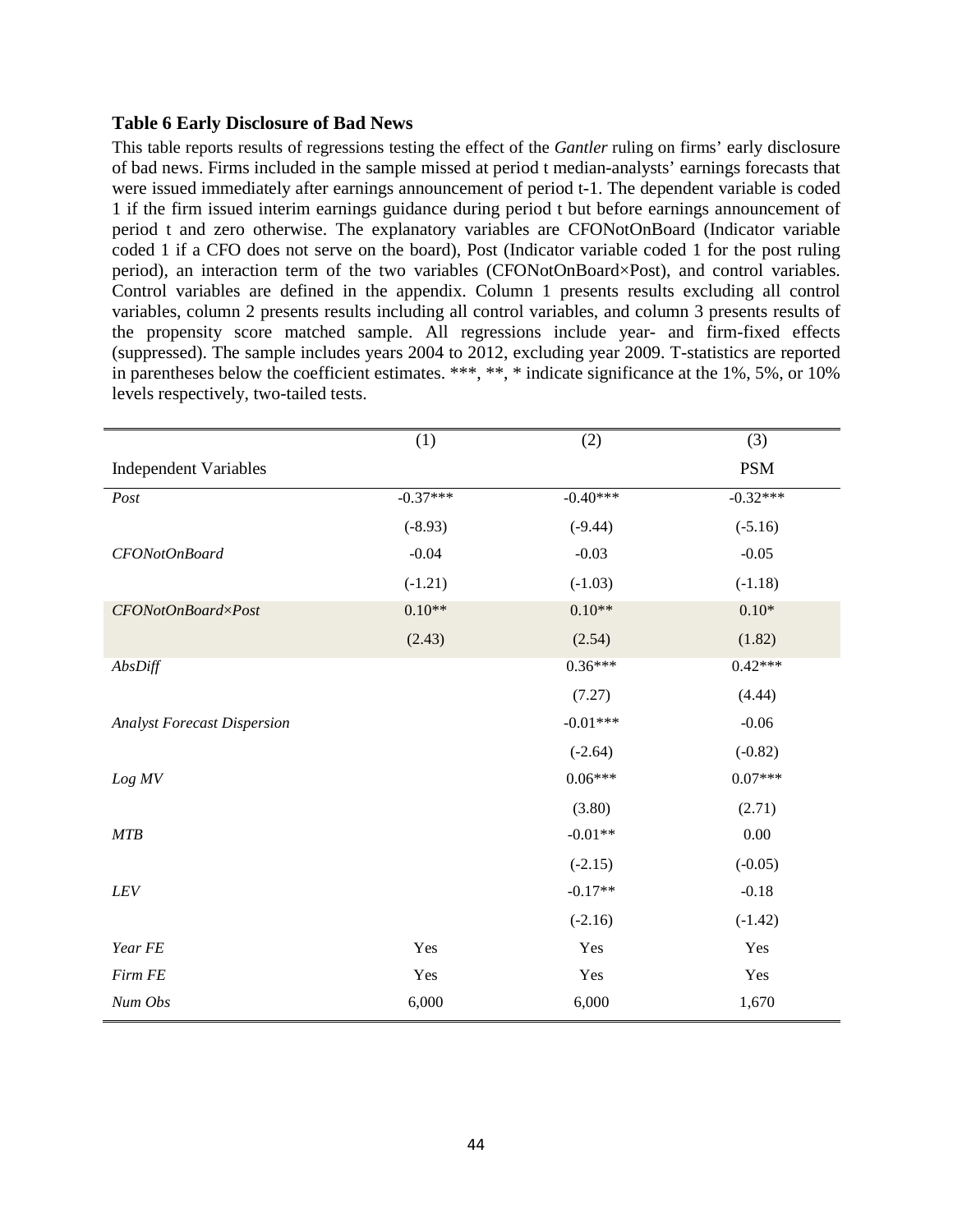## **Table 7 Accounting Conservatism**

This table reports results of regressions testing the effect of the *Gantler* ruling on firms' accounting conservatism. The dependent variable is the C\_score measure calculated following Khan & Watts (2009). The explanatory variables are CFONotOnBoard (Indicator variable coded 1 if a CFO does not serve on the board), Post (Indicator variable coded 1 for the post ruling period), an interaction term of the two variables (CFONotOnBoard×Post), and control variables. Control variables are defined in the appendix. Column 1 reports results for an analysis with no control variables. Column 2 reports results for an analysis with a full set of control variables. Column 3 reports results of the propensity score matched sample. All regressions include year- and firm-fixed effects (suppressed). The sample includes years 2004 to 2012, excluding year 2009. T-statistics are reported in parentheses below the coefficient estimates. \*\*\*, \*\*, \* indicate significance at the 1%, 5%, or 10% levels respectively, two-tailed tests.

|                              | (1)        | (2)        | (3)        |
|------------------------------|------------|------------|------------|
| <b>Independent Variables</b> |            |            | <b>PSM</b> |
| Post                         | $0.23***$  | $0.61***$  | $0.36***$  |
|                              | (20.07)    | (13.56)    | (6.93)     |
| CFONotOnBoard                | $-0.02***$ | $-0.02**$  | $-0.02**$  |
|                              | $(-2.97)$  | $(-2.59)$  | $(-2.59)$  |
| $CFONotOnBoard \times Post$  | $0.05***$  | $0.03**$   | $0.04**$   |
|                              | (4.13)     | (2.42)     | (2.08)     |
| Firm Age                     |            | $-0.05***$ | $-0.03***$ |
|                              |            | $(-7.99)$  | $(-5.87)$  |
| R&D                          |            | $-0.08$    | $-0.11$    |
|                              |            | $(-0.93)$  | $(-0.52)$  |
| Log MV                       |            | $-0.04***$ | $-0.03***$ |
|                              |            | $(-9.86)$  | $(-11.08)$ |
| MTB                          |            | $-0.01***$ | $-0.02***$ |
|                              |            | $(-9.25)$  | $(-4.81)$  |
| ${\it LEV}$                  |            | 0.02       | $0.01\,$   |
|                              |            | (0.73)     | (1.28)     |
| $CFO$                        |            | $-0.09**$  | $-0.08**$  |
|                              |            | $(-2.57)$  | $(-2.37)$  |
| ROA                          |            | $-0.45***$ | $-0.38***$ |
|                              |            | $(-11.82)$ | $(-6.28)$  |
| <b>Intangibles</b>           |            | 0.03       | $0.00\,$   |
|                              |            | (1.44)     | (0.36)     |
| $PP\&E$                      |            | $0.06**$   | $0.08**$   |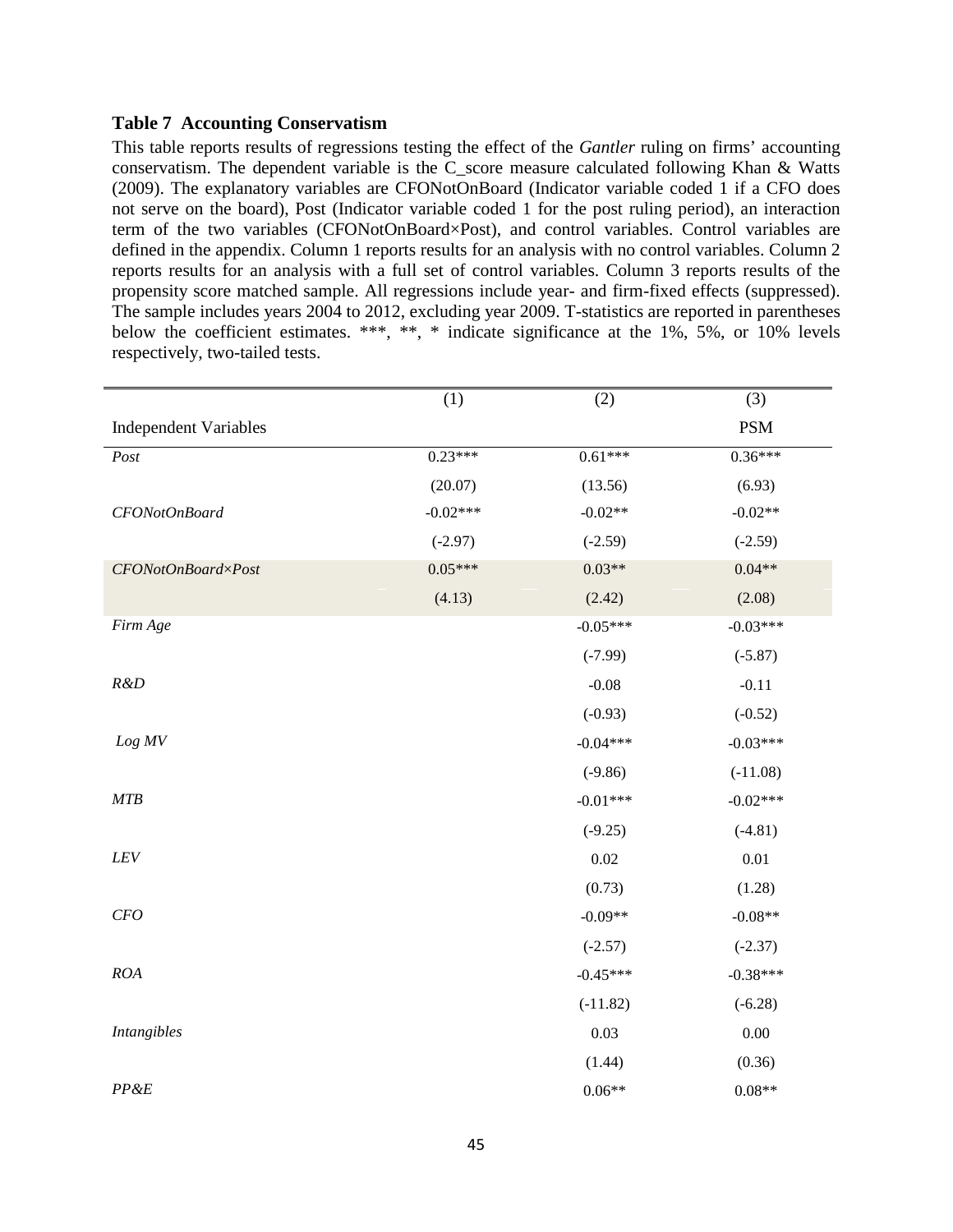|     | (2.25)                  | (2.61)                                          |
|-----|-------------------------|-------------------------------------------------|
|     |                         | $-0.17***$                                      |
|     |                         | $(-4.63)$                                       |
|     |                         | $1.32***$                                       |
|     |                         | (8.93)                                          |
| Yes | Yes                     | Yes                                             |
| Yes | Yes                     | Yes                                             |
|     | 8,634                   | 2,431                                           |
|     | 0.01<br>(0.82)<br>9,509 | $-0.19***$<br>$(-3.11)$<br>$1.48***$<br>(10.76) |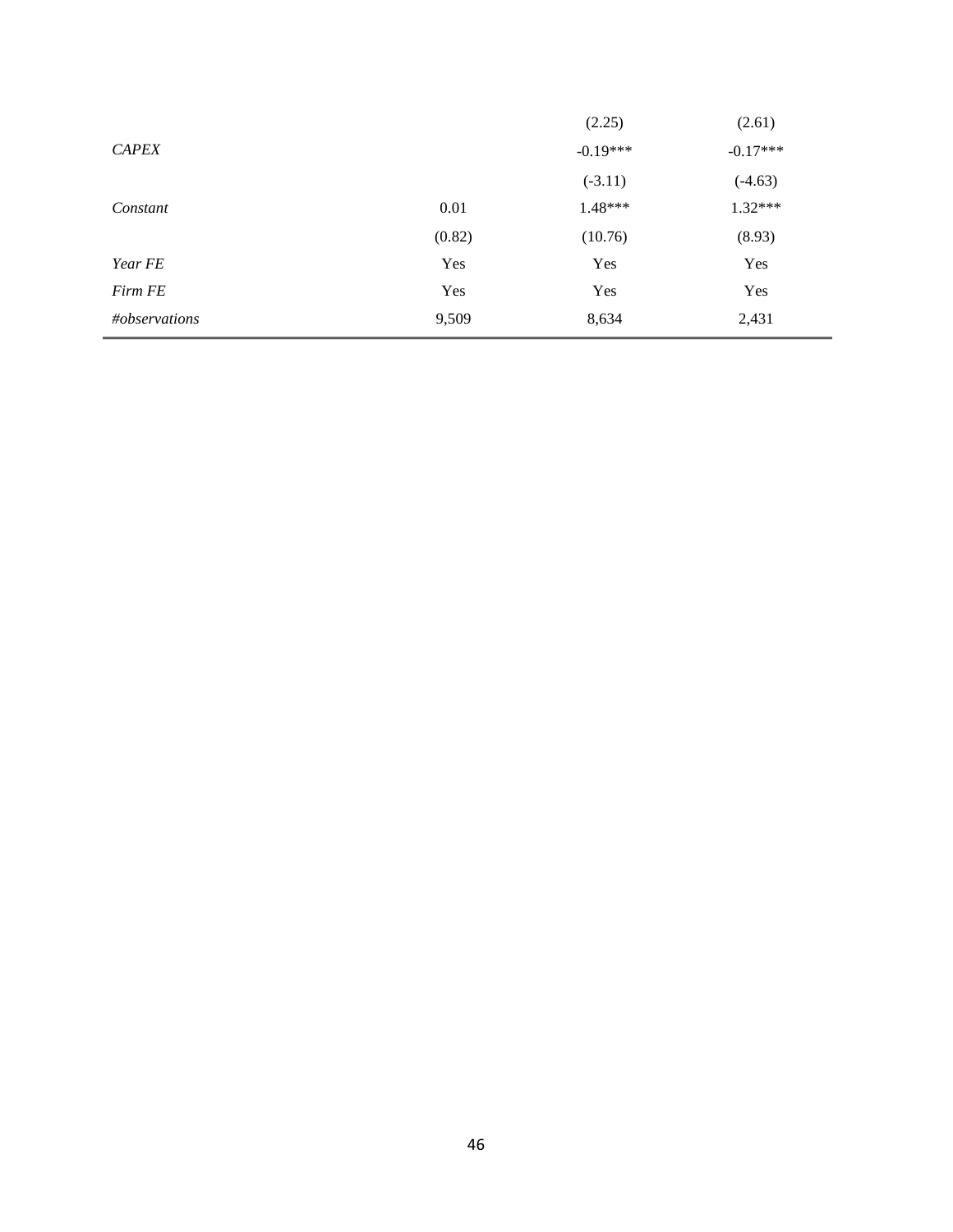## **Table 8 Accounting-based Restatements**

This table reports results of regressions testing the effect of the *Gantler* ruling on firms' accounting based restatements. The dependent variable is coded 1 if the firm issued an accounting based restatement for the year, zero otherwise. The explanatory variables are CFONotOnBoard (Indicator variable coded 1 if a CFO does not serve on the board), Post (Indicator variable coded 1 for the post ruling period), an interaction term of the two variables (CFONotOnBoard×Post), and control variables. Control variables are defined in the appendix. Column 1 reports results for an analysis with no control variables. Column 2 reports results for an analysis with a full set of control variables. Column 3 reports results of the propensity score matched sample. All regressions include year- and firm-fixed effects (suppressed). The sample includes years 2004 to 2012, excluding year 2009. Tstatistics are reported in parentheses below the coefficient estimates. \*\*\*, \*\*, \* indicate significance at the 1%, 5%, or 10% levels respectively, two-tailed tests.

| <b>Independent Variables</b> | $\overline{(1)}$ | $\overline{(2)}$ | $\overline{(3)}$ |
|------------------------------|------------------|------------------|------------------|
|                              |                  |                  | <b>PSM</b>       |
| Post                         | 0.01             | 0.01             | $-0.06$          |
|                              | (0.64)           | (0.10)           | $(-0.39)$        |
| CFONotOnBoard                | $-0.02$          | $-0.01$          | $-0.02$          |
|                              | $(-1.37)$        | $(-1.04)$        | $(-1.15)$        |
| CFONotOnBoard×Post           | $-0.00$          | $-0.01$          | $-0.04*$         |
|                              | $(-0.28)$        | $(-0.36)$        | $(-1.65)$        |
| $AGE$                        |                  | 0.00             | 0.02             |
|                              |                  | $(-0.01)$        | (0.81)           |
| R&D                          |                  | $-0.05$          | 0.03             |
|                              |                  | $(-0.41)$        | (0.11)           |
| $Log\ MV$                    |                  | $-0.01$          | $-0.02$          |
|                              |                  | $(-0.84)$        | $(-1.35)$        |
| MTB                          |                  | 0.00             | $0.00\,$         |
|                              |                  | (1.37)           | (0.98)           |
| ${\cal LEV}$                 |                  | 0.02             | 0.05             |
|                              |                  | (0.62)           | (0.76)           |
| CFO                          |                  | 0.00             | $-0.00$          |
|                              |                  | $(-0.01)$        | $(-0.02)$        |
| ROA                          |                  | $-0.15***$       | $-0.12$          |
|                              |                  | $(-2.75)$        | $(-1.10)$        |
| <b>Intangibles</b>           |                  | $0.08***$        | 0.03             |
|                              |                  | (2.73)           | (0.558)          |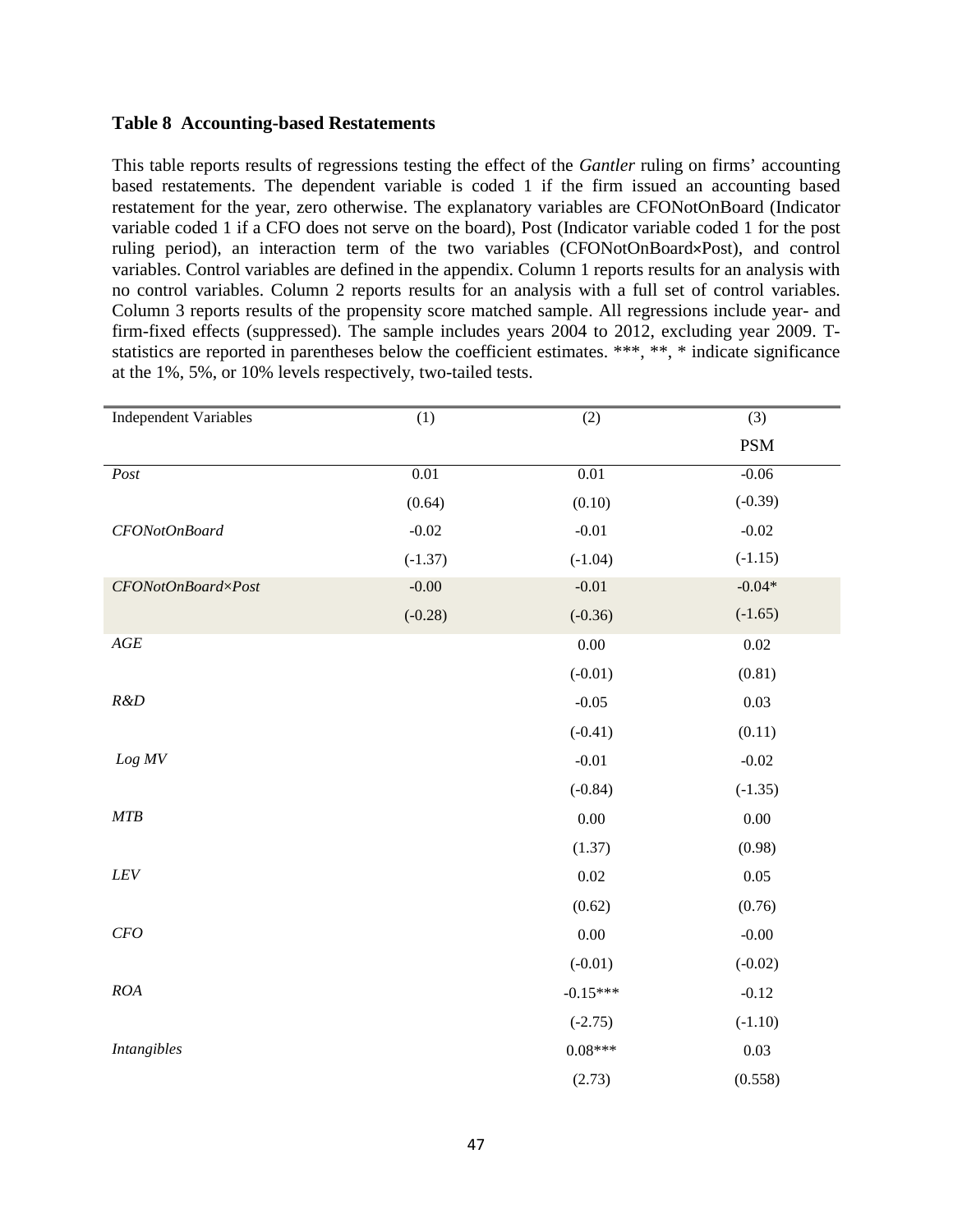| $PP\&E$       |           | $0.08*$   | 0.10      |
|---------------|-----------|-----------|-----------|
|               |           | (1.93)    | (1.09)    |
| <b>CAPEX</b>  |           | $-0.14$   | $-0.26$   |
|               |           | $(-1.55)$ | $(-1.19)$ |
| Constant      | $0.07***$ | 0.09      | $-0.20$   |
|               | (5.81)    | (0.4)     | $(-0.44)$ |
| Year FE       | Yes       | Yes       | Yes       |
| Firm FE       | Yes       | Yes       | Yes       |
| #observations | 11,166    | 9,357     | 2,364     |